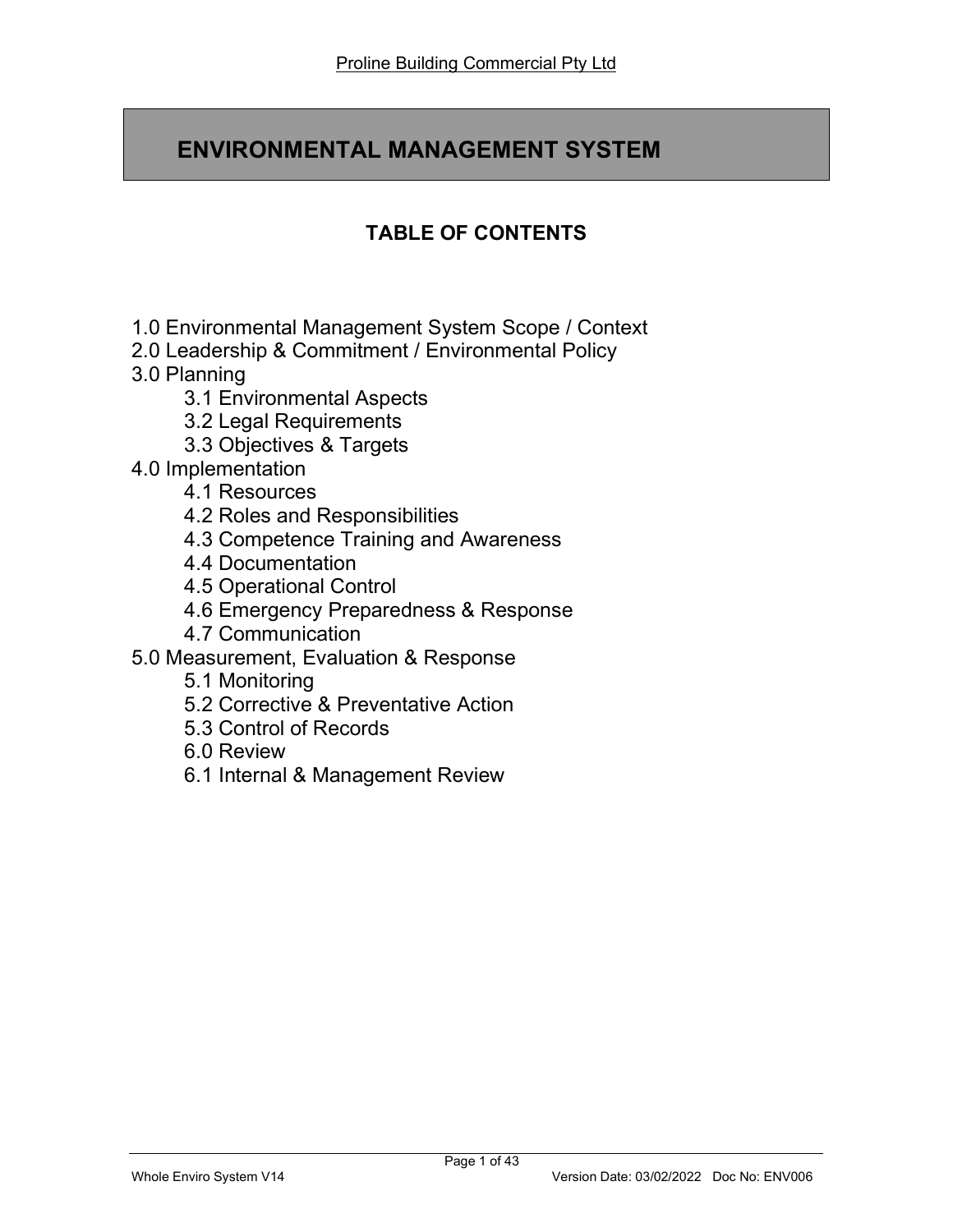| <b>Date</b> | <b>Version</b> | Owner           | <b>Comments</b>                                          |
|-------------|----------------|-----------------|----------------------------------------------------------|
| 1.03.11     | 1              | Michelle Murphy | Reformat to suit WHS & QA-<br>spilt sections.            |
|             |                |                 | <b>General Review for ISO</b><br>1400:2004 Accreditation |
| 23.12.13    | 7              | Michelle Murphy | <b>Following Management</b><br><b>Review</b>             |
| 18.05.15    | 8              | Michelle Murphy | <b>Following Management</b><br><b>Review</b>             |
| 03.09.15    | 9              | Michelle Murphy | <b>Following DLCS Review</b>                             |
| 05.07.17    | 10             | Michelle Murphy | <b>Following Review</b>                                  |
| 09.08.18    | 11             | Michelle Murphy | For ISO14001:2016<br>Certification                       |
| 12.09.18    | 12             | Michelle Murphy | <b>Revisions</b>                                         |
| 09.09.19    | 13             | Michelle Murphy | Revisions following<br><b>Management Review</b>          |
| 03.02.22    | 14             | Michelle Murphy | Revisions following<br><b>Management Review</b>          |

## Version Control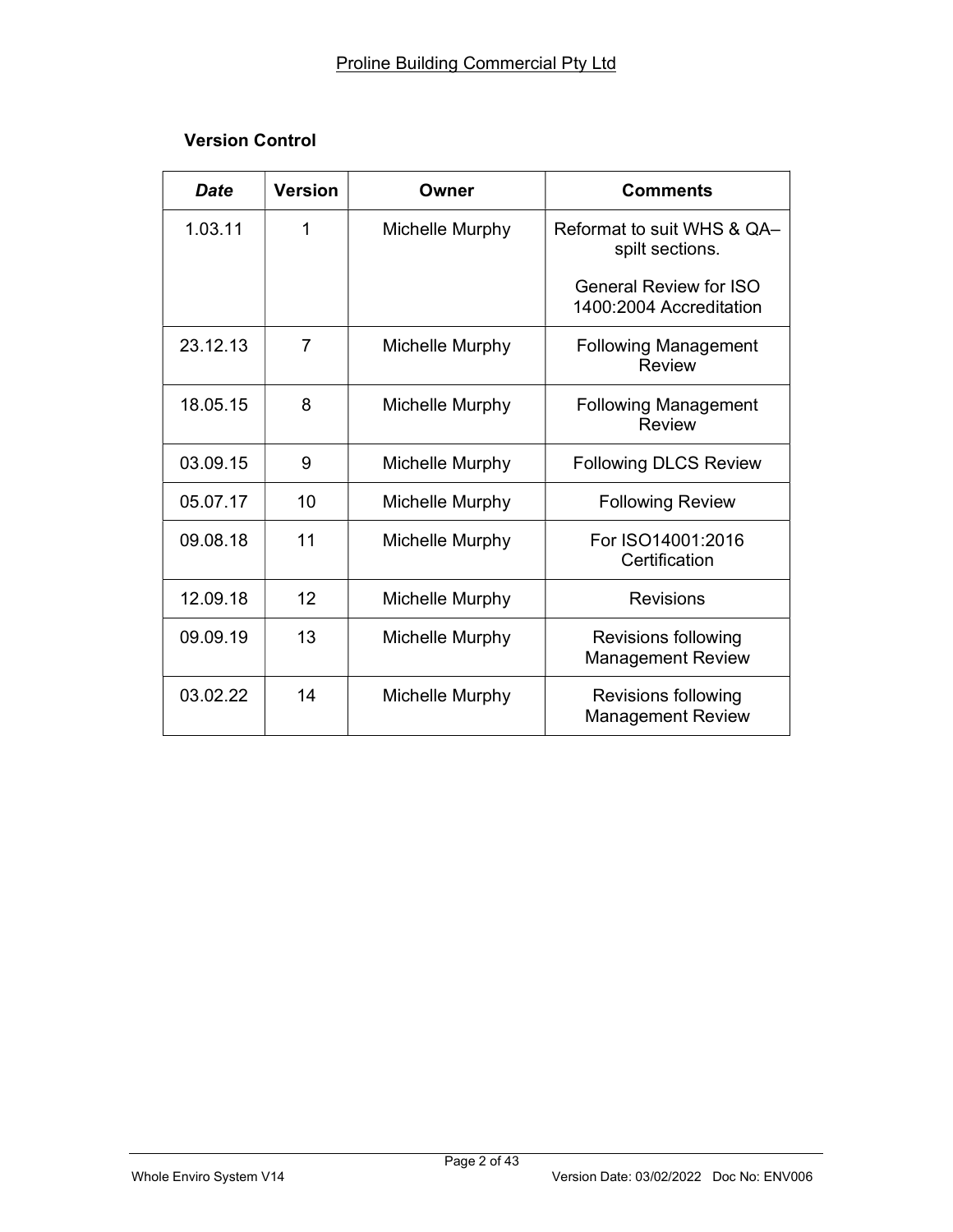# 1. ENV001 Environmental Management System Scope / **Context**

### 1. ENVIRONMENTAL MANAGEMENT SYSTEM SCOPE

Proline Building Commercial Pty Ltd (Proline) is a wholly owned independent company, established with the aim of providing building construction and fit out work, to both the private and public sector, who demand responsive service and quality work.

Proline wants our clients to be impressed by our environmental performance; hence contracting Proline to carry out works over our competitors. To achieve this, we will demonstrate effective management of our environmental risks.

Proline decides to apply its environmental management system to its building, construction and fitout services only. Staff in the head office are expected to comply with the spirit of the environmental policy in the context of the organisation in which they work.

## 2. CONTEXT OF THE ORGANISATION

The context of the organisation has been reviewed identifying relevant interested parties, their needs/expectations, including any risks or opportunities associated with. Actions have been documented and will be reviewed during Management Review Meetings.

| <b>The</b><br><b>Organisation</b>                                 | <b>Interested</b><br><b>Parties</b> | Needs /<br><b>Expectations</b>                                                                                               | <b>Risks</b>                                                                                                       | <b>Opportunities</b>                                                                                  | <b>Action</b>                                                                                                                      |
|-------------------------------------------------------------------|-------------------------------------|------------------------------------------------------------------------------------------------------------------------------|--------------------------------------------------------------------------------------------------------------------|-------------------------------------------------------------------------------------------------------|------------------------------------------------------------------------------------------------------------------------------------|
| Company:<br>Commercial<br>construction -<br>sole owner            | Owner                               | Profitability return on<br>investment and growth<br>in market value of<br>organization                                       | Fail to be<br>profitable                                                                                           | Increased<br>growth                                                                                   | Increased training of<br>employees<br>Systems<br>Programming                                                                       |
| Clients: Small<br>number / high<br>profile                        | <b>Clients/Customer</b>             | Expect high quality<br>products<br>Projects on time in<br>budget, nil<br>environmental<br>penalties or damage                | Fail to deliver<br>projects on<br>time, on<br>budget and<br>excessive<br>defects and<br>environmental<br>penalties | Deliver on time<br>in budget, high<br>quality defect<br>free, penalty /<br>environmental<br>harm free | Review project planning /<br>job in progress<br>procedures, identify early<br>warning / programming /<br>increased training in EMS |
| Key<br>Employees:<br>Managing<br>Director /<br>General<br>Manager | Senior<br>Management                | Company must remain<br>financially healthy,<br>concerned with growth<br>of company and EMS<br>processes must be<br>efficient | Fail to<br>engage /<br>promote<br>system                                                                           | Increased<br>ownership of<br>system                                                                   | Increased training of<br>employees<br>Systems<br>Programming                                                                       |
| Workforce: 10-<br>20 employees<br>- varied ages                   | Employee/s                          | Good work<br>environment, fair<br>compensation and<br>appropriate training,<br>job security                                  | Incompetent<br>employees /<br>high turnover<br>of employees                                                        | Long term,<br>happy, well<br>trained.<br>competent<br>employees /<br>rewards                          | Performance Reviews /<br>Feedback to employees<br>Team building exercises<br>Review training needs<br>Increase training<br>Systems |
| Various / high                                                    | Suppliers /                         | Expect to be paid                                                                                                            | Breakdown in                                                                                                       | Improve, foster                                                                                       | <b>Review Trade Contract</b>                                                                                                       |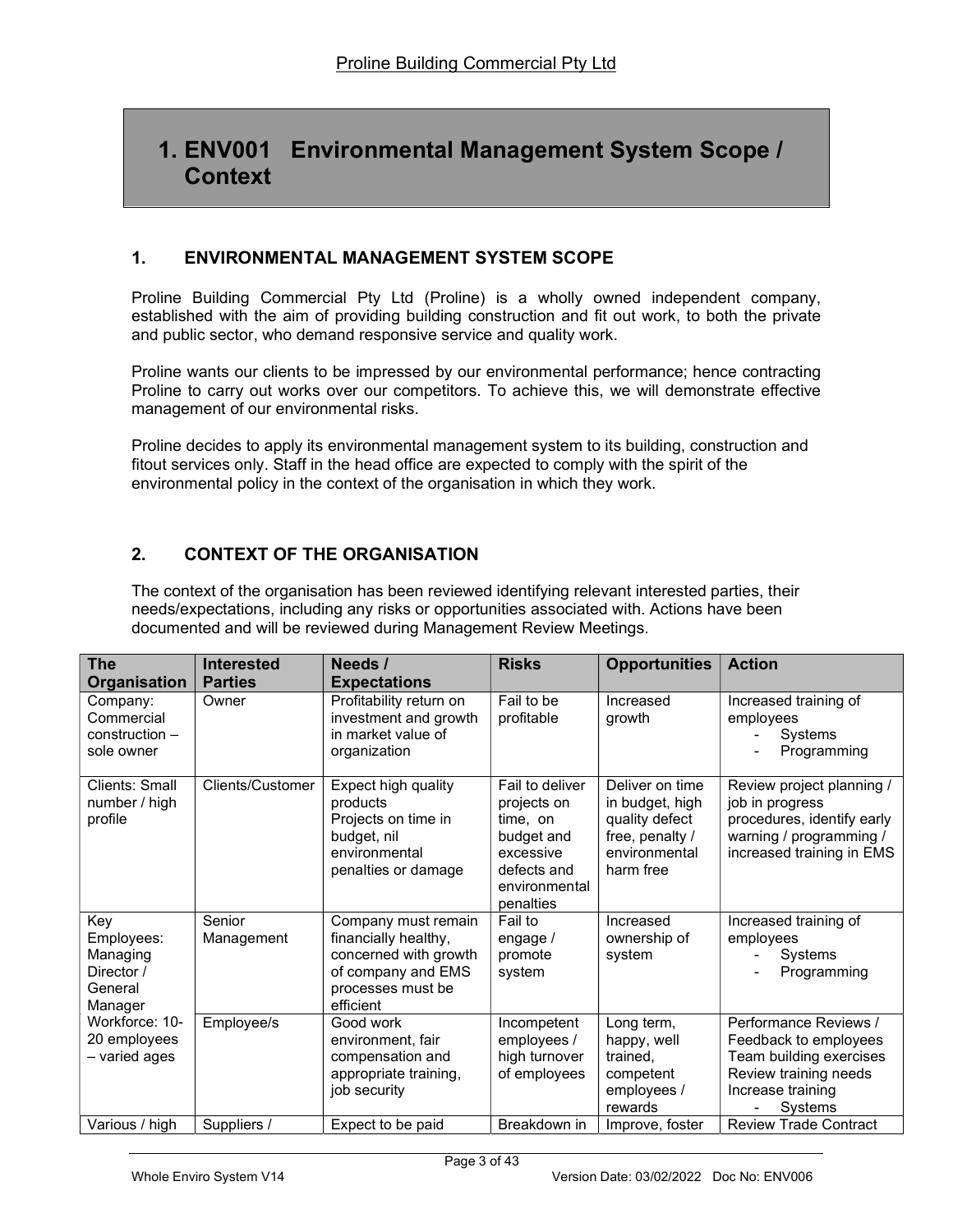| turnover              | Subcontractors                                                                              | promptly and need for<br>company to clearly<br>defined product/service<br>requirements in P.O or<br>contract                                                                 | relationship,<br>use of<br>Security of<br>Payments Act                            | ongoing<br>relationships                         | Agreements / clearly<br>define projects<br>requirements prior.<br>Review tender process                                                            |
|-----------------------|---------------------------------------------------------------------------------------------|------------------------------------------------------------------------------------------------------------------------------------------------------------------------------|-----------------------------------------------------------------------------------|--------------------------------------------------|----------------------------------------------------------------------------------------------------------------------------------------------------|
| Accreditations        | Certification<br>Body                                                                       | Level of compliance to<br>ISO 14001 & others                                                                                                                                 | Major Non<br>conformances<br>Loss of<br>certification/s                           | Maintaining<br>certifications                    | Maintain Resources -<br><b>Dedicated Systems</b><br>Manager                                                                                        |
| <b>General Public</b> | <b>General Public</b>                                                                       | Maintain good<br>community<br>relationships/reputation<br>Environmental<br>protection<br>Ethical behaviour<br>Compliance with<br>statutory and<br>regulatory<br>requirements | Poor<br>reputation                                                                | Increase<br>reputation                           | <b>Review Corporate Social</b><br>Responsibility Plan /<br>Training in CSR / Ethics<br>Auditing of projects to<br>ensure compliance                |
| Other<br>Authorities  | Local Councils<br>Sydney Airport<br>Corporation /<br>Dept<br>Infrastructure /<br><b>EPA</b> | <b>Nil Environmental</b><br>Damage / Control<br>Environmental<br>Hazards                                                                                                     | Fail to control<br>hazards / Fail<br>to conform to<br>legislative<br>requirements | Increase<br>reputation / Nil<br><b>Penalties</b> | Review project planning<br>requirements / job in<br>progress procedures,<br>identify early warning /<br>programming / increased<br>training in EMS |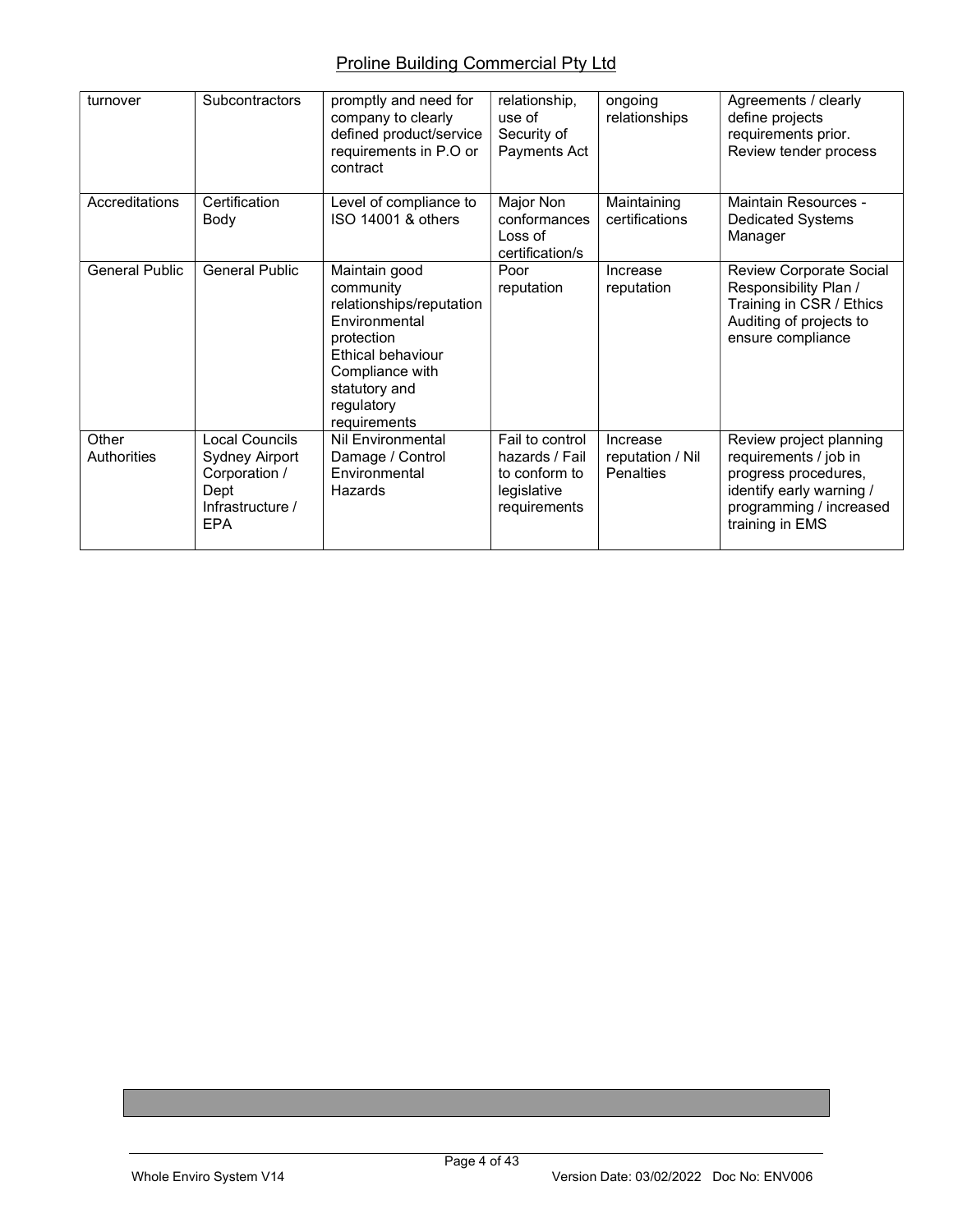## 2. ENV002 Environmental Policy

#### 1. LEADERSHIP & COMMITMENT

Proline's environmental policy and system is developed as a commitment from Top Management, or Senior Management and reflects the values and ethos of the organization in regards to Environmental Management.

Top Management retains accountability of the effectiveness of the EMS and ensures the commitments of the EMS are performed.

Commitments of Top Management include:

- Ensuring that the environmental policy and objectives are established and are compatible with the operations and the context of Proline;
- Ensuring the integration of the EMS requirements into Proline's business processes;
- Ensuring resources needed for the EMS are available and utilized;
- Ensuring the importance of environmental management and conformation to the EMS are effectively communicated;
- **Ensuring the EMS achieves its intended outcomes;**
- Directing and supporting all stakeholders (employees, subcontractors etc.) to contribute to the effectiveness of the EMS;
- Promoting continual improvement;

The policy and environmental system requirements is communicated to people working for or on behalf of Proline through staff company inductions and subcontractor site inductions, email alerts and is also available on Proline's server and website www.prolinebuilding.com.au

This information is also available to clients, suppliers, subcontractors and the general public.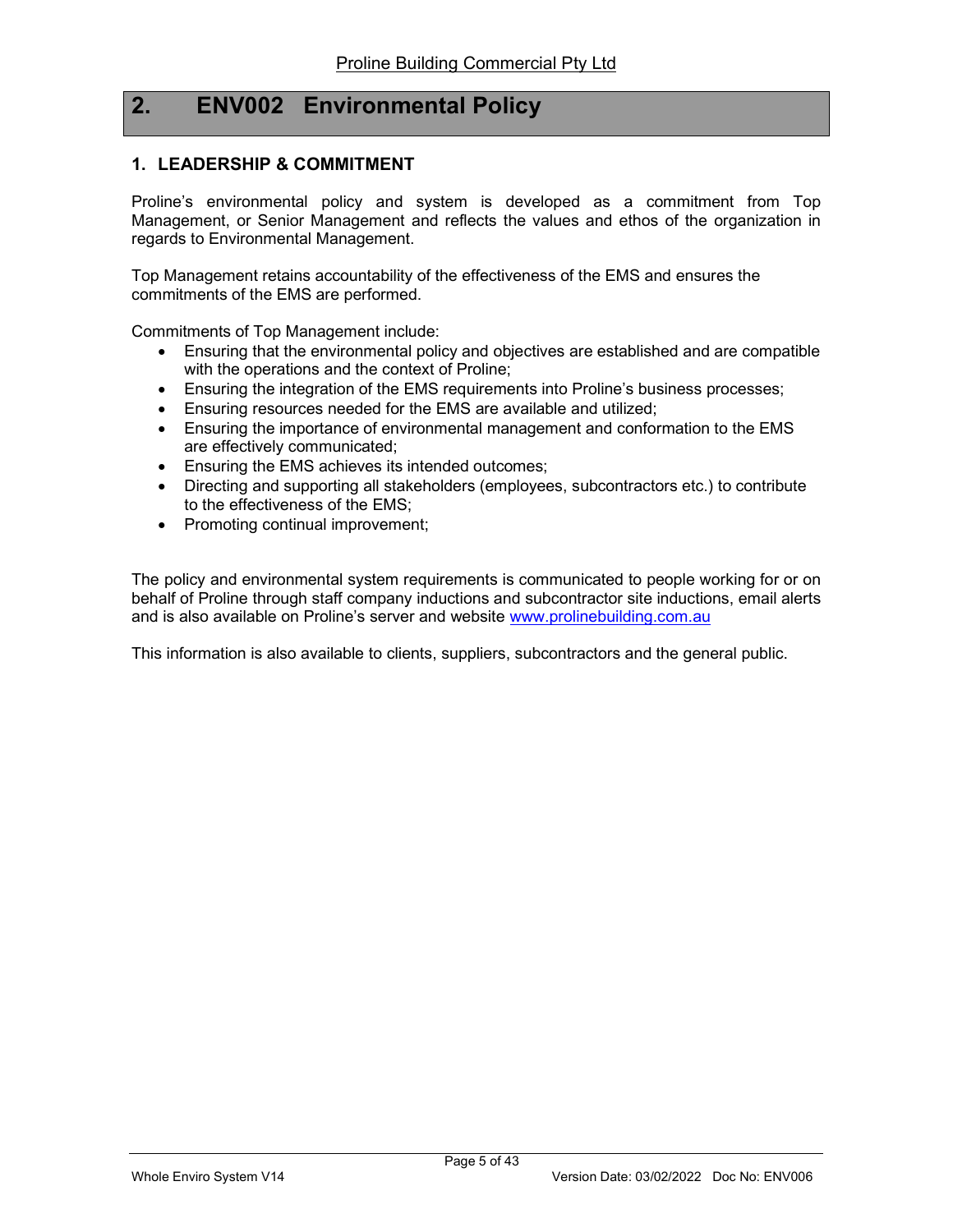### 2. ENVIRONMENTAL POLICY STATEMENT

Proline's commitment towards the environment is paramount. We continue to observe, monitor and maintain our system to comply with the regulations of the Environmental Protection Authority and all other relevant bodies. Proline Building believes in the necessity of maintaining a healthy and safe environment and protecting the environment is important to us. We have a duty to each other and the community to ensure we manage our activities in an environmentally responsible manner. The co-operation and dedication from all Proline employees is vital to achieving our environmental commitments. With the support of all Proline Senior Management, employees and sub-contractors, we are dedicated to:

- Protecting the environment and the prevention of pollution through all phases of our operations;
- Creating an environmentally aware culture within our clients, employees and subcontractors through education, where responsibility is assigned and understood;
- To ensure compliance with relevant statutory environmental requirements and work in a manner that allows us to meet our general environmental duty;
- Ongoing implementation of the Environmental Management Program to achieve Proline's environmental targets and objectives;
- Ensure that the system is operational, effective and meeting the requirements, including legal and other requirements;
- Ensure the public has access to this Environmental Policy when required.

Managing Director **Date** Scott Beynon

12/11/21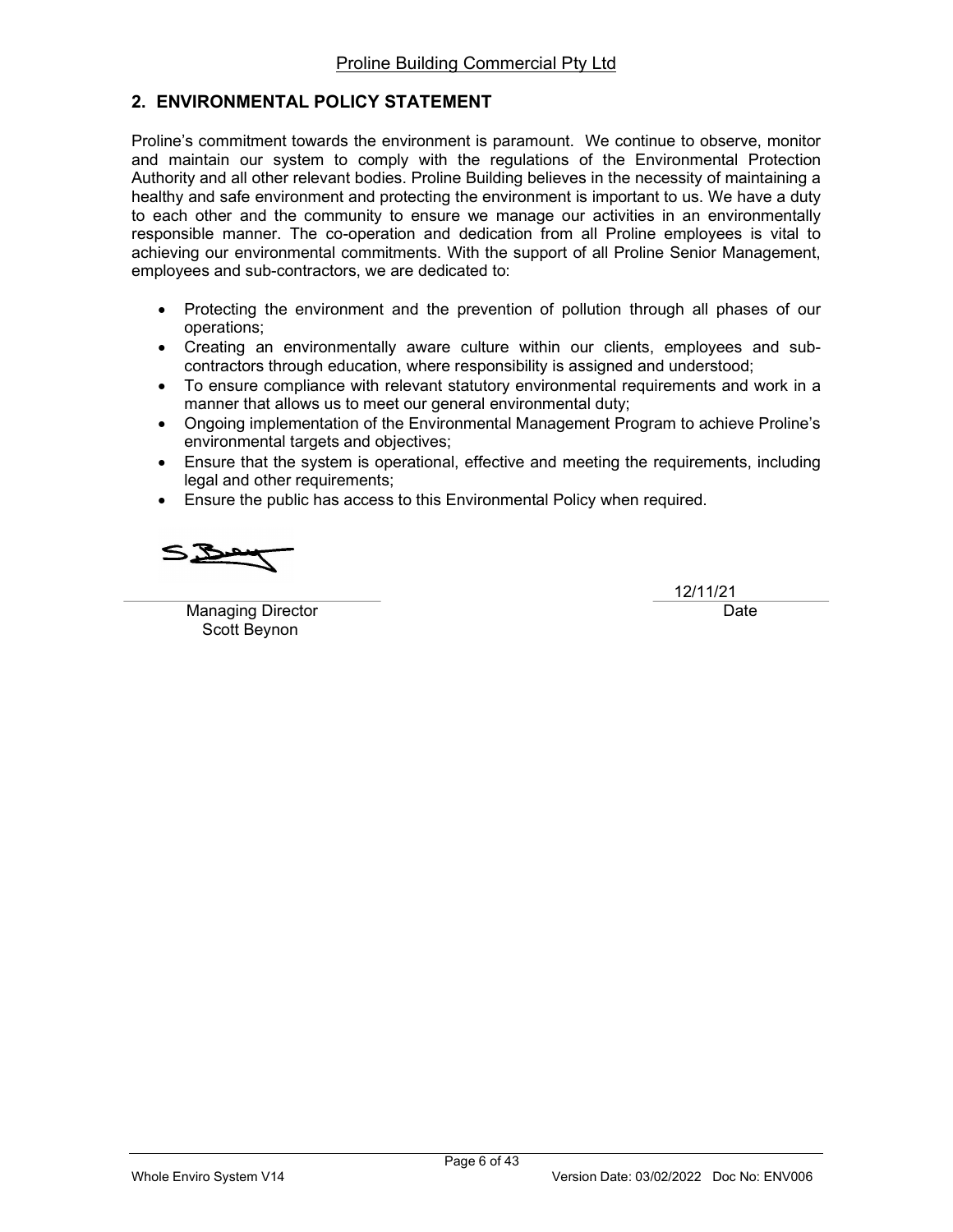# 3. ENV003 Planning

# 3.1 ENV004 Environmental Aspects

### 1. ENVIRONMENTAL ASPECTS

The purpose of this procedure is to identify the environmental aspects of Proline Building Commercial's operations, work processes or services in order to determine those which may have a significant impact on the environment.

The relationship between environmental Aspects and environmental impacts is one of 'cause and effect'. An environmental Aspect refers to an element of Proline Building Commercial's operations, which can have a beneficial or adverse impact on the environment (such as a discharge, an emission, consumption or, reuse of a material, or noise). An environmental impact refers to the change that takes place in the environment as a result of the Aspect (such as pollution or contamination of water, or the depletion of a natural resource).

Each identified environmental aspect is subject to a qualitative risk analysis based on likelihood and consequences of environmental impact or impact on Proline's environment-related issues. The Risk Rating of the impact for each Aspect will be measured on a rating system from 1 to 3, with 3 "non-existent" and 1 being the "most severe".

Things to consider in determining the Risk Rating of the impacts can include:

- What is the scale and/or significance of the impact?
- What is the probability and/or frequency of occurrence?
- What is the duration of the impact?
- Is there any potential regulatory or legal exposure?
- What would be the difficulty and/or cost of changing the impact?
- Is there any effect of change on other activities and processes?
- What are the concerns of the interested parties?

The risk analysis matrix is as follows:

#### The Risk Rating Matrix

| Likelihood        | <b>Consequence</b> |              |             |
|-------------------|--------------------|--------------|-------------|
|                   | Major = $1$        | Severe $= 2$ | Minor = $3$ |
| Very Likely = $1$ | Very High          | High         | Medium      |
| Likely = $2$      | High               | Medium       | Low         |
| Less Likely = $3$ | Medium             | Medium       | Low         |

Very High: Widespread, irreparable environmental damage; loss of human life or long term human health effects; national attention; serious litigation; over \$1 million to manage consequences.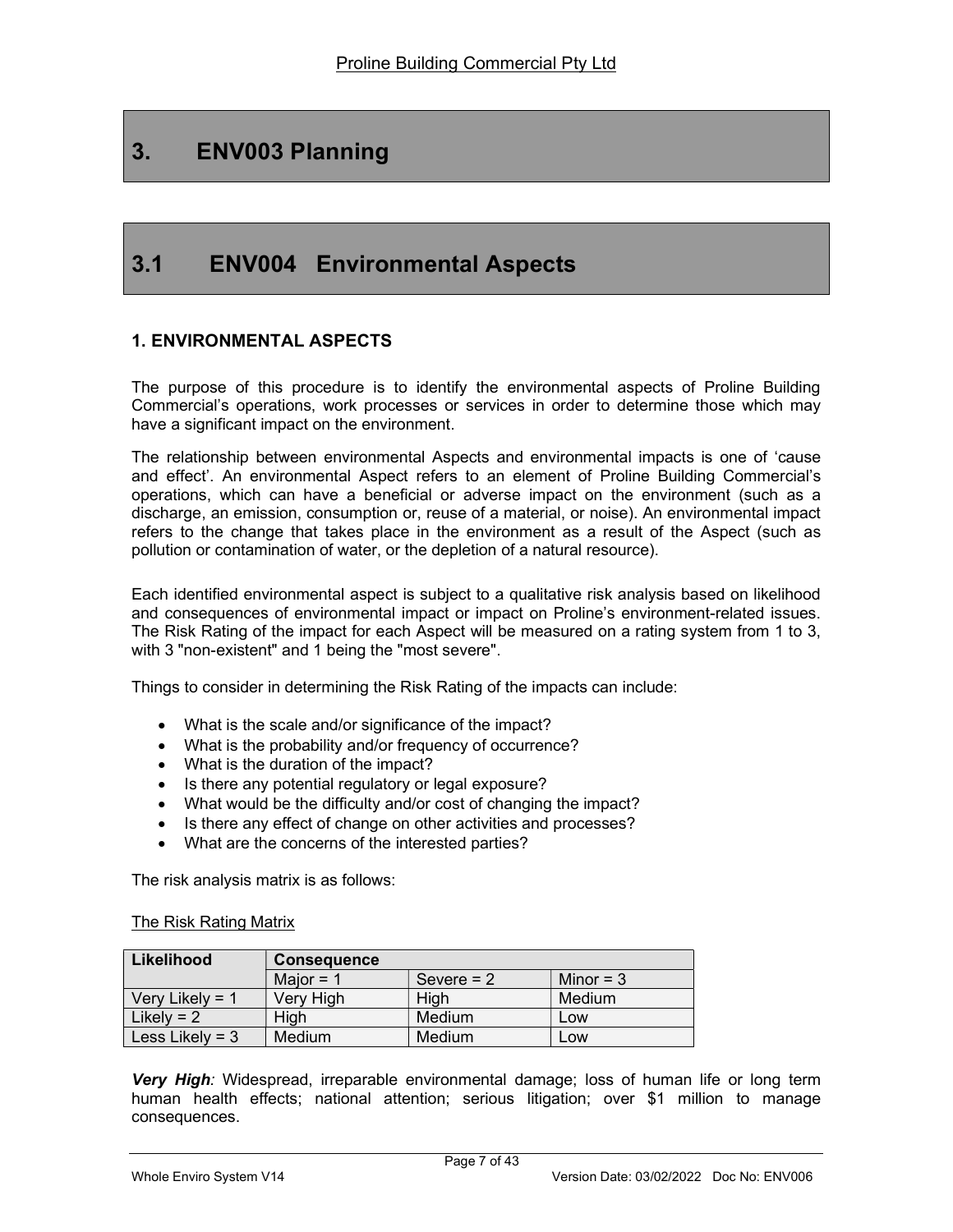High: Widespread, medium to long term impact; serious human health impacts; state-wide or national attention; major breach of legal requirements; major disruption to operations; Proline's reputation badly tarnished; \$100,000 to \$1 million to manage consequences.

**Medium**: Localised medium to long term impact; moderate contribution to climate change; moderate human health impacts requiring medical treatment; regional media attention; moderate breach of legal requirements with fine; \$1000 to \$100,000 to manage consequences.

Low: Limited impact to a local area but no long term effects; concern or complaints from neighbours; no injury to people; minor technical nonconformity but no legal nonconformity; less than \$1000 cost to for Proline to manage consequences.

Environmental aspects with a Very High, High or Medium risk are considered to be significant, that is, they have or can have a significant environmental impact.

Proline has reviewed all of its activities and services that it can control and influence and has identified all of its environmental aspects. These are listed in the Register of Environmental Aspects Doc No: ENV020.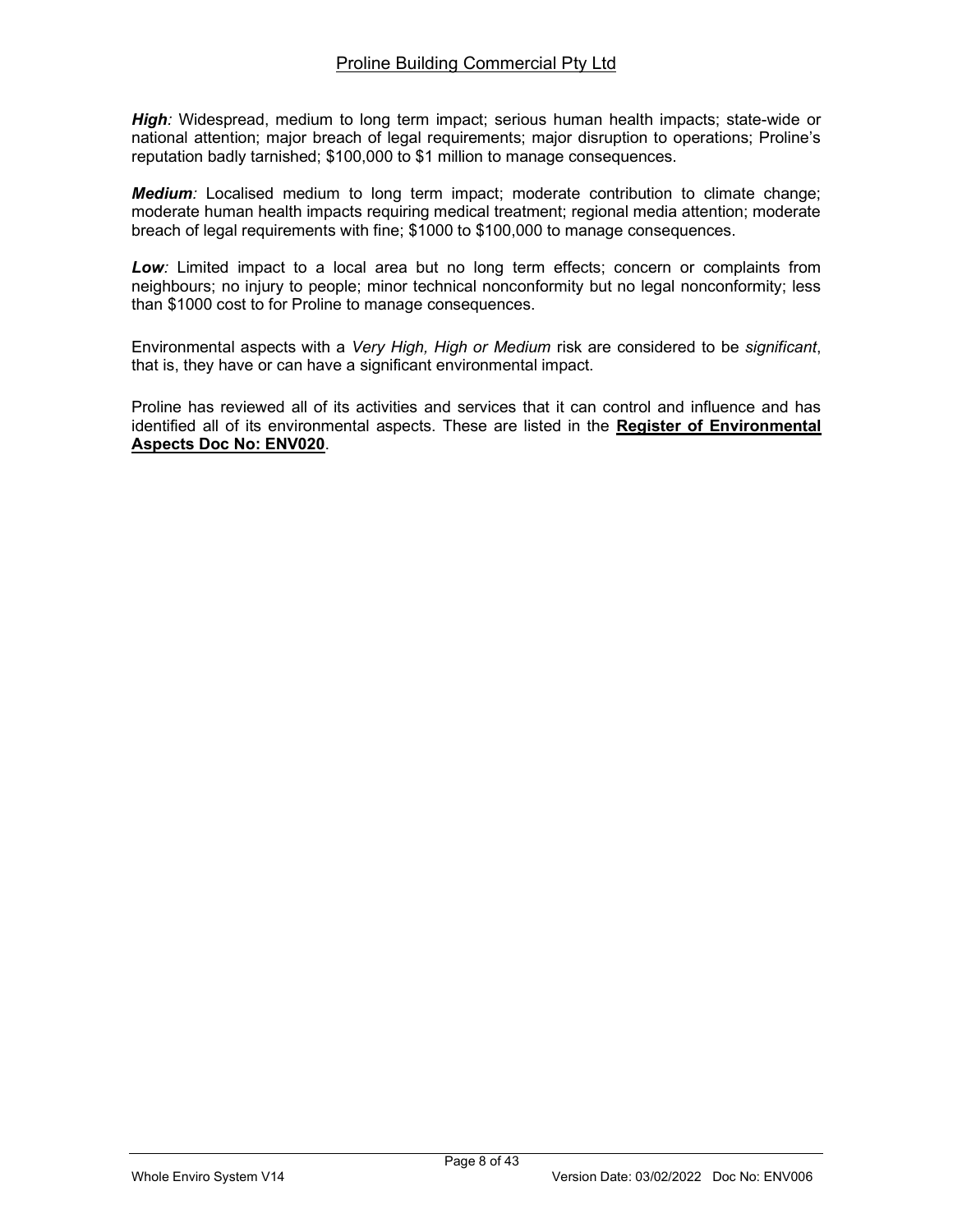# 3.2 ENV005 Legal Requirements

### 1. LEGAL & OTHER REQUIREMENTS

Proline Building Commercial Pty Ltd is subject to several legal requirements regarding its environmental aspects. It subscribes to the following:

- Environmental Defender's Office New South Wales (Ltd) eBulletin
- NSW Parliamentary Counsel's Office Weekly ebulletin
- Department of Sustainability, Environment, Water, Population and Communities
	- a. Water Matters Electronic newsletters
	- b. Waste Management Electronic newsletters
	- c. Ewaste Electronic newsletters
	- d. Dustwatch enews letters

And reviews the following websites on a quarterly basis:

http://www.epa.nsw.gov.au www.envirolaw.org.au www.environment.gov.au www.environment.nsw.gov.au (Environment Climate Change and Water) http://www.edo.org.au/edonsw/site/factsheets.php

which keeps us up to date with our environmental legal obligations, although Proline is also subject to several other non-legal requirements regarding its environmental aspects.

The Register of Legislation and Other Environmental References details the specific requirements applicable to Proline's activities, and shows how the requirements apply to Proline's environmental aspects. It is maintained by the Systems Manager, who is also responsible for reporting on changing legal and other requirements related to the Proline's environmental aspects in Senior Management Review Meetings.

Our legal and other requirements are taken into account in establishing, implementing and maintaining the environmental management system.

### 3. REGISTER OF LEGISLATION AND OTHER ENVIRONMENTAL REFERENCES

Legislation and environmental references have been used to establish measurable performance criteria. The table below lists the Issue and guidelines used.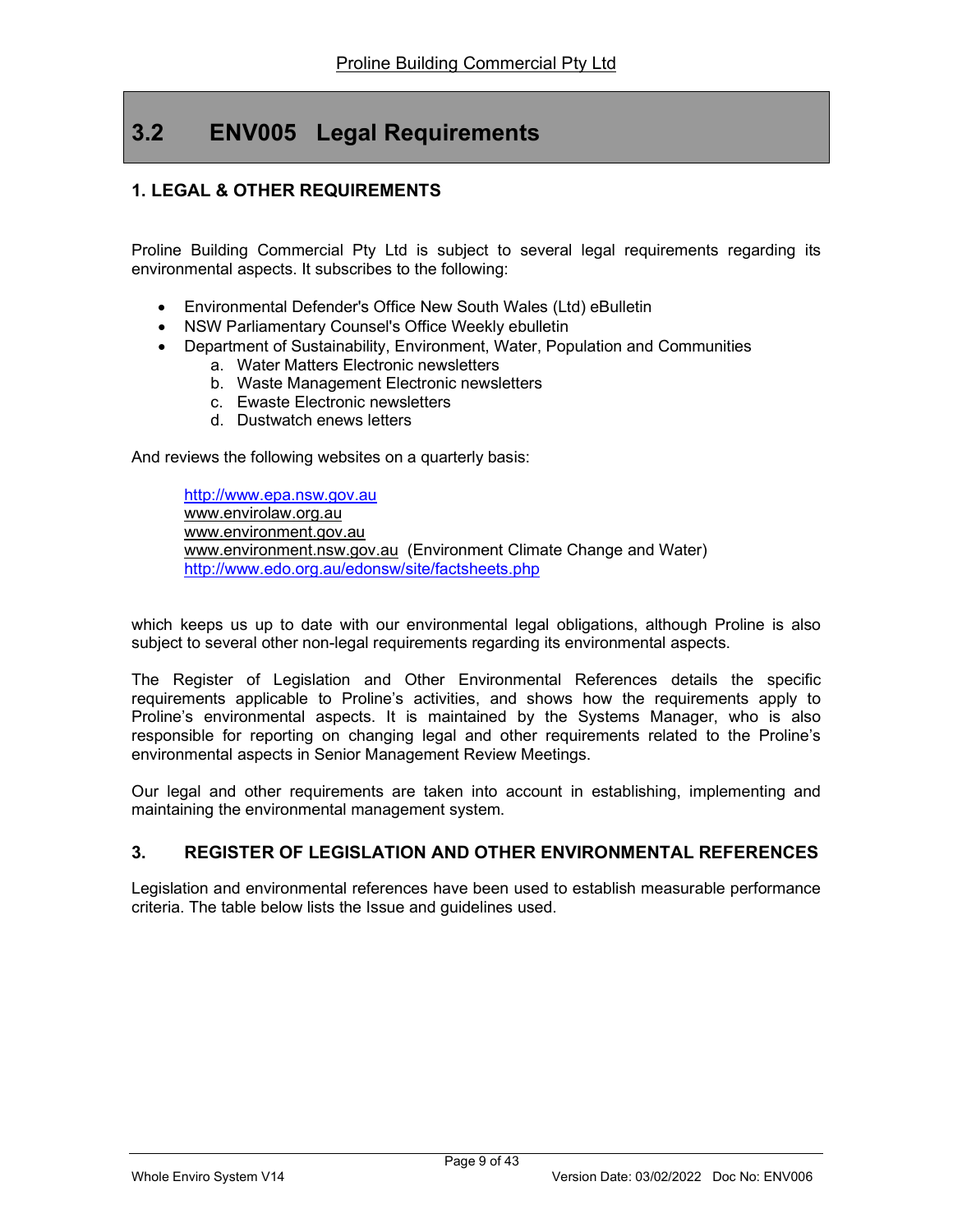| <b>Reference</b>            | <b>Legislation and Guidelines Standards</b>                                     |
|-----------------------------|---------------------------------------------------------------------------------|
|                             | Contaminated Land Management Act 1997<br>$\bullet$                              |
| Acts                        | Dangerous Goods (Road and Rail Transport) Act 2008<br>$\bullet$                 |
|                             | Environmentally Hazardous Chemicals Act 1985<br>٠                               |
|                             | National Environment Protection Council (New South Wales) Act 1995<br>٠         |
|                             | Protection of the Environment Operations Act 1997<br>$\bullet$                  |
|                             | Protection of the Environment Administration Act 1991<br>٠                      |
|                             | Waste Avoidance and Resource Recovery Act 2001                                  |
|                             | Heritage Act 1977                                                               |
|                             | National Parks and Wildlife Act 1974<br>$\bullet$                               |
|                             | Native Vegetation Act 2003<br>$\bullet$                                         |
|                             | Soil Conservation Act 1938<br>$\bullet$                                         |
|                             | Threatened Species Act 1995                                                     |
|                             | Traffic Act 1909                                                                |
|                             | Unhealthy Building Act 1990<br>$\bullet$                                        |
| Regulations                 | Contaminated Land Management Regulation 2013<br>$\bullet$                       |
|                             | Dangerous Goods (Road and Rail Transport) Regulation 2009<br>٠                  |
|                             | Protection of the Environment Administration Regulation 2012<br>٠               |
|                             | Protection of the Environment Operations (Clean Air) Regulation 2010<br>٠       |
|                             | Protection of the Environment Operations (General) Regulation 2009<br>$\bullet$ |
|                             | Protection of the Environment Operations (Noise Control) Regulation 2018<br>٠   |
|                             | Protection of the Environment Operations (Waste) Regulation 2014                |
|                             |                                                                                 |
| <b>Australian Standards</b> |                                                                                 |
|                             | AS/NZS ISO 14001:2016 Environmental Management Systems<br>$\bullet$             |
|                             | AS/NZS 4360:2004-Risk management<br>٠                                           |
|                             | HB 203:2006-Environmental Risk management<br>٠<br>٠                             |
| Guidelines / COP's          | NSW Environmental Management Systems Guidelines<br>$\bullet$                    |
|                             | Managing the Risks of Chemicals in the Workplace Code of Practice 2014          |
|                             | Interim Construction Noise Guidelines - EPA 2009                                |
|                             |                                                                                 |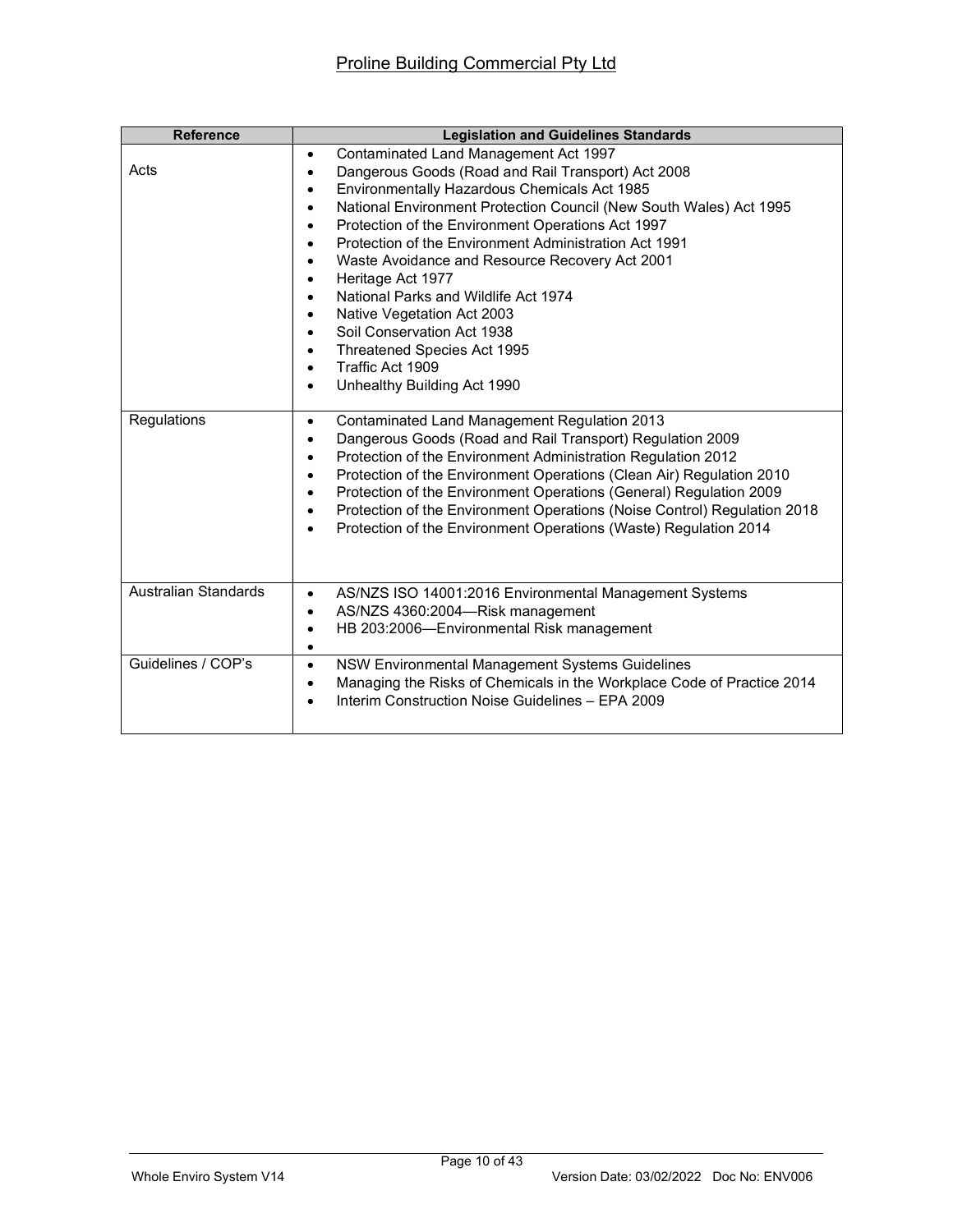# 3.3 ENV006 Objectives & Targets

## 1. OBJECTIVES & TARGETS

Objectives and Targets have been established by Senior Management to ensure that Proline meets customer and product or service requirements, legal and regulatory requirements, and continually improves its overall business performance. Environmental objectives are overall goals for environmental performance. Environmental targets are descriptions of how environmental objectives will be achieved within a specific timeframe and should be specific and measurable.

The Register of Environmental Objectives and Targets located in Table 1 below, also lists action plans and controls for achieving those objectives and targets, as well as key performance indicators (KPIs) to monitor progress in achieving the objectives and targets. The register is reviewed and revised each year in the Senior management review meeting, and reviews the extent to which objectives and targets have been met. Senior Management Reviews should take into consideration:

- Relevant findings from environmental reviews and audits
- Applicable legal and other requirements identification of environmental aspects and associated impacts;
- Technological, financial, operational, resources and other company requirements
- The views of employees, sub contractors, clients and other interested parties

Objectives and targets will be achieved by having a trained and committed workforce who know, understand and support the operations of our Management System and make it work effectively on all sites and at all levels within the company.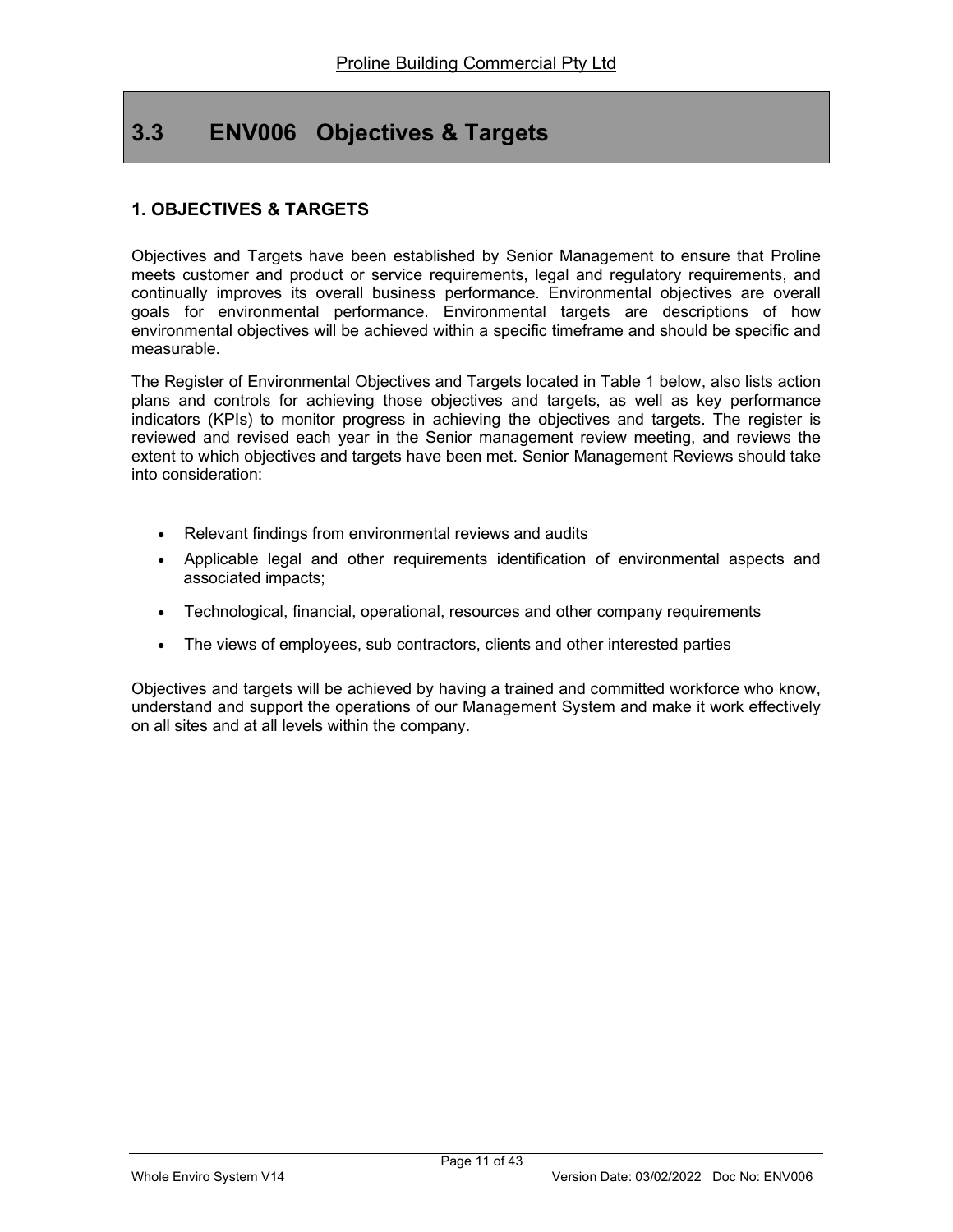## Table 1. REGISTER OF ENVIRONMENTAL OBJECTIVES & TARGETS

| <b>Aspect</b><br><b>No</b>      | <b>Aspect Description</b>                            | Objective                                       | <b>Targets</b>                                                                                                                                                              | <b>Action Plan</b>                                                                                                                                                                                             | <b>Measurements (KPI)</b>                                               | Who                       | <b>Carried</b><br>Out        |
|---------------------------------|------------------------------------------------------|-------------------------------------------------|-----------------------------------------------------------------------------------------------------------------------------------------------------------------------------|----------------------------------------------------------------------------------------------------------------------------------------------------------------------------------------------------------------|-------------------------------------------------------------------------|---------------------------|------------------------------|
| $\overline{7}$                  | Consumption of paper                                 | Reduce paper waste<br>by 10%                    | Reduce paper waste<br>by 5% per year                                                                                                                                        | Recycle all paper                                                                                                                                                                                              | Measure<br>of<br>amount<br>paper waste                                  | Systems<br>Manager        | Senior<br>Mngement<br>Review |
| 1,<br>2,3,16                    | Use of electricity                                   | Reduce<br>energy<br>consumption by 10%          | Reduce<br>energy<br>by 5%<br>consumption<br>per year                                                                                                                        | Ensure PC's are turned off at night.<br>Ensure energy saver is utilised on<br>photocopiers and other applicable<br>equipment. Ensure fluoro bulbs are<br>used for lights and lights are turned<br>off at night | Measurement of usage<br>via elect bill                                  | Systems<br>Manager        | Senior<br>Mngement<br>Review |
| 4                               | Copy / Printer toners &<br>wastage                   | Recycle<br>of<br>Toner<br>Cartridges            | All toner cartridges to<br>be recycled                                                                                                                                      | Ensure all toner cartridges are<br>taking to recycling centre's only                                                                                                                                           | Nil cartridges disposed<br>of via general rubbish<br>Retain receipts    | Systems<br>Manager        | Senior<br>Mngement<br>Review |
| 18                              | Excessive<br>air<br>quality<br>omissions             | Reduction<br>of<br>air<br>omissions via air con | Reduce air omissions                                                                                                                                                        | Ensure air filters are cleaned every<br>three months                                                                                                                                                           | Clean air filters                                                       | Systems<br>Manager        | Quartile                     |
| $\overline{13}$<br>8,<br>14, 15 | Use of chemicals                                     | Reduction<br>in.<br>chemical use                | Reduce<br>chemical<br>wastes                                                                                                                                                | Ensure chemical alternatives are<br>sourced<br>first.<br>Choose<br>biodegradable when possible,                                                                                                                | Measurement<br>of<br>chemicals purchased                                | Systems<br>Manager        | Senior<br>Mngement<br>Review |
| 6,<br>11,<br>17                 | Generation of waste                                  | Reduce<br>General<br>Rubbish by 10%             | Reduction in general<br>waste by recycling by<br>10%                                                                                                                        | Recycling bins to be implemented<br>Plastic, glass, cupboard                                                                                                                                                   | Measure<br>of<br>amount<br>waste $-$ wrap reports                       | Systems<br>Manager        | Monthly                      |
| 17                              | Excessive<br>waste<br>on<br>sites                    | Recycle of Building<br><b>Materials</b>         | of building<br>Increase<br>materials<br>taken to<br>recycle depots                                                                                                          | Raise awareness through training<br>of truck drivers and labourers<br>removing waste from sites to<br>recycle, separate wastes etc                                                                             | Measurement by waste<br>disposal receipts- wrap<br>reports              | <b>Systems</b><br>Manager | Monthly                      |
| 19                              | Water Quality - washing<br>paint brushes etc on site | Reduce<br>water<br>contamination                | No<br>water<br>contamination                                                                                                                                                | Ensure all equipment is washed<br>down in a designated area, clear<br>from stormwater drains, sewers                                                                                                           | of<br>No<br>cleaning<br>equipment which leads<br>to waterways           | Site<br>Supervisor        | Daily<br>as<br>Required      |
| 18/22                           | Excessive<br>air<br>quality<br>omissions             | Reduction<br>in.<br>air<br>omissions            | Reduce air omissions<br>on site through spray<br>of<br>stockpiles,<br>truck<br>covers, minimise dust<br>generating activities on<br>windy days,<br>adopt<br>erosion control | Education/training of site personnel<br>in regards to dust, ensure minimal<br>dust, Site Supervisor to train<br>personnel via toolbox talks                                                                    | Evidence<br>of<br>Written<br>targets being meet from<br>Site Supervisor | Site<br>Supervisor        | Daily<br>as<br>required      |
| 21                              | Erosion and Sediment                                 | Reduce erosion and                              | of<br>Increased<br>use                                                                                                                                                      | Development and implementation   No of Daily inspections /                                                                                                                                                     |                                                                         | Site                      | Each                         |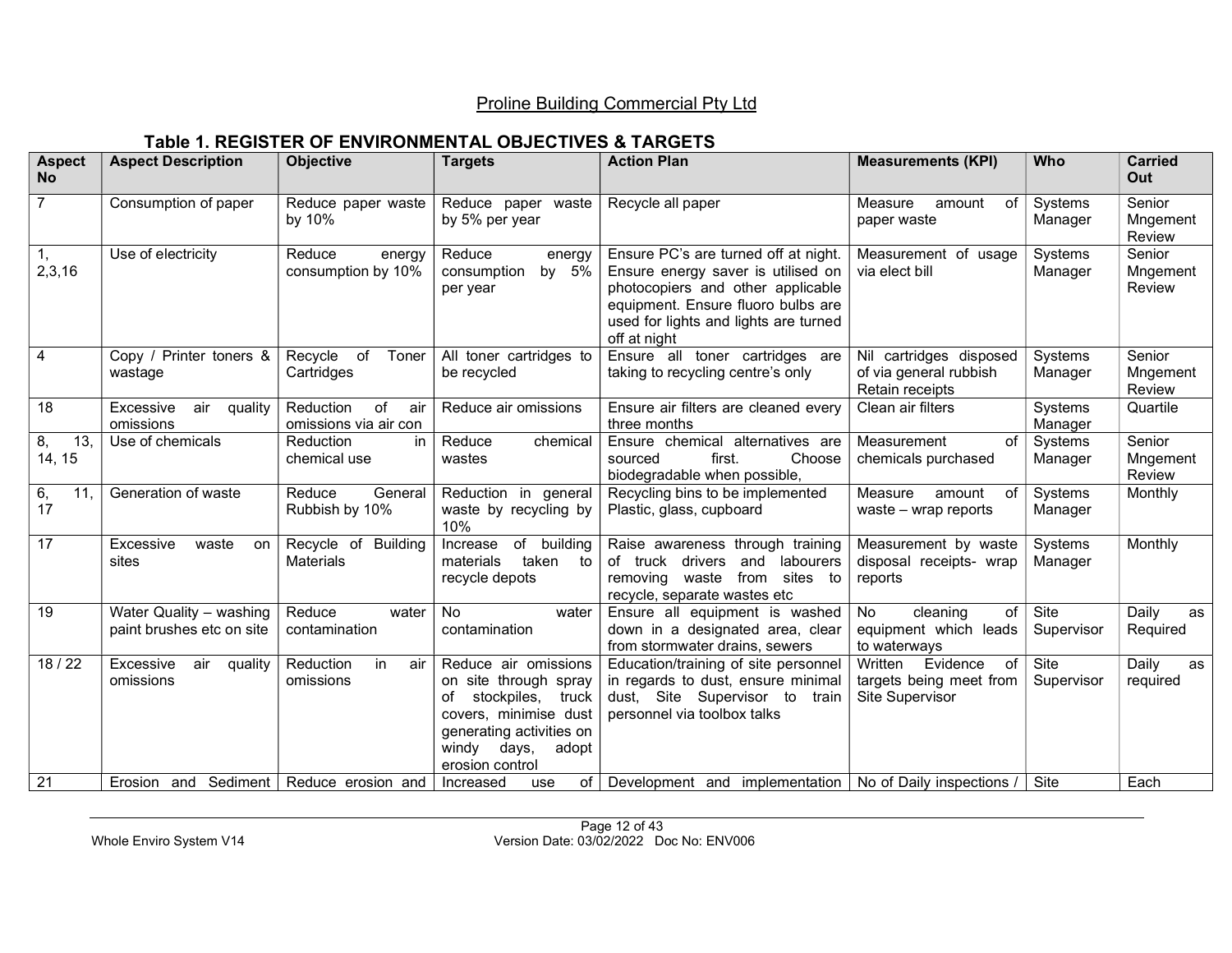|    | Control              | sediment control on<br>construction sites /<br>reduce water runoff<br>into SW drains | monitoring documents  <br>by Site Supervisor<br>Managers                           | of ESCP on all major projects (over   No   of<br>$$250k$ , or projects that have<br>excavation work activities. Training<br>of all personnel, ongoing monitoring<br>of the ESCP / Controls to be carried<br>out as part of the Site Induction                                                                                                                                                   | Monthly<br>Inspections complete / | Supervisor         | Project<br>Daily<br>Monitoring |
|----|----------------------|--------------------------------------------------------------------------------------|------------------------------------------------------------------------------------|-------------------------------------------------------------------------------------------------------------------------------------------------------------------------------------------------------------------------------------------------------------------------------------------------------------------------------------------------------------------------------------------------|-----------------------------------|--------------------|--------------------------------|
| 23 | Noxious Weed Control | Reduce<br>noxious<br>weeds growing on<br>site                                        | of<br>use<br>Increased<br>monitoring documents<br>by Site Supervisor /<br>Managers | Development and implementation   No of Daily inspections /<br>of EMP on all major projects (over   No of Monthly<br>$\frac{1}{2}$ \$250k), or projects that have a high   Inspections complete /<br>risk of potential noxious weed<br>growth. Training of all personnel,<br>ongoing monitoring of the Weed<br>Management/ Controls to be<br>carried out as part of the Site<br><b>Induction</b> |                                   | Site<br>Supervisor | Daily<br>Monitoring            |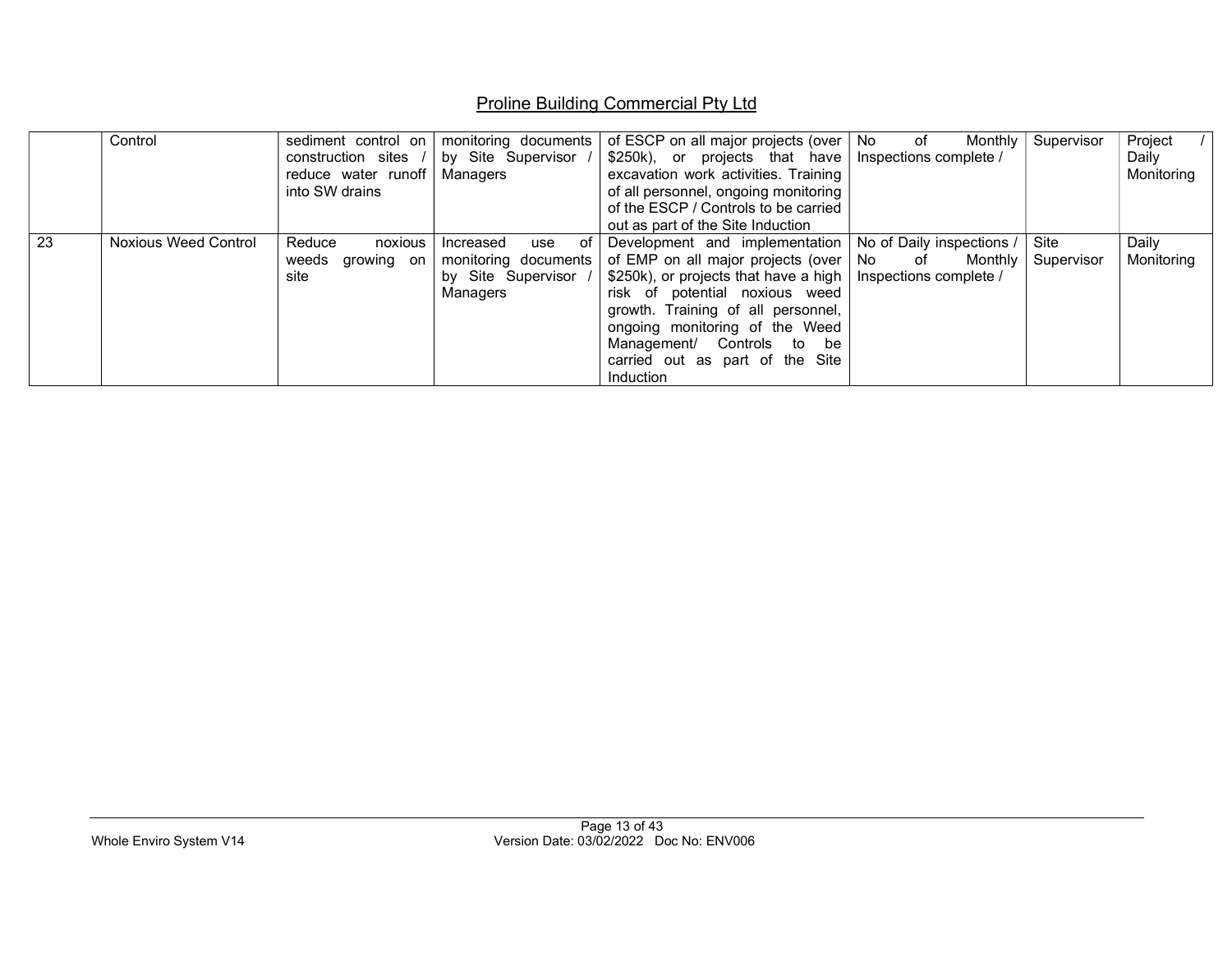# 4. ENV007 Implementation

# TABLE OF CONTENTS

- 4.1 Resources
- 4.2 Roles & Responsibilities
- 4.3 Competence, Training & Awareness
- 4.4 Documentation
- 4.5 Operational Control
- 4.6 Emergency Preparedness & Response
- 4.7 Communication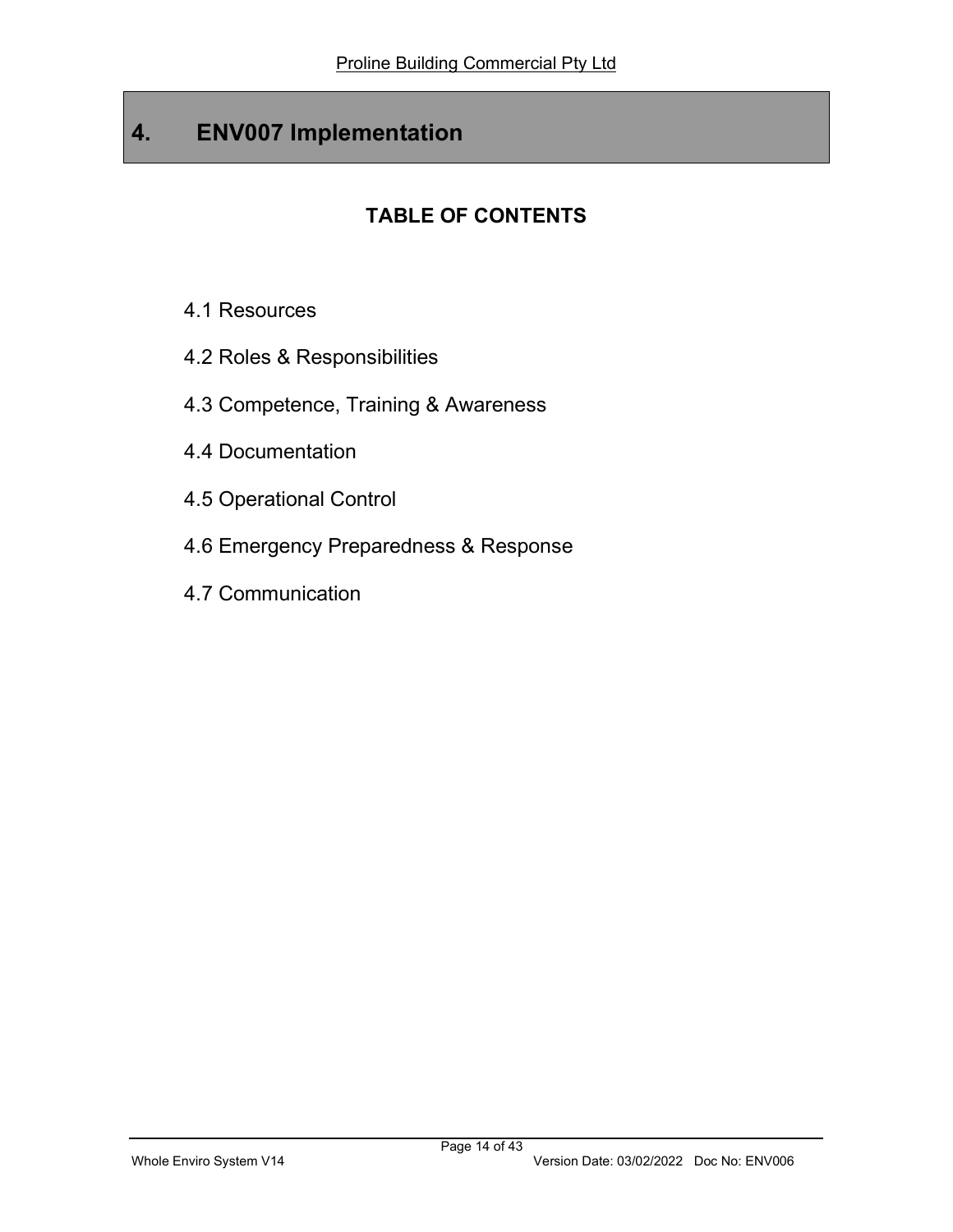# 4.1 ENV008 Resources

### 1. RESOURCES

Proline's management has identify and provided appropriate resources for Management and supervision, performance of work, checking and verifying activities, and to ensure effective implementation and improvement of our Environmental Management System.

These resources include people, infrastructure and the work environment, considering the appropriate amount and type of personnel, tools and equipment, storage space, materials, facilities, finances and time.

The Systems Manager has responsibility for overall co-ordination of the environmental management system in accordance with the requirements of AS/NZS ISO 14001:2004 and reporting its performance, including recommendations for improvement, to Senior Management for review. The specific tasks associated with this role include:

- Maintenance of the Register of Environmental Aspects
- Maintenance of the Register of Legal and Other Requirements
- Maintenance of the Register of Environmental Objectives and Targets
- Maintenance of the Responsibility Matrix, including records of competence requirements, competence possessed, training needs, training plans and training undertaken
- Assessment of general environmental awareness of staff and contractors
- Control of documents, forms and records required by the EMS
- Co-ordination of environmental monitoring and measurement
- Evaluation of compliance with legal and other requirements relevant to the EMS
- Management of the internal audit program
- Co-ordination of corrective and preventive action
- Maintenance of the emergency preparedness and response procedure and management of testing the procedure
- Co-ordination of management review of the EMS

Various positions in the organisation have roles, responsibilities and authorities for managing environmental aspects, action plans, programs and controls. All of these roles, responsibilities and authorities are documented in 4.2 Roles & Responsibilities Doc No: ENV009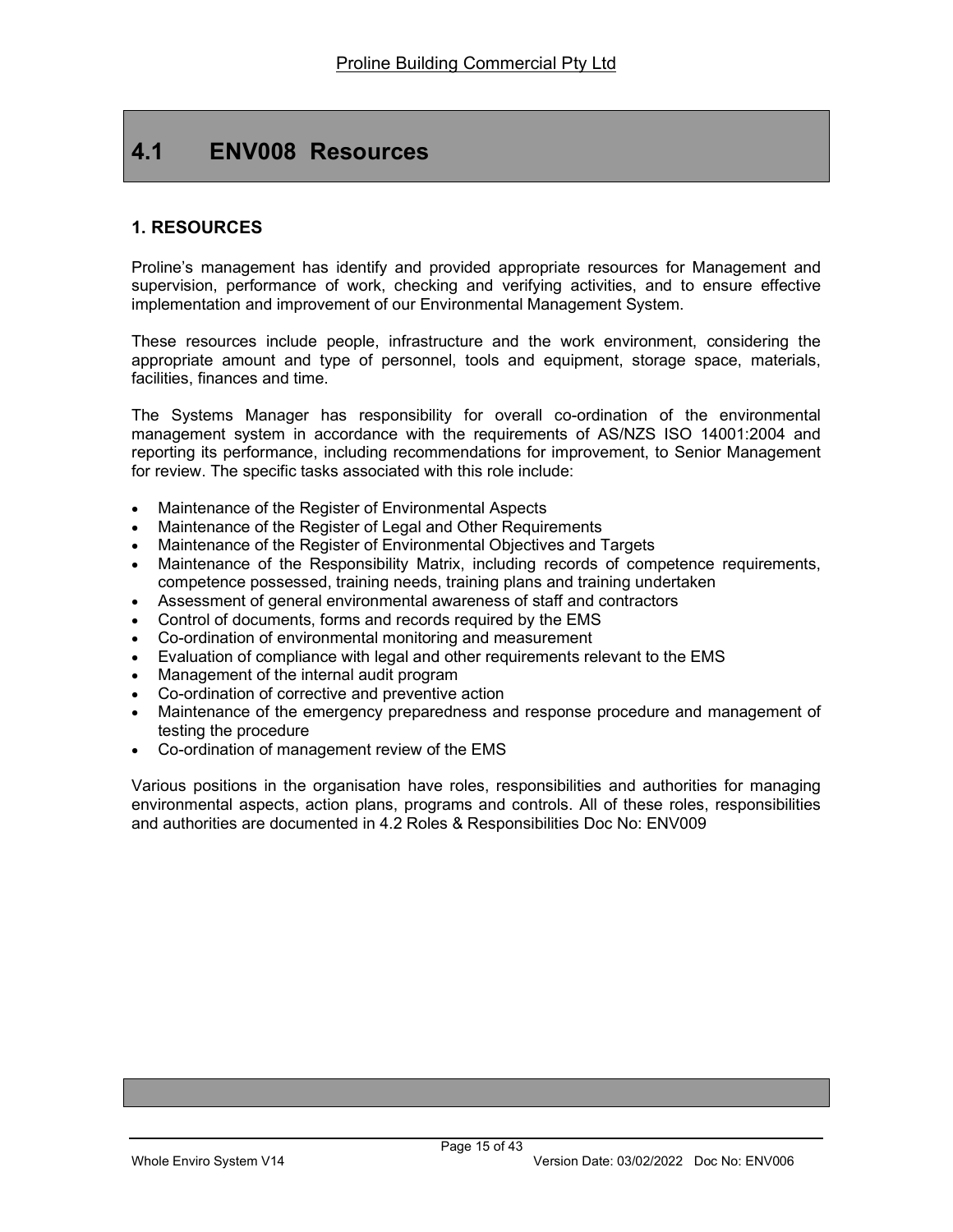# 4.2 ENV009 Roles & Responsibilities

## 1. ROLES & RESPONSIBILITIES

### 1.1 Managing Director: (Scott Beynon)

Responsibilities include:

- Setting Policies, objectives, priorities & targets
- Define environmental roles and responsibilities for all personnel
- Reviewing Objective & Targets
- Resource allocation (including human, technical & financial)
- Monitor resource results and adjust allocations to suit where necessary
- Participate in Senior Management review
- Ensure the use of appropriate technology and management practices
- Promote compliance to maintain legal requirements;
- Promote compliance with the NSW Environmental Management Systems Guidelines are meet;
- Review and update the Environmental Management's Policy per anum
- Support and encourage open communication between senior management, employees, sub-contractors, unions, consultants and other relevant parties;
- Ensure ongoing training is available for Project Managers in regards to environmental management and associated risk management;
- Enhance the skills of workers through workplace and industry training.

### 1.2 Environmental Manager (Systems Manager): (Michelle Murphy)

Responsibilities include:

- Participate in Senior Management review
- Implementing programs for achieving set objectives & targets
- Monitoring and measurement of environmental performance
- Overall responsibility for system implementation & conformity
- Ensure compliance with environmental legislation, regulations and approval/permit/licensing conditions
- Keep abreast of changes in legislation and regulations
- Acquire and communicate/ disseminate environmental management information
- Conduct training and re-fresher training in environmental management
- Promote the Environmental Management System is implemented and ensure compliance is maintain in regards to legal requirements;
- Promote compliance with the NSW Environmental Management Systems Guidelines are meet;
- Support and encourage open communication between senior management, employees, sub-contractors, unions, consultants and other relevant parties;
- Maintain Environmental Management Records including;
	- o Maintenance of the Register of Environmental Aspects
	- o Maintenance of the Register of Legal and Other Requirements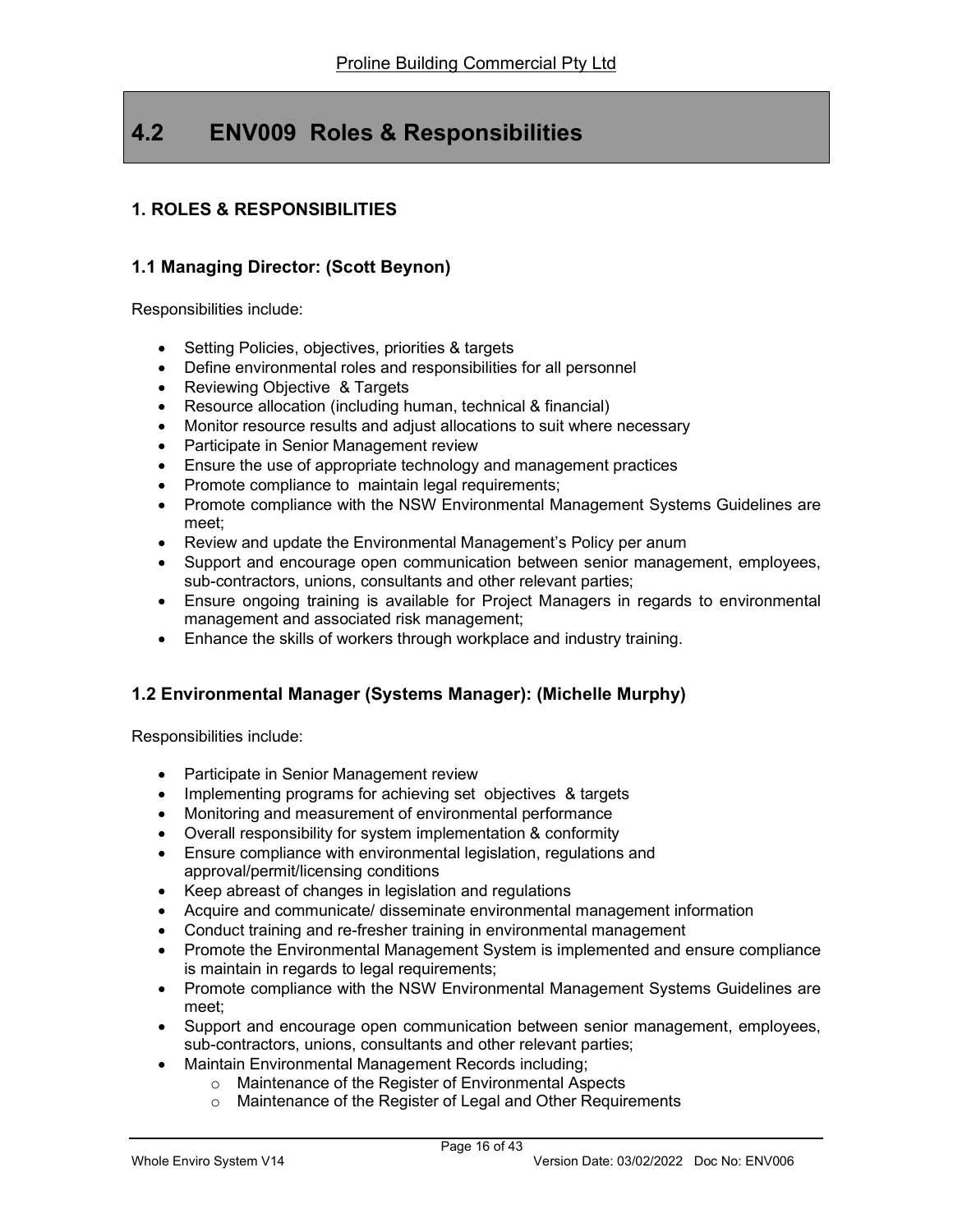- o Maintenance of the Register of Environmental Objectives and Targets
- o Maintenance of the Responsibility Matrix, including records of competence requirements, competence possessed, training needs, training plans and training undertaken
- $\circ$  Assessment of general environmental awareness of staff and contractors
- o Control of documents, forms and records required by the EMS
- o Co-ordination of environmental monitoring and measurement
- o Evaluation of compliance with legal and other requirements relevant to the EMS
- o Management of the internal audit program
- o Co-ordination of corrective and preventive action
- o Maintenance of the emergency preparedness and response procedure and management of testing the procedure
- o Co-ordination of management review of the EMS
- Develop a corrective action plan if desired targets and objectives are not being meet through the review and evaluation procedure;
- Report to Senior Management in regards to corrective action and follow up including recommendations for improvement;
- Communicate the Environmental Site Specific Management Plan, to Senior Management, Project Managers, Project Supervisors, Foreman and other relevant employees;

### 1.3: Internal Auditor (Adam Kalocsai)

Responsibilities include:

- Awareness of Environmental Policy & EMS
- Developing internal audit program in liaison with Systems Manager;
- Conducting internal audits as per schedule;
- Training other internal auditors

### 1.4 Project Managers / Project Supervisor: (Various)

Responsibilities include:

- Awareness of Environmental Policy & EMS
- Assess service providers / subcontractors abilities to conform with environmental management requirements
- Ensure compliance is maintain in regards to legal requirements
- Support the Objectives and Targets in regards to Environmental Management;
- Review and sign off Environmental Site Specific Plans, prior to implementation;
- Support and encourage open communication between senior management, employees, sub-contractors, unions, consultants and other relevant parties;
- Assist in the maintaining of Environmental Management Records;
- Assist in the training of Site Supervisor and site staff in regards to environmental management and associated risk management;
- Assist in the implementation of the Environmental Site Specific Management Plan;
- Assist in the monitoring, review and evaluation of the Environmental Site Specific Management Plan;
- Assist in the development of a corrective action plan if desired goals, targets and objectives are not being meet through the review and evaluation procedure;
- Report to the Systems Manager and Senior Management in regards to corrective action and follow up;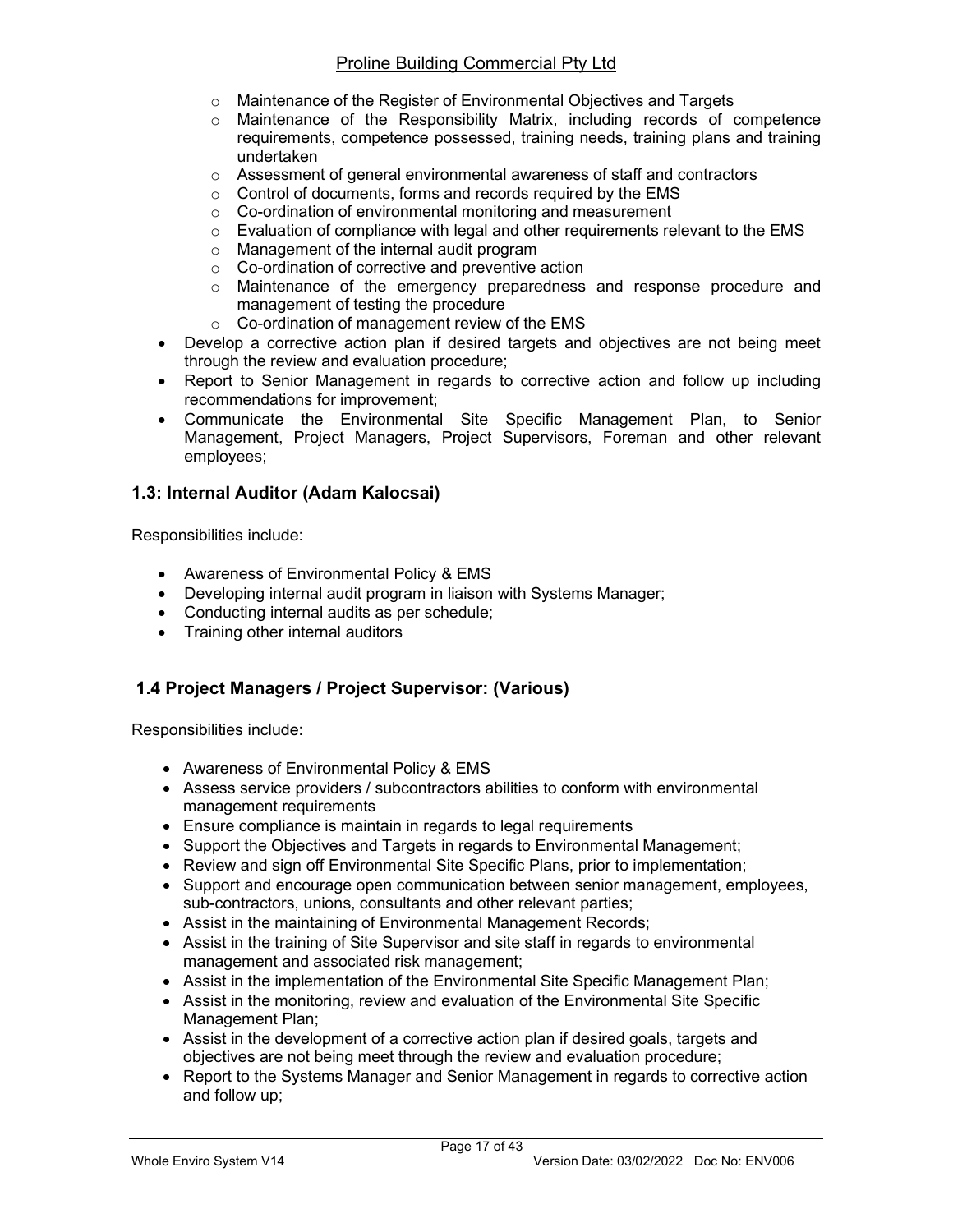- Communicate the Environmental Site Specific Management Plan to Site Supervisor and other relevant employees;
- Encourage and assist sub-contracts to develop an Environmental Management System and Standard Operating Procedures.
- Assess and monitor sub-contractors ability to meet their environmental obligations.

### 1.5 EMS Representative:

Responsibilities include:

- Awareness of Environmental Policy & EMS
- Implementing program for achieving set Objective & Targets
- Helping in Monitoring and measurement
- Training respective staff in implementing the waste management strategy

### 1.6 Site Supervisor/s: (Various)

Responsibilities include:

- Awareness of Environmental Policy & EMS
- Developing waste management strategy and implementation procedures on site
- Monitoring and measurement
- Ensure site specific induction has been carried out incorporating environmental management;
- Support and understand the Targets and Objectives in regards to Environmental Management;
- Support and work in accordance with the Environmental Site Specific Management Plan;
- Train employees in the Environmental Site Specific Plan.
- Identify competent personnel to carry out work activities who are competent in environmental aspects and impacts;
- Support and participate in open communication between senior management, employees, sub-contractors, unions, consultants and other relevant parties;
- Support the highest standards of workplace health and safety;
- Carry out work to a high level of workmanship;
- Maintain work standards and practices;
- Clean up work area in accordance with the Environmental Site Specific Management Plan
- Maintain Environmental Records as required.

### 1.7 Tradesmen/Apprentices/Labourers (Staff): (Various)

Responsibilities include:

- Awareness of Environmental Policy & EMS
- Conform to the waste management strategy procedures on site
- Ensure site specific induction has been carried out incorporating environmental management;
- Support and understand the Targets and Objectives in regards to Environmental Management;
- Support and work in accordance with the Environmental Site Specific Management Plan;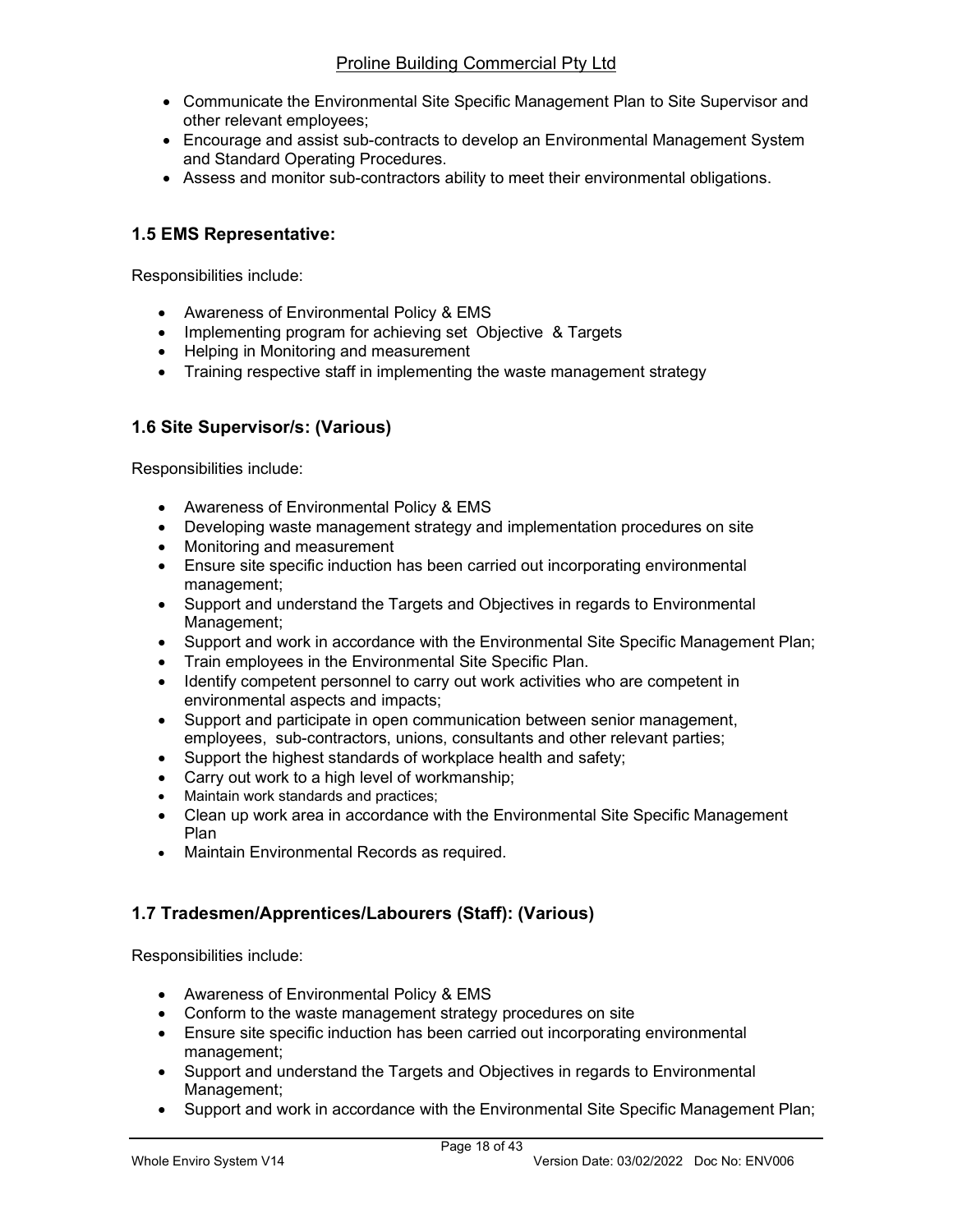- Support and participate in open communication between senior management, employees, sub-contractors, unions, consultants and other relevant parties;
- Support the highest standards of workplace health and safety;
- Carry out work to a high level of workmanship;
- Maintain work standards and practices;
- Clean up work area in accordance with the Environmental Site Specific Management Plan
- Maintain Environmental Records as required.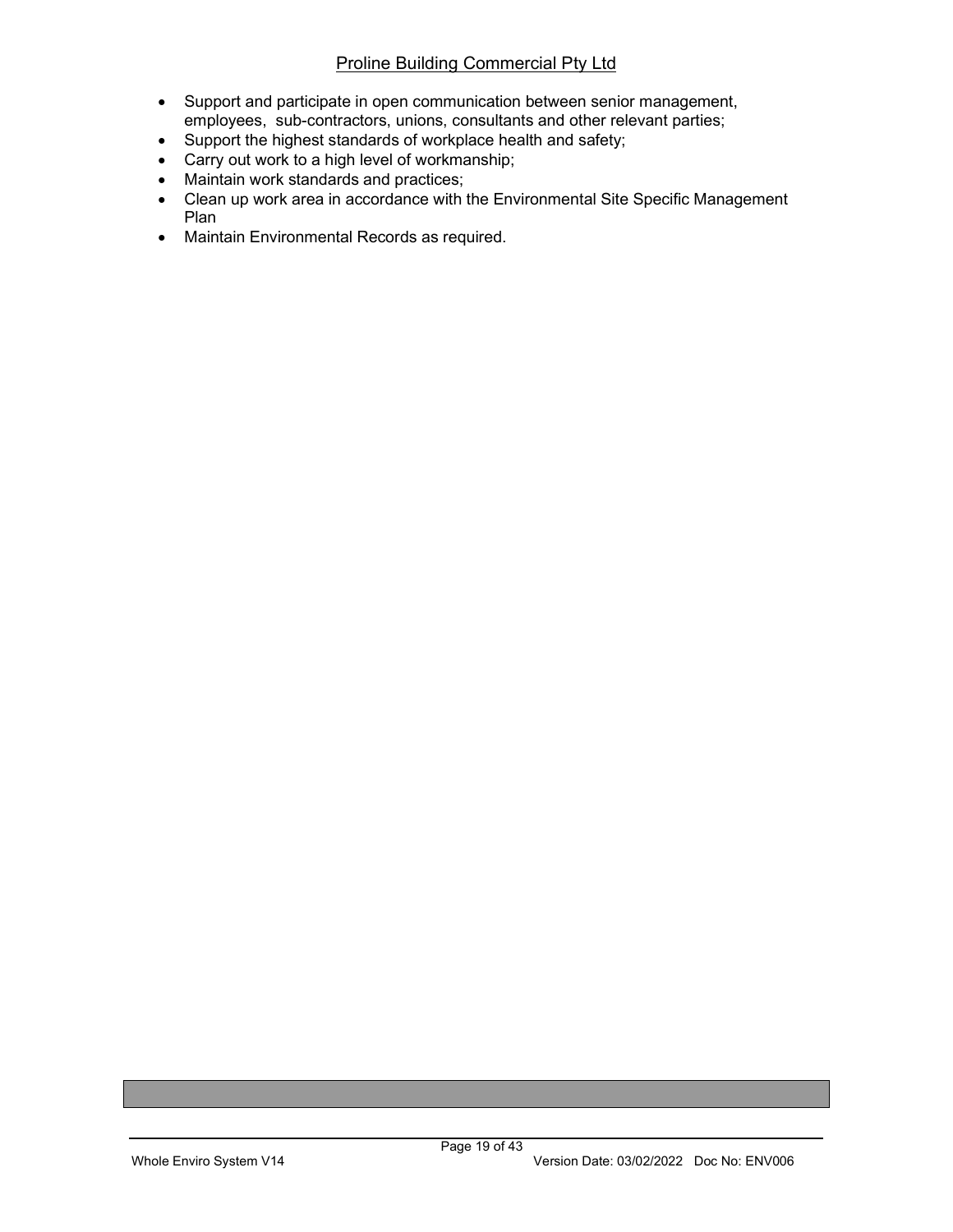## 4.3 ENV010 Competence, Training & Awareness

### 1. COMPETENCE, TRAINING & AWARENESS

Success of the Environmental Management System will only be achievable if the person/s responsible for the implementation and review are thoroughly familiar with the contents, interpretations and performance criteria. Senior Management of Proline Building Commercial Pty Ltd will be responsible for the appointment of the Systems Manager who shall provide adequate training, incorporating environmental awareness for all Project Managers / Site Supervisor and staff, who then shall be required to carry out Environmental training during project site-specific inductions to subcontractors.

For each person in each position ad role, competence possessed, training needs, and training or other personal development undertaken to acquire the required competence are also recorded in the Environmental Training Matrix. Copies of education and training qualifications are maintained in HR personnel files.

The Environmental Training Matrix is updated each quarterly with changes to positions, roles and staff, and training or other personal development undertaken.

General awareness of the organisation's environmental management system is propagated through an EMS training package provided during the company induction of staff, as well as in refresher sessions. General EMS awareness is assessed following the induction and refresher sessions, and records of assessment are maintained in the HR records. It is important that all personnel are familiar with the procedures of reporting on issues that may result in environmental degradation. As a minimum all project personnel must be familiar with the Environmental Management System and be aware of:

- The importance of conformance with the environmental policy and procedures and with the requirements of the Environmental Management System;
- The significant environmental impacts, actual or potential, of their work activities and the environmental benefits of improved personal performance;
- Their roles and responsibilities in achieving conformance with the environmental policy and procedures and with the requirements of the environmental management system, including emergency preparedness and response requirements, and
- The potential consequences of departure from specified operating procedures.

Environmental training may include the following:-

- Industry induction (Construction Industry Induction Card)
- Company Induction
- Site Specific Induction Training
- Familiarization with the site environmental training, environmental aspects, significance of impacts, controls, emergency response
- Site Specific Environmental Training (ie, Waste Management Control Training)

Personnel performing tasks that can cause significant environmental impacts shall be competent on the basis of appropriate education, training and/or experience. The Systems Manager, Project Manager or Site Supervisor shall determine whether an employee is competent enough to perform these tasks.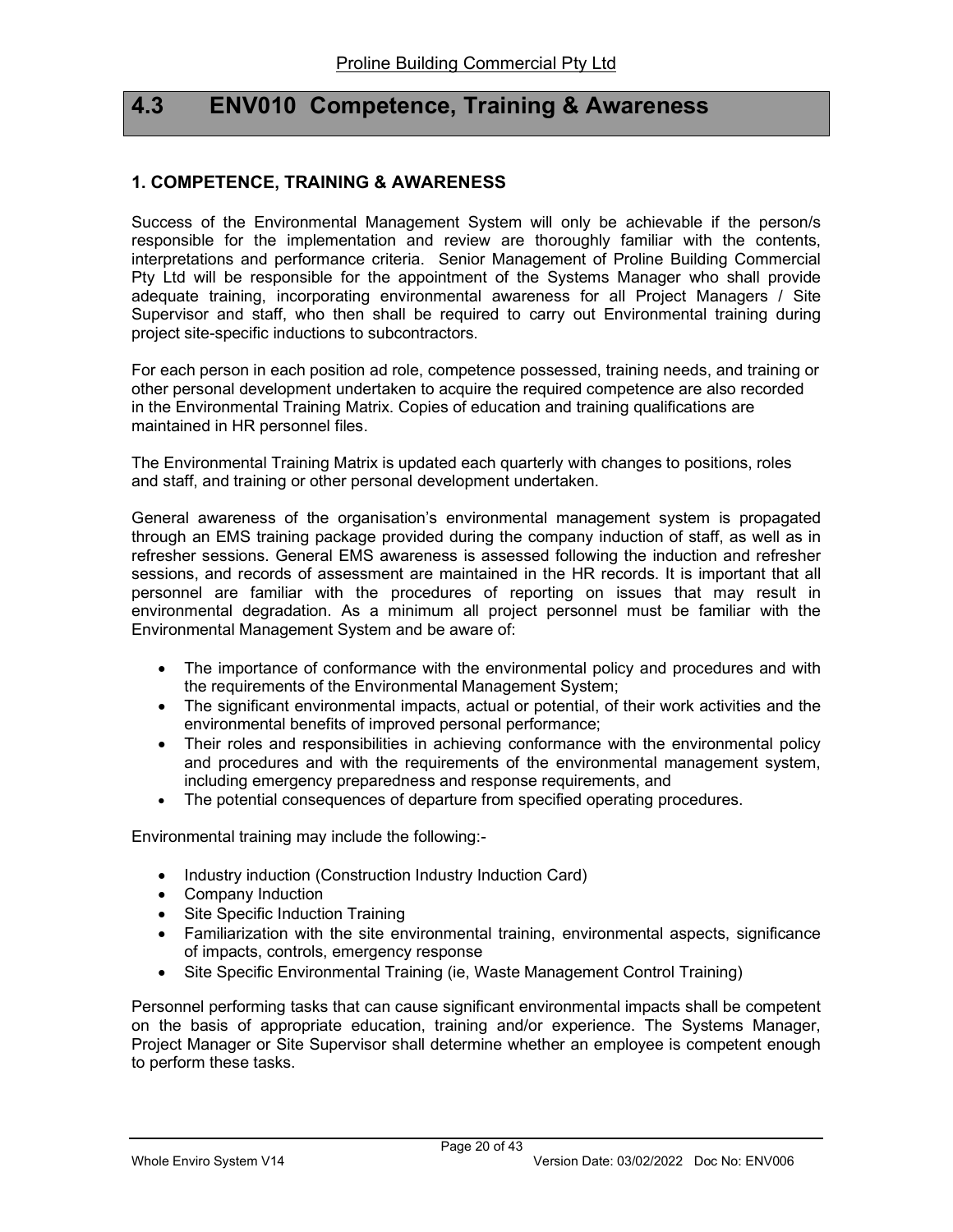Senior Management will review and revise the Environmental Training Matrix annually, to ensure that the training needs of Proline Building Commercial Pty Ltd employees are accurately being identified, effectively being met and that competency is achieved and maintained. Documentation and tracking of training records for each employee will be organized and maintained by the Systems Manager on an ongoing basis.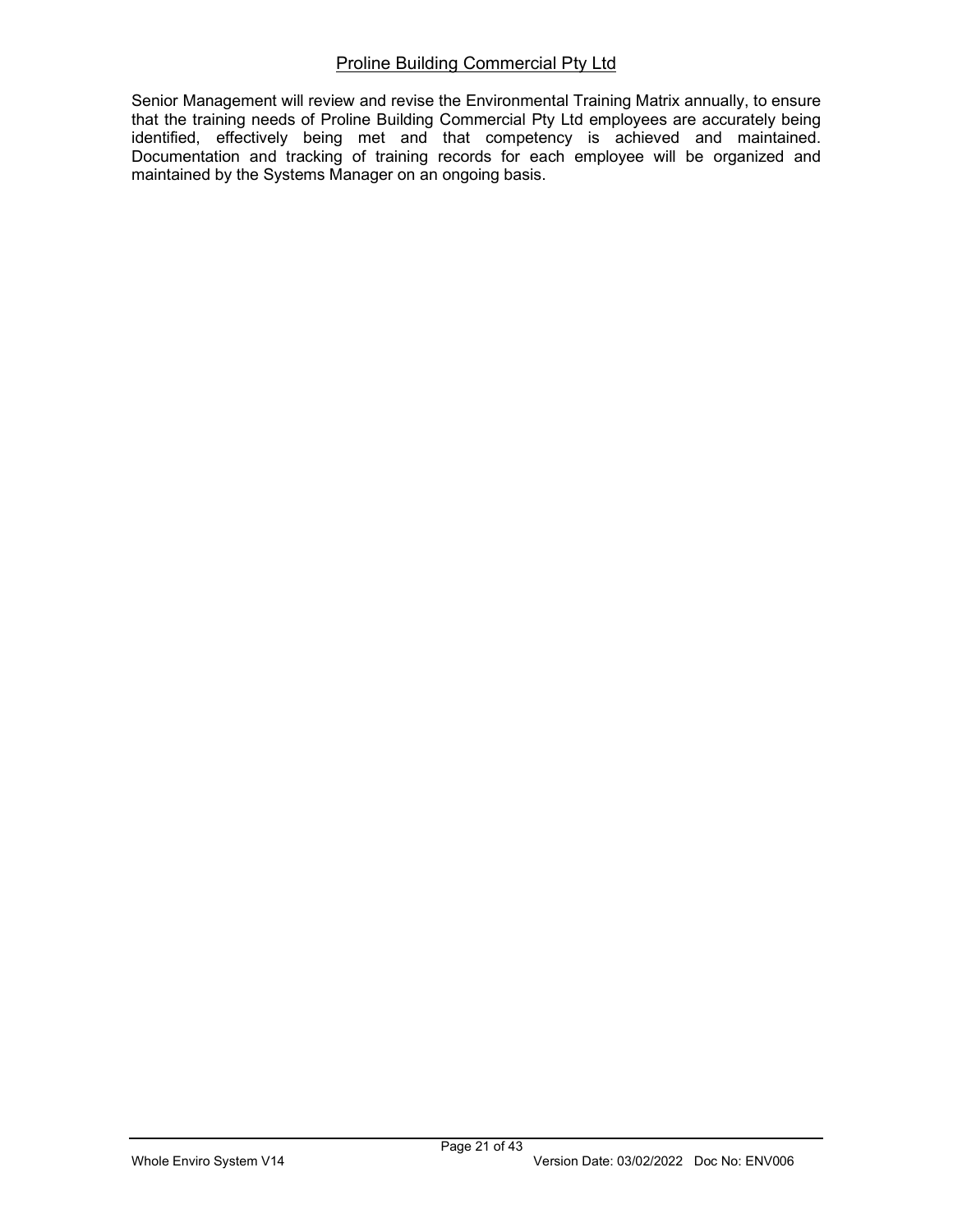## 2. ENIVRONMENTAL TRAINING & RESONSIBILTIES MATRIX

| <b>Role / Position</b><br><b>Title/Position no.</b>  | <b>Name</b>        | <b>Responsibilities</b>                                                                                                                                                                                                                                                                                                                                                                                                                                                                                                                                                                                                                                                                        | Qualifications/<br>competency                                                            | <b>Training needs</b>                                                                    | <b>Planned</b><br>dates | <b>Remarks</b>                                                                                                                                                                     |
|------------------------------------------------------|--------------------|------------------------------------------------------------------------------------------------------------------------------------------------------------------------------------------------------------------------------------------------------------------------------------------------------------------------------------------------------------------------------------------------------------------------------------------------------------------------------------------------------------------------------------------------------------------------------------------------------------------------------------------------------------------------------------------------|------------------------------------------------------------------------------------------|------------------------------------------------------------------------------------------|-------------------------|------------------------------------------------------------------------------------------------------------------------------------------------------------------------------------|
| Managing<br><b>Director</b>                          | Scott Beynon       | Setting Policies, objectives,<br>priorities & targets<br>Define environmental roles and<br>responsibilities for all personnel<br>reviewing Objective & Targets<br>٠<br>Resource allocation (including<br>$\bullet$<br>human, technical & financial)<br>Monitor resource results and adjust<br>allocations to suit where necessary<br>Participate in Management review<br>$\bullet$<br>Ensure the use of appropriate<br>technology and management<br>practices                                                                                                                                                                                                                                  | <b>Senior Business</b><br>Administrator                                                  | EMS awareness (in<br>house)                                                              | Complete /<br>Scheduled | Re-fresher August 2011<br>Re-fresher May 2012<br>Re-fresher August 2013<br>Re-fresher July 2015<br>Re-fresher Sept 2017<br>Re-fresher scheduled Oct<br>2018<br>Re-fresher Feb 2019 |
| Systems<br>Manager<br>(Management<br>representative) | Michelle<br>Murphy | Participate in Management review<br>$\bullet$<br>Implementing programs for<br>$\bullet$<br>achieving set objectives & targets<br>Monitoring and measurement of<br>$\bullet$<br>environmental performance<br>Overall responsibility for system<br>$\bullet$<br>implementation & conformity<br>Ensure compliance with<br>$\bullet$<br>environmental legislation,<br>regulations and<br>approval/permit/licensing conditions<br>Keep abreast of changes in<br>$\bullet$<br>legislation and regulations<br>Acquire and communicate/<br>$\bullet$<br>disseminate environmental<br>management information<br>Conduct training and re-fresher<br>$\bullet$<br>training in environmental<br>management | Certificate of<br>Attainment in<br>Environmental<br>Management<br>Systems (ISO<br>14001) | Certificate of<br>Attainment in<br>Environmental<br>Management<br>Systems (ISO<br>14001) | June 19 /<br>Scheduled  | Re-fresher August 2011<br>Re-fresher May 2012<br>Re-fresher August 2013<br>Re-fresher July 2015<br>Re-fresher Sept 2017<br>Re-fresher scheduled Oct<br>2018<br>Re-fresher Feb 2019 |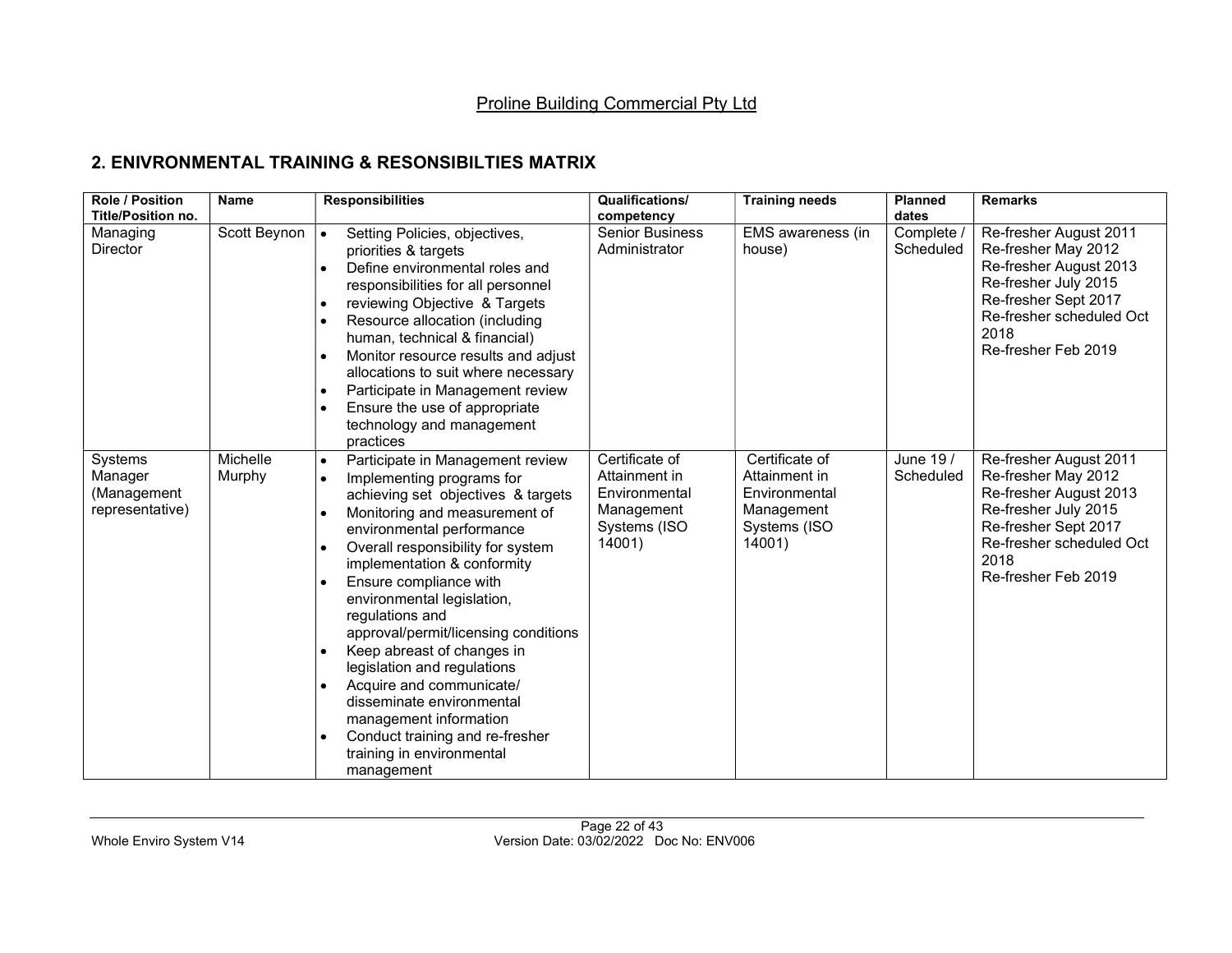| <b>Internal Auditor</b>                                  | Adam<br>Kalocsai   | Developing internal audit program<br>$\bullet$<br>in liaison with Systems Manager<br>Conducting internal audits as per<br>$\bullet$<br>schedule<br>Training other internal auditors<br>$\bullet$                                                                            | Certified (RABQSA)<br>lead auditor | <b>EMS Awareness (in</b><br>house)<br><b>Ongoing Email</b><br>Alerts<br><b>Auditing Course</b>                |                         |                                                                                                                                                                                                                          |
|----------------------------------------------------------|--------------------|-----------------------------------------------------------------------------------------------------------------------------------------------------------------------------------------------------------------------------------------------------------------------------|------------------------------------|---------------------------------------------------------------------------------------------------------------|-------------------------|--------------------------------------------------------------------------------------------------------------------------------------------------------------------------------------------------------------------------|
| <b>EMS</b><br>Representative                             | Site<br>Supervisor | Awareness on Policy & EMS<br>$\bullet$<br>Implementing program for achieving<br>$\bullet$<br>set Objective & Targets<br>Helping in Monitoring and<br>$\bullet$<br>measurement<br>Training respective staff in<br>$\bullet$<br>implementing the waste<br>management strategy | <b>EMS</b> administration          | <b>EMS Awareness (in</b><br>house)<br><b>Ongoing Email</b><br>Alerts                                          | Complete /<br>Scheduled | Re-fresher August 2011<br>Re-fresher May 2012<br>Re-fresher August 2013<br>Re-fresher July 2015<br>Re-fresher Sept 2017<br>Re-fresher scheduled Oct<br>2018<br>Re-fresher Feb 2019<br>Ongoing through Site<br>Inductions |
| Project<br>Managers                                      | Various            | Assess service providers /<br>$\bullet$<br>subcontractors abilities to conform<br>with environmental management<br>requirements<br>Purchasing raw materials that<br>$\bullet$<br>comply with internal environmental<br>requirements                                         | Procurement<br>Management          | <b>EMS Awareness (in</b><br>house)<br><b>Ongoing Email</b><br>Alerts                                          | Complete /<br>Scheduled | Re-fresher August 2011<br>Re-fresher May 2012<br>Re-fresher August 2013<br>Re-fresher July 2015<br>Re-fresher Sept 2017<br>Re-fresher scheduled Oct<br>2018<br>Re-fresher Feb 2019<br>Ongoing through Site<br>Inductions |
| Waste<br>Management<br>Coordinators /<br>Site Supervisor | Various            | Developing waste management<br>$\bullet$<br>strategy and implementation<br>procedures on site<br>Monitoring and measurement<br>$\bullet$                                                                                                                                    | Site Supervisor                    | Waste minimisation /<br>management<br>principles<br>awareness (In<br>house)<br><b>Ongoing Email</b><br>Alerts | Complete /<br>Scheduled | Re-fresher August 2011<br>Re-fresher May 2012<br>Re-fresher August 2013<br>Re-fresher July 2015<br>Re-fresher Sept 2017<br>Re-fresher scheduled Oct<br>2018<br>Re-fresher Feb 2019<br>Ongoing through Site<br>Inductions |
| Staff                                                    |                    | Awareness on Policy & EMS<br>$\bullet$                                                                                                                                                                                                                                      | N/A                                | <b>EMS Awareness (in</b><br>house)<br><b>Ongoing Email</b><br>Alerts                                          | Complete /<br>Scheduled | Re-fresher August 2011<br>Re-fresher May 2012<br>Re-fresher August 2013<br>Re-fresher July 2015                                                                                                                          |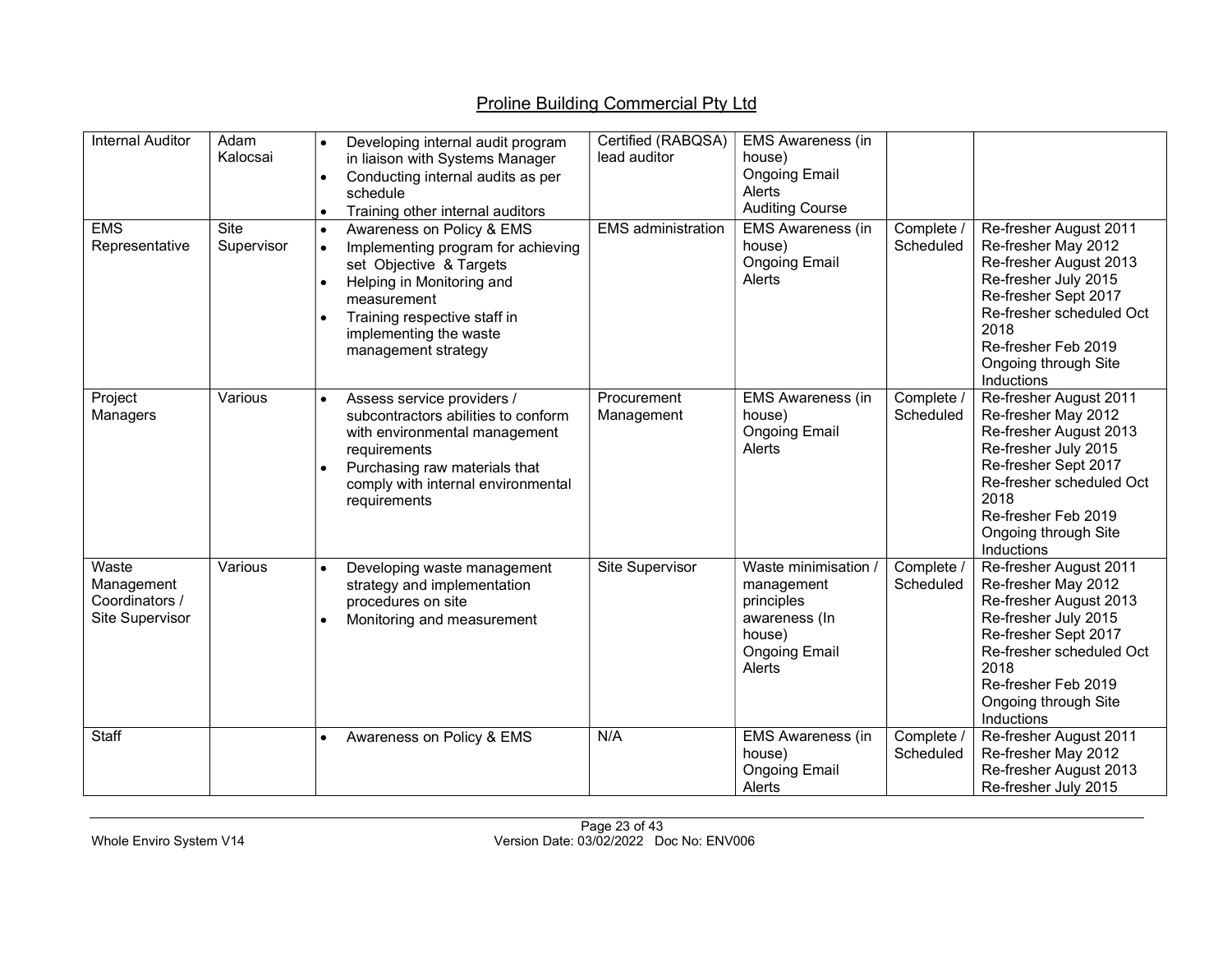|  |  | Re-fresher Sept 2017     |
|--|--|--------------------------|
|  |  | Re-fresher scheduled Oct |
|  |  | 2018                     |
|  |  | Re-fresher Feb 2019      |
|  |  | Ongoing through Site     |
|  |  | Inductions               |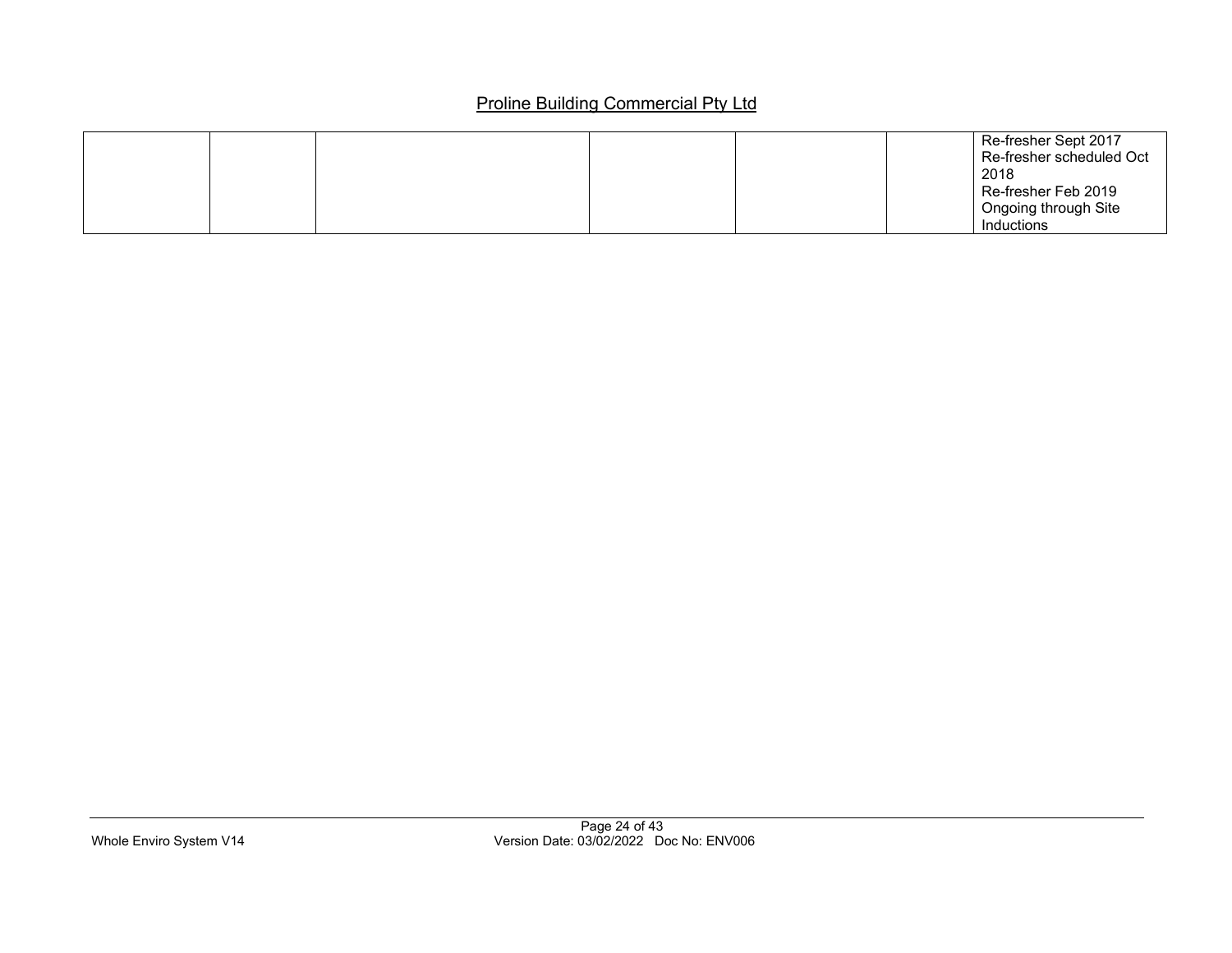# 4.4 ENV011 Documentation

### 1. DOCUMENTATION

Proline is committed to providing a safe and environmentally friendly workplace for employees, subcontractors and visitors. To meet our obligation under the Environmental Protection Act 1994 & NSW Environmental Management System Guidelines, Proline recognizes that documentation is critical for the success of Proline's Environmental Management System (EMS). Of equal importance are the processes for the identification, collection, filing, maintenance, storage and disposal of Environmental records produced by the EMS.

#### 2. Purpose

The purpose of this procedure is to provide guidelines for creating Environmental documentation, as well as the record keeping requirements for records produced by the EMS.

#### 3. Scope

The scope of this procedure applies to all EMS documents and records created as part of Proline's EMS.

#### 4. Definitions

"Record" includes any form in which information is stored on a permanent basis or form which information may be reproduced. Records include both hard copy and electronic records.

#### 5. Roles & Responsibilities

#### 5.1 Systems Manager

The Systems Manager has overall responsibility for the development of documentation and recording keeping for the EMS.

#### 5.2 Project Managers / Supervisors

Project Mangers / Supervisors are responsible for ensuring that Environmental records are submitted to the Systems Manager so identification, collection, filing, maintenance, storage and disposal can be undertaken.

### 5.3 Site Supervisor / Supervisors

Site Supervisor is responsible for ensuring that Environmental records are submitted to their Project Managers/Supervisors so identification, collection, filing, maintenance, storage and disposal can be undertaken.

A detailed list of Environmental Responsibilities can be found in 4.2 Roles & Responsibilities Doc No: ENV009.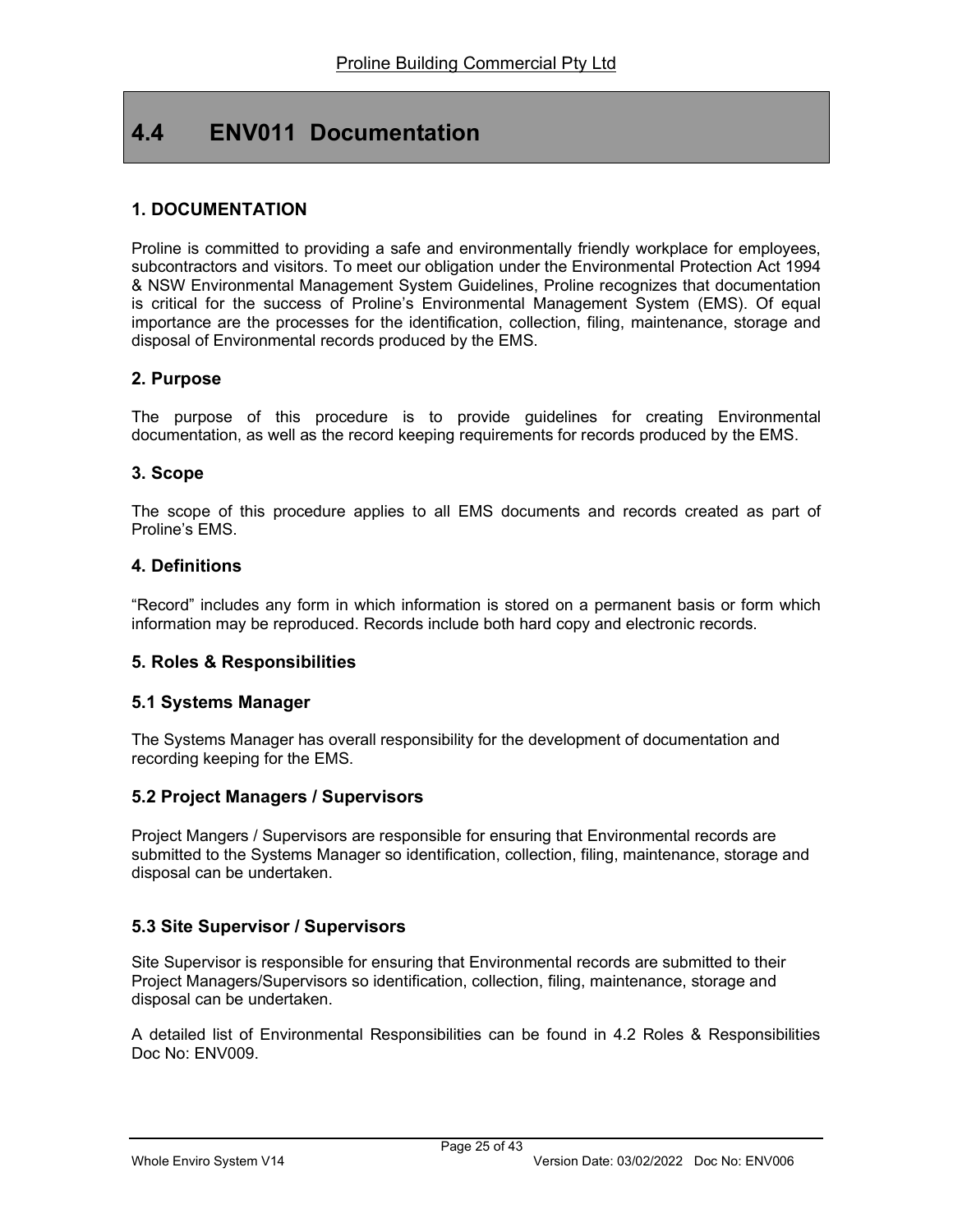### 6. Document Control

All Proline EMS Documents are controlled. A "controlled" document for which distribution and status must be kept current by the issuer, to ensure that authorised users have available the most up to date version.

#### 6.6.1 Document Control Register

The Document Control Register Doc No: ENV021 is to be completed and maintained, by the Systems Manager. This Register includes the following information:

- Document Number
- Document Title
- Initial Issue Date
- Current Version Number
- Current Version Date
- Next Review Date

#### 6.6.2 Location of EMS Documents

EMS Documents are located on the Proline Server under Environmental as templates to ensure changes to the documents cannot occur. For employees/subcontractors who do not have access to the Proline Server hardcopies of procedures and guidelines are made available by the Systems Manager.

#### 6.6.3 Document Review

Annual reviews of the Document Control Register Doc No: ENV021 is carried out during the overall EMS Review in November of each year and any changes or corrective actions to these documents shall be recorded and communicate to all employees / end users via the 3.3.1 Consultation Procedure Doc No: WHS080 and 3.3.3 Communication Procedure Doc No: WHS082 of Proline's WHS Management System.

Minor changes including grammar and spelling are not deemed as content change and therefore these are exempt from the Consultation procedure.

#### 6.6.4 Obsolete Documents

Obsolete Documents are those documents which are no longer applicable, required, replaced or superseded. Obsolete documentation will be removed from the Proline Server, although will be retained electronically by the Systems Manager.

### 7. Document Review & Evaluation

In order to ensure this procedure remains effective, it will be reviewed by Senior Management on an annual basis or in the event of changes in legislation or if raised by an employees concern.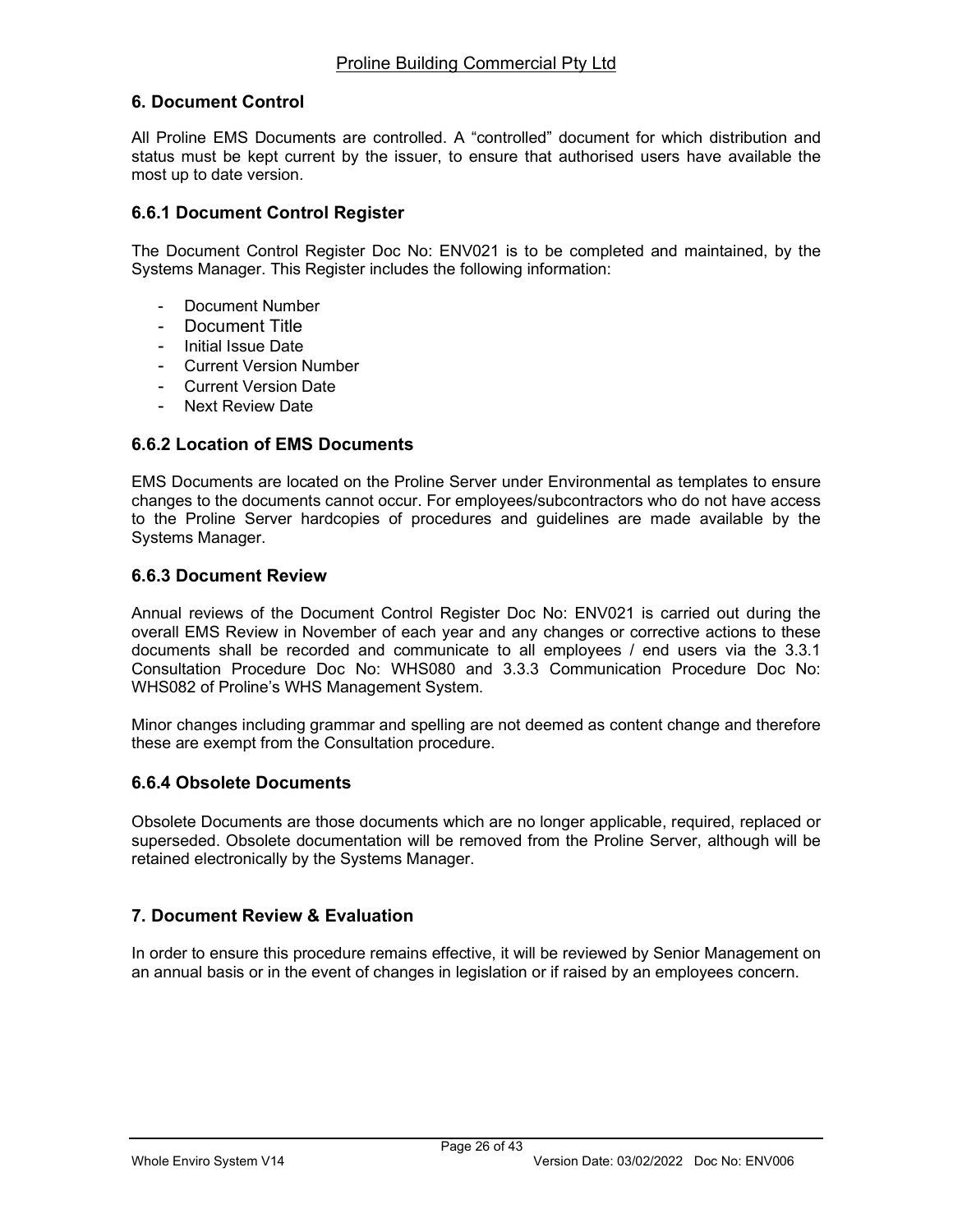# 4.5 ENV012 Operational Control

## 1. OPERATIONAL CONTROL

Documented standard operating procedures have been devised on the basis of risk to control operations associated with significant environmental aspects, including the significant environmental aspects of goods and services used by Proline.

| <b>Document Number</b> | <b>Title</b>                                   |
|------------------------|------------------------------------------------|
| SP <sub>01</sub>       | Soil & Water Management                        |
| <b>SP02</b>            | <b>Community Consultation &amp; Complaints</b> |
| SP <sub>03</sub>       | <b>Concrete Washout</b>                        |
| SP <sub>04</sub>       | Dust & Air Quality                             |
| <b>SP05</b>            | Flora & Fauna                                  |
| <b>SP06</b>            | Fueling & Servicing                            |
| SP <sub>07</sub>       | Heritage                                       |
| SP <sub>08</sub>       | Noise & Environment                            |
| SP <sub>09</sub>       | Storage & Chemical Fuels etc                   |
| <b>SP10</b>            | Traffic & Pedestrian Management                |
| <b>SP11</b>            | Contamination                                  |
| <b>SP12</b>            | <b>Waste Management</b>                        |
| <b>SP13</b>            | Sustainability                                 |
| SP <sub>14</sub>       | <b>Weed Management</b>                         |

These standard operating procedures are also listed in the ENV021 Document Control Register.

During the Planning stage of a project, reference should be made to Proline's WHS Management System, section 2.0 Planning. This set of procedures for Design Control, Purchasing & Subcontracting, should be utlised during throughout the project to ensure environmental aspects are addressed during design and engagement of service providers or subcontractors.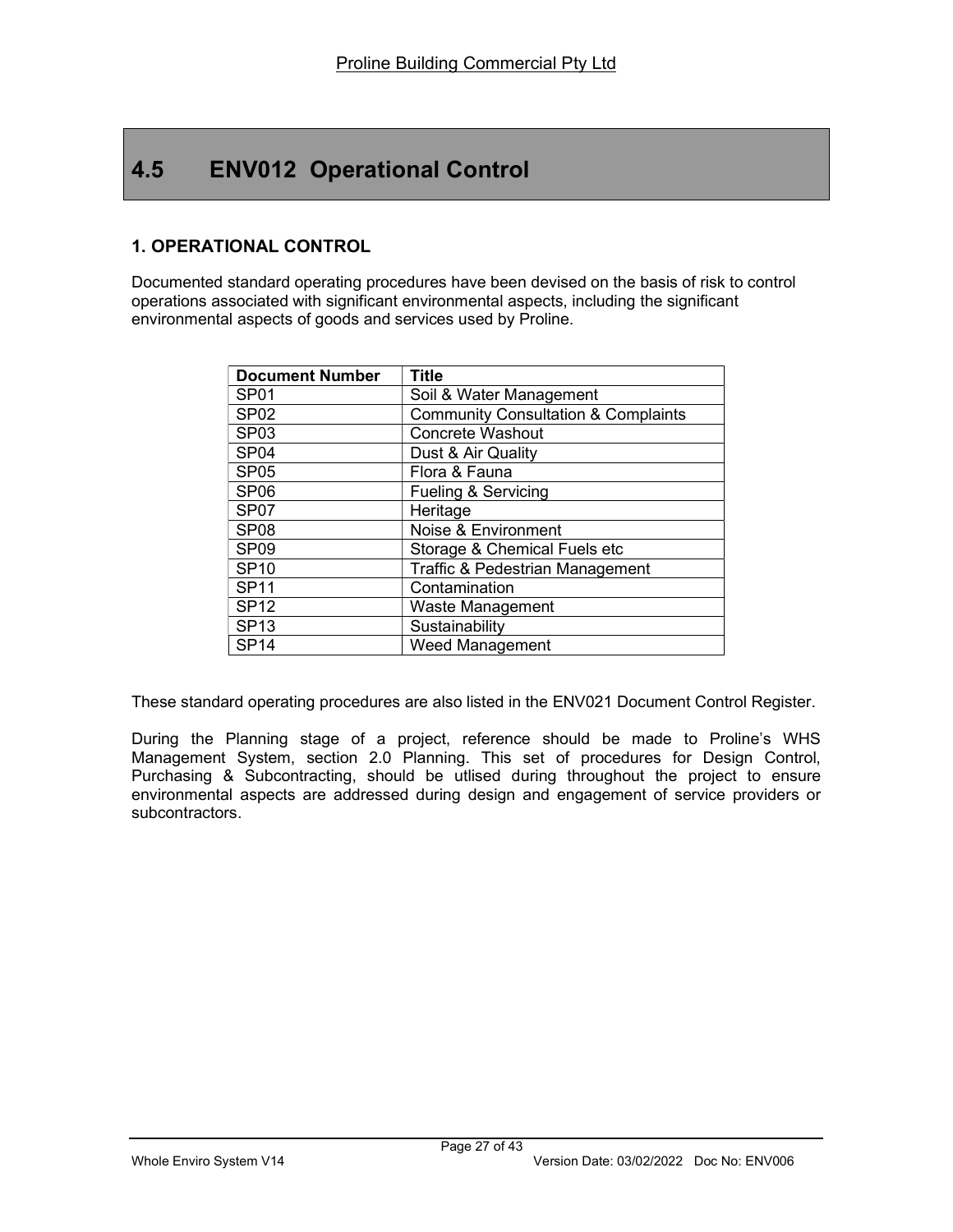# 4.6 ENV013 Emergency Preparedness & Response

### 1. EMERGENCY PREPARENESS & RESPONSE

Environmental emergencies and accidents are regarded as environmental nonconformities. Accordingly, in the event of an occurrence, immediate action is taken to mitigate the environmental impact, followed by corrective action to avoid a recurrence.

It has been noted that an emergency response procedure needs to be developed and implemented to be utilised in the event of an environmental emergency for each project. An environmental emergency is an event that causes or has the potential to cause harm to the environment. This procedure needs to include the following items:-

- Names of key personnel and contact telephone numbers;
- Contact details for emergency services;
- The location of on site information (SDS and Hazardous Substance Register);
- The procedure for notifying the relevant authorities.

This procedure is to be reviewed prior to its implementation to site-specific projects and furthermore an overall review yearly to assess the procedures effectiveness.

The emergency response procedure is tested on each site using the WHS Management Systems Evacuation Checklist Doc No: WHS086. Planned tests are recorded in a Register of Emergency Evacuation Response Tests Doc No: ENV022.

The table below lists an example of an Emergency Response Procedure

#### Table 1

| <b>EMERGENCY RESPONSE PROCEDURE</b>                                                                                           |                                                                                    |  |  |
|-------------------------------------------------------------------------------------------------------------------------------|------------------------------------------------------------------------------------|--|--|
| Project                                                                                                                       | <b>Smith Road Community Centre</b>                                                 |  |  |
| Address                                                                                                                       | 144 Smith Road, Smith Ve NSW, 2000                                                 |  |  |
| <b>Emergency Contact</b>                                                                                                      | e Blo $\zeta$<br>Site Supervisor<br><b>★ 0400 000 000 (contactable</b><br>24hours) |  |  |
| <b>'NFORMATION</b>                                                                                                            |                                                                                    |  |  |
| n on site<br><b>Item</b><br>Lc                                                                                                |                                                                                    |  |  |
| Material Safety Data Sheets <b>in</b> site office – Foreman to show actual location during site<br>(MSDS Register)<br>luction |                                                                                    |  |  |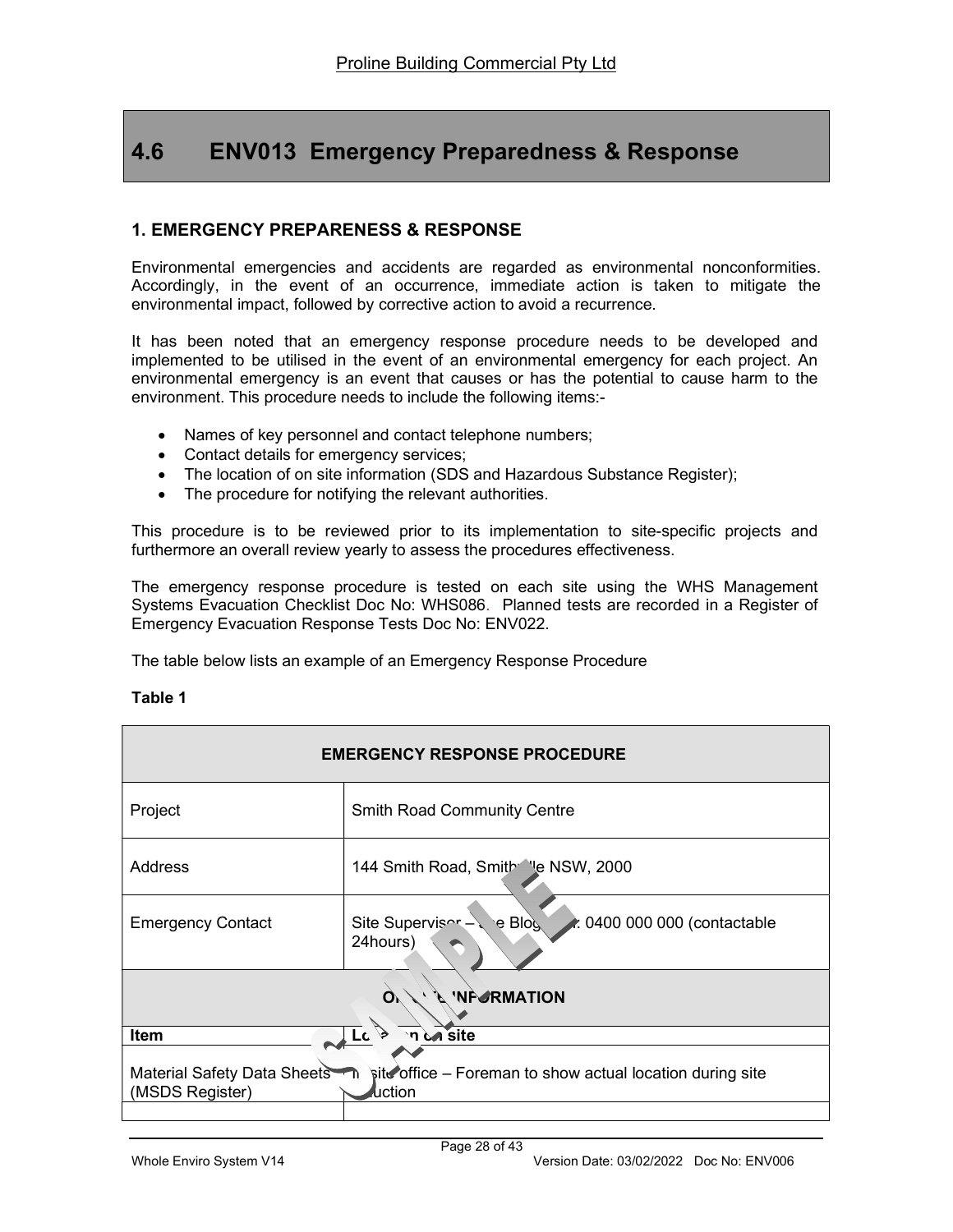| <b>Hazardous Substance</b><br>Register            |                                                               | In site office - Supervisor to show actual location during site<br>induction / also located on website                                                                                                                                                                                                                                                                   |                                                                                                                                                                                                                                                                                                                                                                                                                                                                                                                                                                          |
|---------------------------------------------------|---------------------------------------------------------------|--------------------------------------------------------------------------------------------------------------------------------------------------------------------------------------------------------------------------------------------------------------------------------------------------------------------------------------------------------------------------|--------------------------------------------------------------------------------------------------------------------------------------------------------------------------------------------------------------------------------------------------------------------------------------------------------------------------------------------------------------------------------------------------------------------------------------------------------------------------------------------------------------------------------------------------------------------------|
| Mobile Spill Control Kit                          |                                                               | In site office - Supervisor to show actual location during site<br>induction                                                                                                                                                                                                                                                                                             |                                                                                                                                                                                                                                                                                                                                                                                                                                                                                                                                                                          |
| <b>NOTIFICATION</b>                               |                                                               |                                                                                                                                                                                                                                                                                                                                                                          |                                                                                                                                                                                                                                                                                                                                                                                                                                                                                                                                                                          |
| <b>Authority</b>                                  |                                                               | <b>Procedure</b>                                                                                                                                                                                                                                                                                                                                                         |                                                                                                                                                                                                                                                                                                                                                                                                                                                                                                                                                                          |
| Senior Management                                 |                                                               | Inform via telephone – immediate (24 hour contactable)                                                                                                                                                                                                                                                                                                                   |                                                                                                                                                                                                                                                                                                                                                                                                                                                                                                                                                                          |
| <b>Systems Manager</b>                            |                                                               | Senior Management should inform Systems Manager -<br>immediate (24 hour contactable, as deemed necessary)                                                                                                                                                                                                                                                                |                                                                                                                                                                                                                                                                                                                                                                                                                                                                                                                                                                          |
| <b>Environmental Protection</b><br>Authority      |                                                               | Contact immediate                                                                                                                                                                                                                                                                                                                                                        |                                                                                                                                                                                                                                                                                                                                                                                                                                                                                                                                                                          |
| <b>Workcover Authority</b>                        |                                                               | Notify within 24 hours of incident                                                                                                                                                                                                                                                                                                                                       |                                                                                                                                                                                                                                                                                                                                                                                                                                                                                                                                                                          |
| Other relevant authorities                        |                                                               | Should be contacted within the relevant time frames, ie Fire<br>Explosion, fire department to be called immediately etc.                                                                                                                                                                                                                                                 |                                                                                                                                                                                                                                                                                                                                                                                                                                                                                                                                                                          |
| <b>Type of Emergency</b>                          |                                                               | <b>Preparation for Emergency</b>                                                                                                                                                                                                                                                                                                                                         | <b>Response to the Emergency</b>                                                                                                                                                                                                                                                                                                                                                                                                                                                                                                                                         |
| Minor spill of<br>hazardous or toxic<br>substance | $\bullet$<br>$\bullet$<br>$\bullet$                           | Awareness training of<br>appropriate response and<br>procedures to be incorporated<br>into Environmental and Safety<br>Induction<br>SDS on site for all materials and<br>kept up to date<br>Adequate supply of absorbent<br>materials and spill kits available<br>in the site compound                                                                                   | Report spill immediately to the<br>٠<br><b>Site Supervisor</b><br>Attempts to be made to limit or<br>$\bullet$<br>contain the spill using sand<br>bags to construct a bund wall,<br>use of absorbent material,<br>temporary sealing of cracks or<br>leaks in containers, use of<br>geotextile or silt fencing to<br>contain the spill.<br>Site Supervisor to coordinate<br>$\bullet$<br>the response, clean up and<br>disposal of the material<br>Material to be disposed of in<br>accordance with the<br>manufacturers<br>recommendations and<br>applicable legislation |
| Major spill of<br>hazardous or toxic<br>substance | $\bullet$<br>$\bullet$<br>$\bullet$<br>$\bullet$<br>$\bullet$ | Awareness training of<br>appropriate response and<br>procedures to be incorporated<br>into Environmental and Safety<br>Induction<br>SDS on site for all materials and<br>kept up to date<br>Adequate supply absorbent<br>materials to contain initial spill<br>Supplies available at the site<br>compound<br>Emergency telephone numbers<br>prominently displayed around | Report spill immediately to the<br>$\bullet$<br>Site Supervisor and Systems<br>Manager<br>Contact local Hazmat crew as<br>$\bullet$<br>required<br>Attempts to be made to limit or<br>$\bullet$<br>contain the spill using available<br>resources such as deploying<br>absorbent material, temporary<br>sealing of cracks or leaks in<br>containers, creating bunds, use<br>of geotextile or silt fencing to<br>contain the spill, righting                                                                                                                              |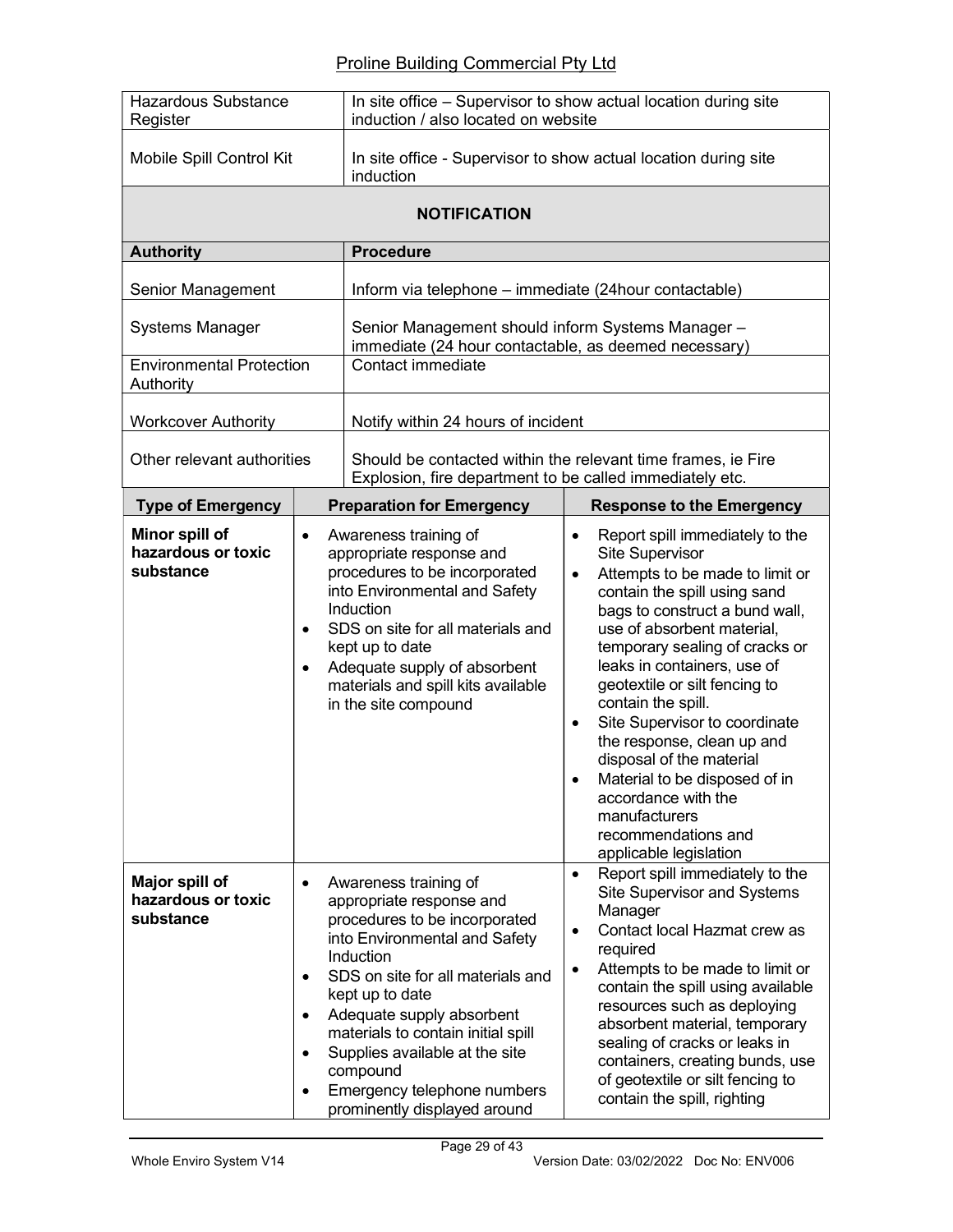|                     | office and issued to Site<br>Foremen                                                                                                                                                                                                                                                                                                                                                                                                                                                                                                          | overturned containers,<br>transferring remaining material<br>to a secure location.<br>Implement procedures to notify<br>the relevant authorities.<br>Site Supervisor to coordinate<br>the response, clean up and<br>disposal of the material<br>If spill is regarded to be outside<br>the onsite resources, then the<br>fire brigade should be called<br>Where appropriate, evacuation<br>procedures are to be<br>implemented to remove non-<br>essential personnel from the<br>affected area<br>The Client Principal is informed<br>of the incident<br>Access and egress to the area<br>is established to ensure the<br>appropriate vehicles have<br>effective access and congestion<br>is minimised.<br>If the Hazmat Crew or other<br>٠<br>authority attends, their senior<br>officer assumes control of the<br>operation with Proline and<br>subcontractor personnel<br>assisting as required.<br>A full investigation report of the<br>event is to be completed by the<br>Project Manager as soon as<br>practicable after the area has<br>been secured. |
|---------------------|-----------------------------------------------------------------------------------------------------------------------------------------------------------------------------------------------------------------------------------------------------------------------------------------------------------------------------------------------------------------------------------------------------------------------------------------------------------------------------------------------------------------------------------------------|--------------------------------------------------------------------------------------------------------------------------------------------------------------------------------------------------------------------------------------------------------------------------------------------------------------------------------------------------------------------------------------------------------------------------------------------------------------------------------------------------------------------------------------------------------------------------------------------------------------------------------------------------------------------------------------------------------------------------------------------------------------------------------------------------------------------------------------------------------------------------------------------------------------------------------------------------------------------------------------------------------------------------------------------------------------|
| <b>Flood</b>        | Evacuate all nonessential<br>personnel<br>Remove computer, electrical<br>٠<br>equipment and files from office<br>to higher ground<br>Remove plant and equipment<br>$\bullet$<br>from potentially affected areas<br>and away from watercourses<br>If plant cannot be removed<br>٠<br>ensure it is secured and in a<br>position where it is unlikely to<br>cause damage<br>Awareness training of<br>٠<br>appropriate response and<br>procedures to be incorporated<br>into Environmental and Safety<br>Induction<br>Monitor flood warnings<br>٠ | Stow all minor and small<br>equipment into containers that<br>are to be sealed.<br>Containers to be removed to<br>$\bullet$<br>above 1 in 100 year flood level.<br>Ensure all other materials are<br>$\bullet$<br>removed or stowed and<br>secured away from<br>watercourses and other<br>potentially affected areas<br>All chemicals to be in secured<br>$\bullet$<br>containers and stored within a<br>sealable shipping container<br>Remove plant and equipment to<br>$\bullet$<br>above the 1 in 100 year flood<br>level or as directed.                                                                                                                                                                                                                                                                                                                                                                                                                                                                                                                 |
| <b>Severe Storm</b> | Awareness training of                                                                                                                                                                                                                                                                                                                                                                                                                                                                                                                         | Evacuate all nonessential                                                                                                                                                                                                                                                                                                                                                                                                                                                                                                                                                                                                                                                                                                                                                                                                                                                                                                                                                                                                                                    |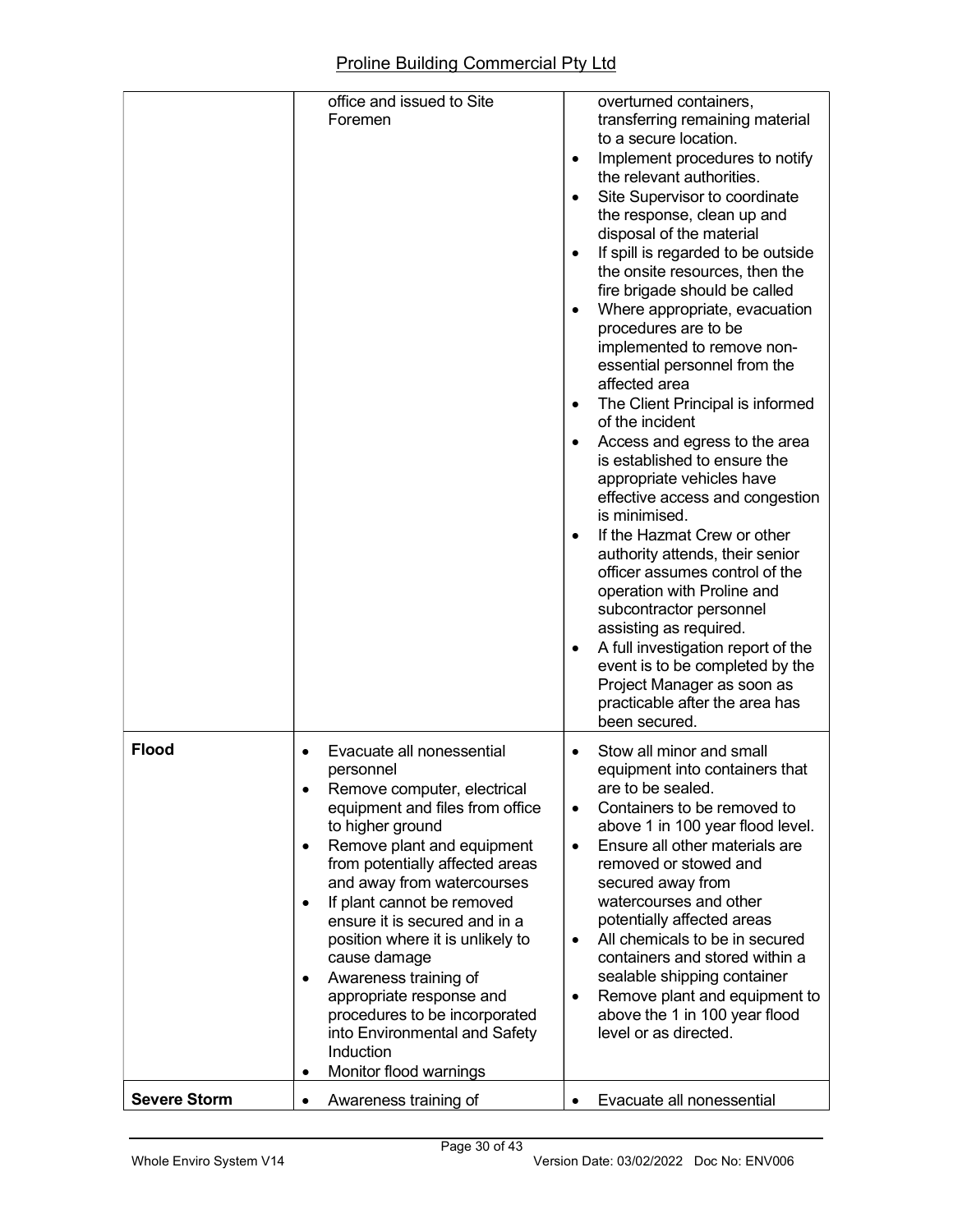|                               | appropriate response and<br>procedures to be incorporated<br>into Environmental and Safety<br>Induction<br>Monitor cyclone/storm warnings<br>$\bullet$<br>for the area<br>Ensure First Aid supplies are<br>$\bullet$<br>well stocked and adequate                                                                                                                                                                                  | personnel.<br>Secure plant and equipment in<br>$\bullet$<br>sheltered location.<br>Stow all minor and small<br>$\bullet$<br>equipment into containers,<br>which are to be sealed.<br>Remove computer, electrical<br>$\bullet$<br>equipment and files from office<br>to higher ground<br>Remove plant and equipment<br>from the immediate foreshore to<br>above 1 in 100 flood level<br>Ensure all other materials are<br>either removed from foreshore<br>or stowed and secured.<br>All chemicals to be in secured<br>٠<br>containers and stored within a<br>sealable shipping container,<br>shipping container to be removed<br>to above 1 in 100 flood level.                                                                                                                                                                                                                      |
|-------------------------------|------------------------------------------------------------------------------------------------------------------------------------------------------------------------------------------------------------------------------------------------------------------------------------------------------------------------------------------------------------------------------------------------------------------------------------|--------------------------------------------------------------------------------------------------------------------------------------------------------------------------------------------------------------------------------------------------------------------------------------------------------------------------------------------------------------------------------------------------------------------------------------------------------------------------------------------------------------------------------------------------------------------------------------------------------------------------------------------------------------------------------------------------------------------------------------------------------------------------------------------------------------------------------------------------------------------------------------|
| Fire (other than<br>bushfire) | Awareness training of<br>$\bullet$<br>appropriate response and<br>procedures to be incorporated<br>into Environmental and Safety<br>Induction<br>Fire extinguishers maintained,<br>$\bullet$<br>clearly labelled and distributed<br>around site compound and<br>vehicles<br>Training in the use of fire<br>٠<br>extinguishers and which one to<br>use for each type of fire<br>First Aid supplies are stocked<br>٠<br>and adequate | For small fires, attempts to be<br>$\bullet$<br>made to extinguish the fire or<br>limit its spread with available<br>fire extinguishers or water<br>hoses if appropriate.<br>A supervisor is to be informed<br>$\bullet$<br>immediately.<br>The Supervisor will contact the<br>$\bullet$<br>Site Supervisor who will<br>arrange for external services<br>(fire, ambulance) to be advised<br>as a precautionary measure.<br>The Client shall be informed.<br>٠<br>Where external services<br>$\bullet$<br>attend, their senior officer<br>assumes control of situation<br>All personnel in the vicinity to<br>be assembled in the<br><b>Evacuation Assembly Area</b><br>and a head count performed<br>Any resulting fuel or chemical<br>spill to be handled as detailed<br>above<br>Site Manager to coordinate<br>٠<br>with emergency services and<br>provide assistance as required. |
| <b>Bush fire</b>              | Awareness training of<br>appropriate response and<br>procedures to be incorporated<br>into Environmental and Safety<br>Induction<br>Fire extinguishers maintained,<br>clearly labelled and distributed                                                                                                                                                                                                                             | External services (fire,<br>$\bullet$<br>ambulance) to be contacted.<br>All personnel in the vicinity to<br>$\bullet$<br>be assembled in the<br><b>Evacuation Assembly Area</b><br>and a head count performed.<br>All plant and equipment to                                                                                                                                                                                                                                                                                                                                                                                                                                                                                                                                                                                                                                         |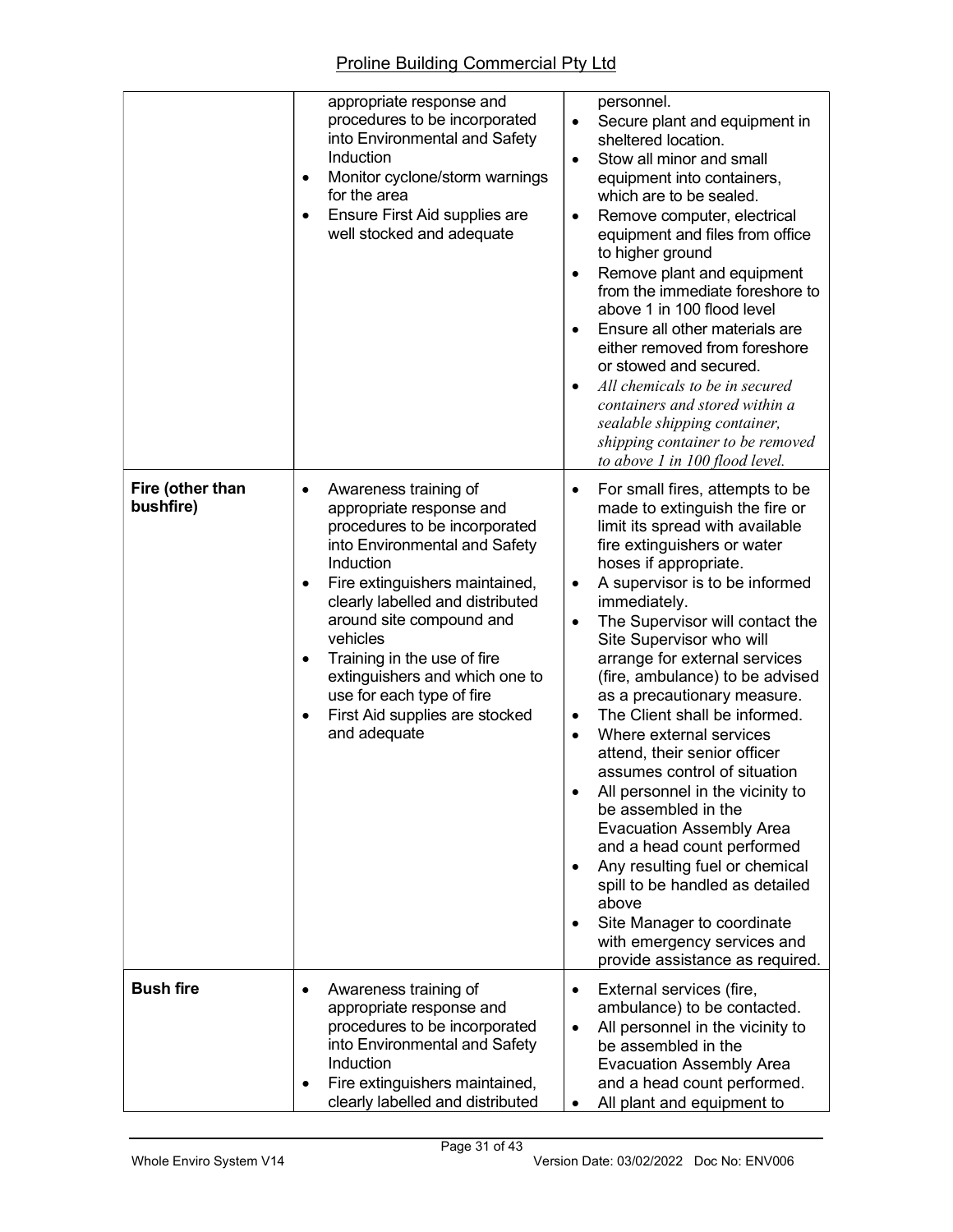| vehicles<br>$\bullet$<br>$\bullet$ | around site compound and<br>Monitoring of bushfire warnings<br>and updates<br>First Aid supplies are stocked<br>and adequate | secured<br>All fuels and chemicals to be<br>$\bullet$<br>stored and secured within<br>hazardous container.<br>Project Manager / Site<br>$\bullet$<br>Supervisor to liaise with the<br>Client and emergency<br>personnel and provide<br>assistance as required<br>All nonessential personnel to<br>$\bullet$<br>be evacuated from the site on<br>advice from emergency<br>personnel. |
|------------------------------------|------------------------------------------------------------------------------------------------------------------------------|-------------------------------------------------------------------------------------------------------------------------------------------------------------------------------------------------------------------------------------------------------------------------------------------------------------------------------------------------------------------------------------|
|                                    | <b>EMERGENCY CONTACT NUMBERS</b>                                                                                             |                                                                                                                                                                                                                                                                                                                                                                                     |
| <b>Emergency Situation</b>         | <b>Contact Who</b>                                                                                                           | <b>Telephone Contact Details</b>                                                                                                                                                                                                                                                                                                                                                    |
| <b>Environmental Emergency</b>     | <b>Emergency Controller</b>                                                                                                  | 1300 141 103                                                                                                                                                                                                                                                                                                                                                                        |
| <b>Pollution Incident</b>          | <b>DECC</b>                                                                                                                  | 131 555                                                                                                                                                                                                                                                                                                                                                                             |
| Fire                               | Fire Brigade                                                                                                                 | 000 - no mobile service 112                                                                                                                                                                                                                                                                                                                                                         |
| <b>Medical Emergency</b>           | Ambulance                                                                                                                    | 000 - no mobile service 112                                                                                                                                                                                                                                                                                                                                                         |
| <b>Medical Emergency - Poison</b>  | Poison Info Line                                                                                                             | 131 126                                                                                                                                                                                                                                                                                                                                                                             |
| <b>Car Accident</b>                | Police / Ambulance                                                                                                           | 000 - no mobile service 112                                                                                                                                                                                                                                                                                                                                                         |
| <b>Bomb Threat</b>                 | Police                                                                                                                       | 000 - no mobile service 112                                                                                                                                                                                                                                                                                                                                                         |
| Explosion                          | Fire / Police / Ambulance                                                                                                    | 000 - no mobile service 112                                                                                                                                                                                                                                                                                                                                                         |
| Gas Explosion (Bottle)             | Fire / Ambulance                                                                                                             | 000 - no mobile service 112                                                                                                                                                                                                                                                                                                                                                         |
| Gas Explosion (Line)               | Fire / Police / Ambulance                                                                                                    | $\overline{000}$ – no mobile service 112                                                                                                                                                                                                                                                                                                                                            |
|                                    | Gas Company - AGL                                                                                                            | 131 909                                                                                                                                                                                                                                                                                                                                                                             |
|                                    | Gas Company - ELGAS                                                                                                          | 1800 819 783                                                                                                                                                                                                                                                                                                                                                                        |
|                                    | Gas Company - Origin                                                                                                         | 1800 808 526                                                                                                                                                                                                                                                                                                                                                                        |
|                                    | Energy                                                                                                                       |                                                                                                                                                                                                                                                                                                                                                                                     |
| Storms / Winds / Floods            | <b>State</b><br>Emergency                                                                                                    | 132 500                                                                                                                                                                                                                                                                                                                                                                             |
|                                    | <b>Services</b>                                                                                                              |                                                                                                                                                                                                                                                                                                                                                                                     |
| Earthquake                         | <b>State</b><br>Emergency                                                                                                    | 132 500                                                                                                                                                                                                                                                                                                                                                                             |
|                                    | <b>Services</b>                                                                                                              |                                                                                                                                                                                                                                                                                                                                                                                     |
| <b>Terrorism Activities</b>        | Police                                                                                                                       | 000 - no mobile service 112                                                                                                                                                                                                                                                                                                                                                         |
|                                    | <b>National Security Hotline</b>                                                                                             | 1800 123 400                                                                                                                                                                                                                                                                                                                                                                        |
| Chemical Spill / Oil Spill         |                                                                                                                              | 1300 664 266 / Hazmat 000                                                                                                                                                                                                                                                                                                                                                           |
| <b>Electrical Faults</b>           | Energy Australia                                                                                                             | 131 388                                                                                                                                                                                                                                                                                                                                                                             |
|                                    | Integral Energy                                                                                                              | 131 003                                                                                                                                                                                                                                                                                                                                                                             |
|                                    | Country Energy                                                                                                               | 13 23 56                                                                                                                                                                                                                                                                                                                                                                            |
| Water Mains - Burst                | <b>Sydney Water</b>                                                                                                          | 13 20 90                                                                                                                                                                                                                                                                                                                                                                            |
| (Safety<br>Height<br>Rescue        | Police Rescue Squad -                                                                                                        | 000 - no mobile service 112                                                                                                                                                                                                                                                                                                                                                         |
| Harness Rescue)                    | (PRS) Vertical Rescue                                                                                                        |                                                                                                                                                                                                                                                                                                                                                                                     |
|                                    | <b>Accredited Unit</b>                                                                                                       | 000 - no mobile service 112                                                                                                                                                                                                                                                                                                                                                         |
|                                    | Ambulance                                                                                                                    | 000 - no mobile service 112                                                                                                                                                                                                                                                                                                                                                         |
|                                    | Fire Brigade                                                                                                                 |                                                                                                                                                                                                                                                                                                                                                                                     |
| Non English speaking person        | Translating / Interpreting                                                                                                   | 131 450                                                                                                                                                                                                                                                                                                                                                                             |
| Serious (life threatening)         | Service (TIS National)                                                                                                       |                                                                                                                                                                                                                                                                                                                                                                                     |
| emergencies - Translating /        |                                                                                                                              |                                                                                                                                                                                                                                                                                                                                                                                     |
| <b>Interpreting Service</b>        |                                                                                                                              |                                                                                                                                                                                                                                                                                                                                                                                     |
| <b>Trauma Counseling</b>           | <b>Counseling Sydney</b>                                                                                                     | 0416 0416 99                                                                                                                                                                                                                                                                                                                                                                        |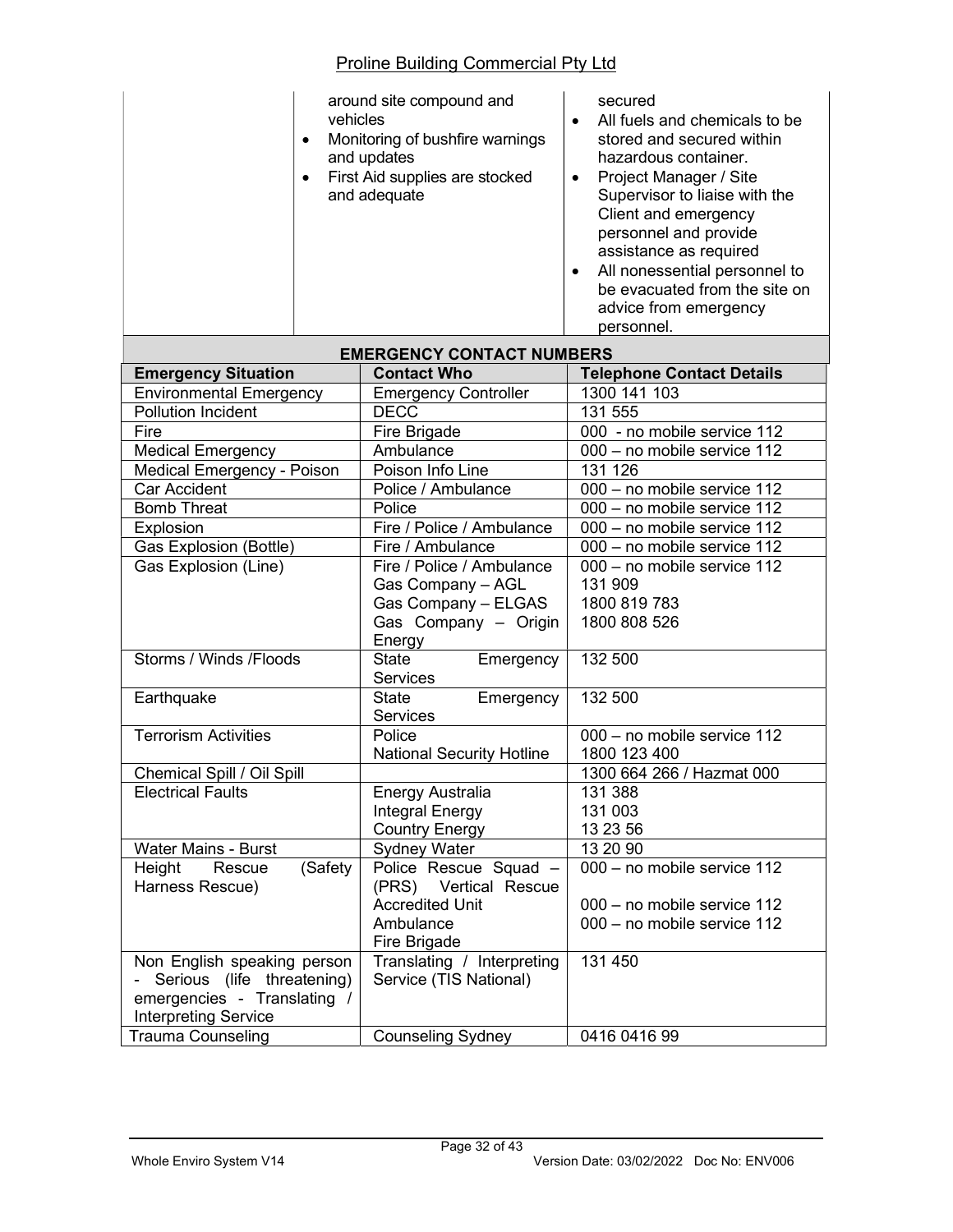# 4.7 Communication

Proline Building Commercial Pty Ltd, encourages open communication throughout the organisation, thus ensuring effective implementation of all Management System procedures, in compliance with the associated objectives.

This is maintained through Management and staff meetings, inconjuction with memo's, email's and informal meetings. Communication for particular projects is also of utmost importance with regular project review meetings with both internal and external project personnel being carried out.

Through the company policies, objectives and meeting opportunities, management communicates awareness and the importance of determining and meeting client requirements and ensuring their satisfaction, of meeting statutory and regulatory requirements and that all personnel contribute to achieving the company's goals and objectives.

Proline Building Commercial Pty Ltd promotes communication between the above through various medians. The following table outlines the various medians Proline Building uses to ensure open communication is obtained.

| <b>Median</b>                                                                         | <b>Target Audience</b>                            | <b>Frequency</b> | <b>Notes</b>                                                                                  |
|---------------------------------------------------------------------------------------|---------------------------------------------------|------------------|-----------------------------------------------------------------------------------------------|
| General                                                                               |                                                   |                  |                                                                                               |
| Telephone                                                                             | All                                               | As required      | Diary Documentation if decisions<br>are made                                                  |
| Facsimile                                                                             | All                                               | As required      | A copy must be retained for files                                                             |
| <b>Email E-Bulletins</b><br><b>Safety Alerts</b>                                      | All                                               | As required      |                                                                                               |
| General Letter<br>Correspondence (Mail)                                               | All                                               | As required      | A copy must be retained for files                                                             |
| Memorandums                                                                           | All                                               | As required      | Email out to all required                                                                     |
| Face to Face                                                                          | All                                               | As required      | Diary Documentation if decisions<br>are made                                                  |
| Site Signage / Posters                                                                | All                                               | On each project  | To be displayed in Site / Lunch<br>Sheds                                                      |
| <b>Environmental Plans</b><br>including Evacuation Plans                              | All                                               | On each project  | WHS Plans to be communicated<br>through Induction<br>Evacuation Plan to be displayed          |
| Inductions                                                                            | All                                               | On each site     | Online inductions via website<br>Communicated by the Site<br>Foreman - Site Induction Records |
| <b>Meetings</b>                                                                       |                                                   |                  |                                                                                               |
| <b>Project Meetings</b>                                                               | Project Team                                      | As required      | Informal meetings, diary notes if<br>required                                                 |
| <b>Project Team Meetings</b>                                                          | Client, Builder,<br>Architect, Sub<br>Consultants | As required      | Meeting Minutes are documented<br>& distributed                                               |
| <b>Toolbox Meetings including</b><br>aspects regarding<br><b>Environmental Issues</b> | Site Supervisor-<br>All on site                   | Weekly           | Meeting Minutes are documented<br>& available in site office for review                       |
| <b>Informal Meetings</b>                                                              | Site Manager<br>Sub-contractors.                  | As required      | Diary Notes taken                                                                             |

#### Communications Matrix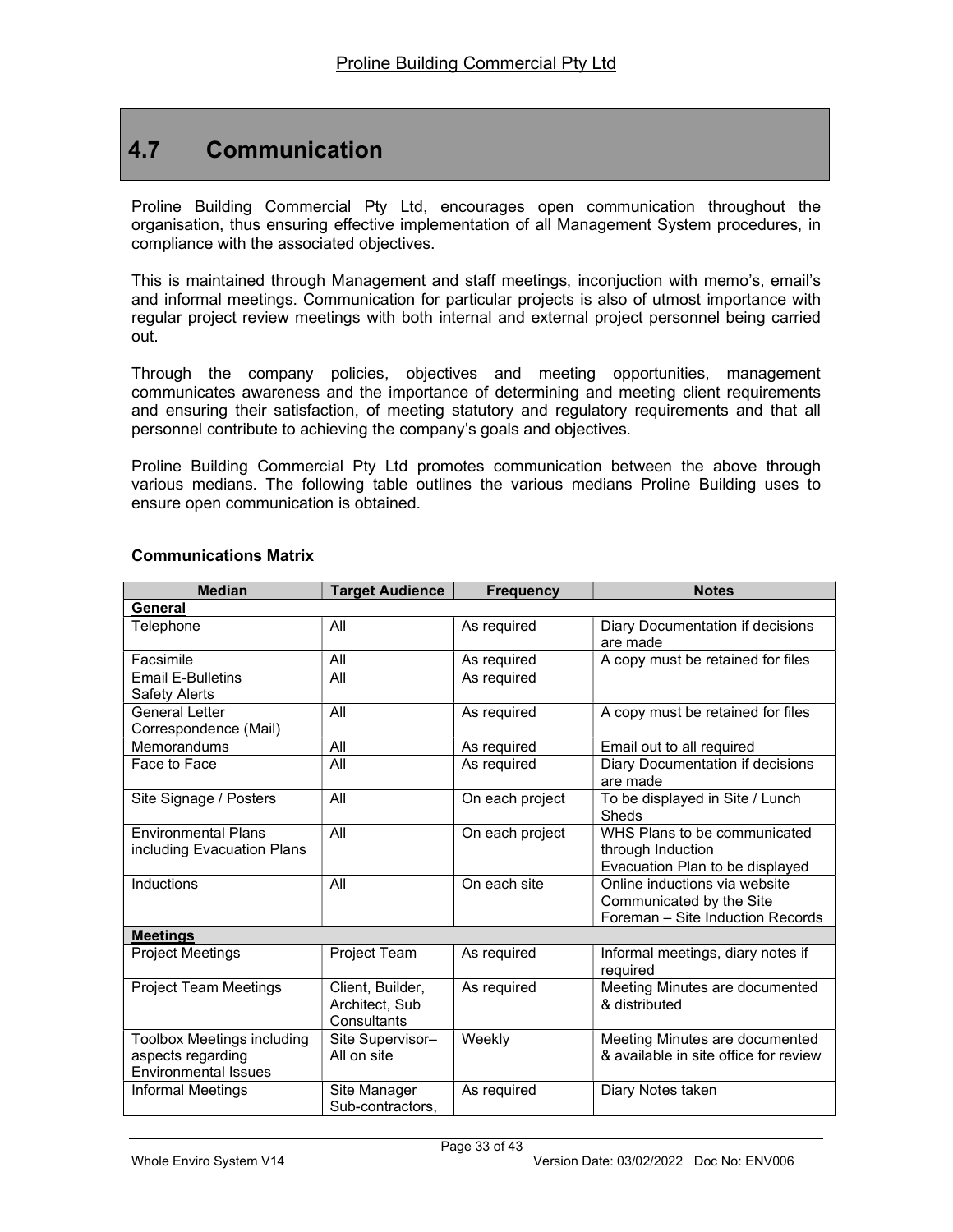|                                                                                                   | site staff                                |                                    |                                                                                                                                                                    |
|---------------------------------------------------------------------------------------------------|-------------------------------------------|------------------------------------|--------------------------------------------------------------------------------------------------------------------------------------------------------------------|
| <b>Internal</b>                                                                                   |                                           |                                    |                                                                                                                                                                    |
| Office<br>Meetings<br>$\qquad \qquad -$<br>Management<br>Review<br>Meetings                       | <b>Proline Senior</b><br>Staff            | As required (12<br>monthly)        | Meeting minutes are documented                                                                                                                                     |
| Health & Safety, QA &<br>Environmental<br>Seminar<br>Training                                     | Proline Staff Only                        | As required (12<br>monthly)        | Internal Health & Safety Seminar<br>Training                                                                                                                       |
| <b>Subcontractors</b>                                                                             |                                           |                                    |                                                                                                                                                                    |
| Project Tender Clarification<br><b>Site</b><br>Specific<br>&<br>Review<br>Requirements<br>Meeting | All<br>Subcontractors                     | Prior to<br>commencement           | Notes attached to Trade Contracts<br>if required                                                                                                                   |
| Site Induction - Onsite<br><b>Reviews</b>                                                         | All<br>Subcontractors                     | Prior to<br>commencement           | <b>Site Induction Records</b>                                                                                                                                      |
| Request for Information                                                                           | All<br>Subcontractors                     | As Required                        | <b>Email Requests</b>                                                                                                                                              |
| Progress Reports                                                                                  | All<br>Subcontractors                     | Daily / Bi-weekly                  | <b>Onsite Diary Notes</b><br>Email - progress requests                                                                                                             |
| Change In Tenders                                                                                 | All<br>Subcontractors                     | As Required                        | Email Notifications - notification of<br>changes                                                                                                                   |
| <b>Subcontractor Safety Alerts</b>                                                                | All<br>Subcontractors                     | As Required                        | Email Safety Alert Memo's                                                                                                                                          |
| <b>Other</b>                                                                                      |                                           |                                    |                                                                                                                                                                    |
| Information<br>Request<br>for<br>System                                                           | / Client<br>All<br>Architect/<br>Engineer | As required                        | RFI System Logged & Reviewed<br>(Refer to the Project Management<br>Procedure for further information<br>re: RFI System)                                           |
| Newsletter                                                                                        | All                                       | As required                        | <b>Proline Buildings General</b><br>Newsletter                                                                                                                     |
| <b>Update Reports</b>                                                                             | Client                                    | As required                        | Written document of project<br>progress                                                                                                                            |
| <b>Client Satisfaction Surveys</b><br>Generated<br>Client<br>or<br>Reports                        | Client                                    | Generally per<br>project           | Satisfaction Survey, designed to<br>open communication lines and<br>assist in improving our service                                                                |
| Environmental<br>Reporting<br>Requirements                                                        | All                                       | As issues raised<br>by employees   | Memo's / Corrective Action<br>Notices to be issued                                                                                                                 |
| <b>Enviro Statistic Reporting</b>                                                                 | All                                       | Annually                           | Reporting Template issued<br>Email to all                                                                                                                          |
| <b>Subcontractor Consultation</b>                                                                 | All<br>Subcontractors                     | Weekly                             | <b>Weekly Site Safety Walks</b>                                                                                                                                    |
| Site Shed / Lunch Room<br>Notice board                                                            | All                                       | On each Project                    | Memo's / Safety Alerts / Site Rules<br>/ Hazardous Substance Register<br>Posted Up                                                                                 |
| Safety Data Sheets                                                                                | Person/s<br>carry<br>out the works        | For each<br>Hazardous<br>Substance | Communicated through the Safe<br><b>Work Method Statement</b>                                                                                                      |
| Incident /Accidents<br>Notifiable Incidents                                                       | All<br>Workcover NSW                      | As required                        | Memo's<br>Online reporting forms                                                                                                                                   |
| <b>Changed Work Practices</b>                                                                     | Employees<br>Subcontractors               | As required                        | Communicated through the Safe<br><b>Work Method Statement Reviews</b><br><b>Changed Safe Working</b><br>Guidelines, Emails, Safety Alerts,<br>Memo's, WHS Seminars |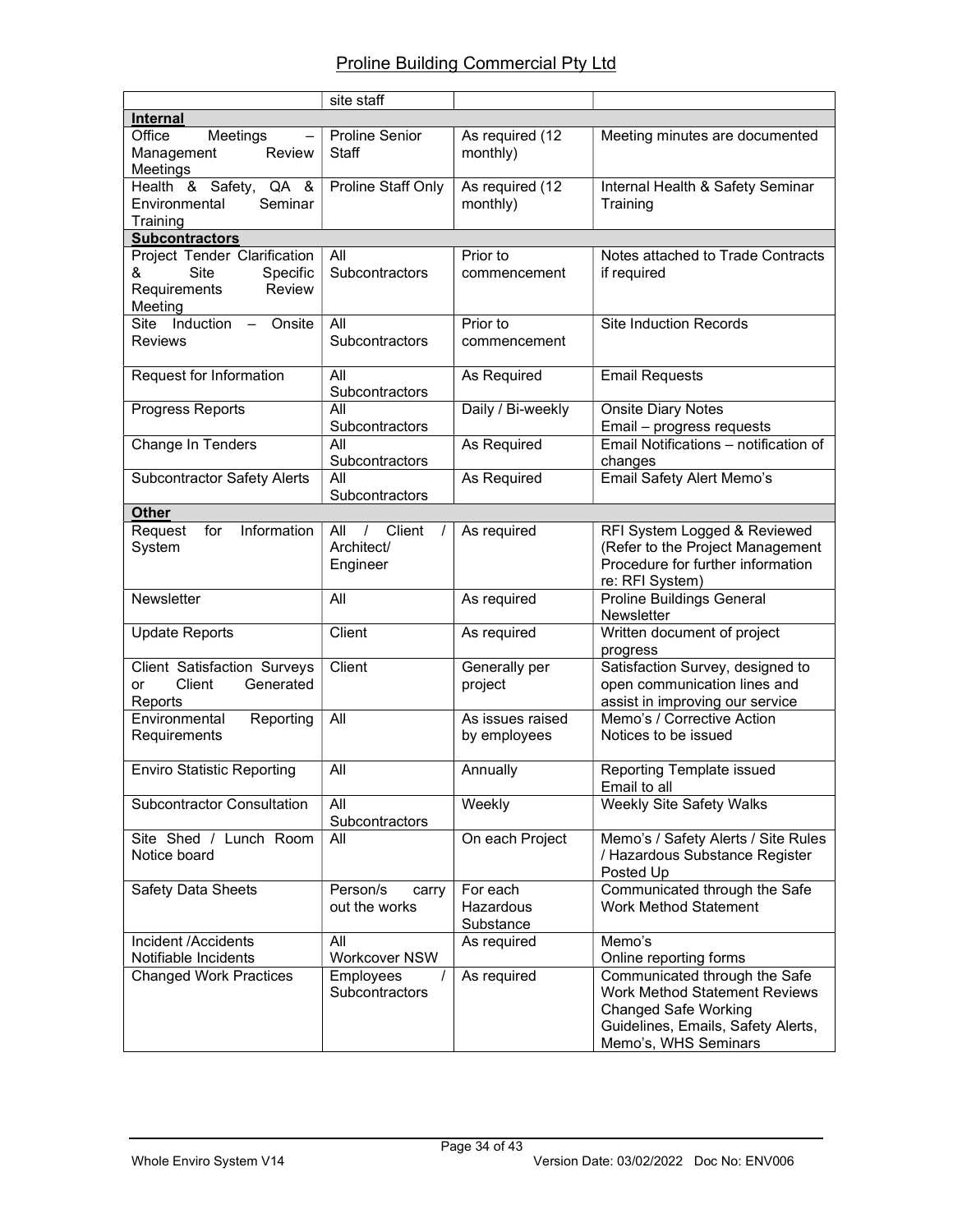# 5. ENV014 Measurement, Evaluation & Response

## TABLE OF CONTENTS

- 5.1 Monitoring and Measuring Performance
- 5.2 Corrective & Preventative Action
- 5.3 Control of Records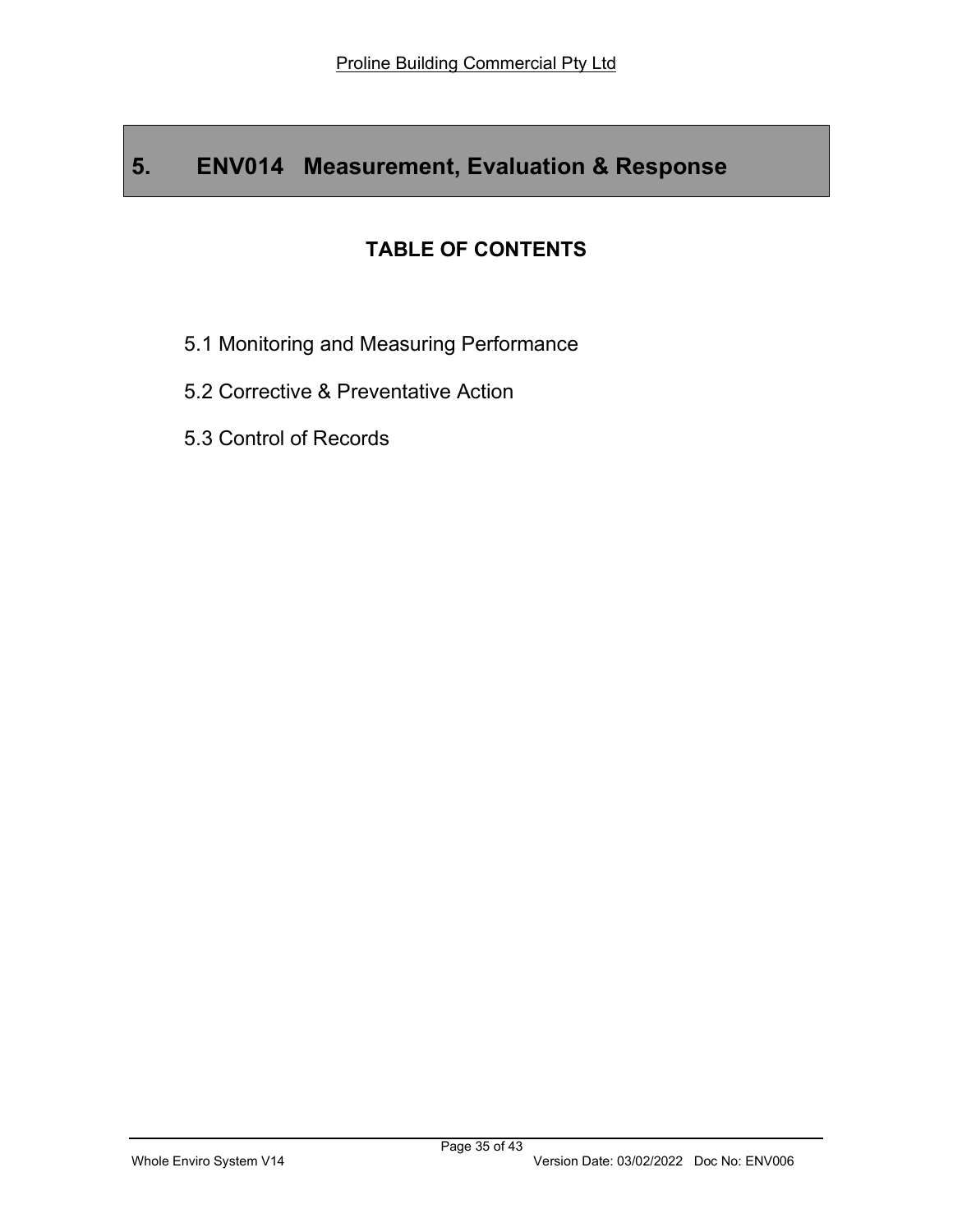# 5.1 ENV015 Monitoring

### 1. MONITORING

The purpose of this section is to establish and maintain documented procedures to monitor and measure the key characteristics of Proline Building Commercial Pty Ltd operations and activities that can have a significant impact on the environment.

Monitoring and measurement enables Proline Building Commercial Pty Ltd, to gauge it's environmental performance, analyse root causes of problems, identify areas where corrective action is needed, improve performance and increase efficiency. In addition, pollution prevention and other strategic business opportunities are identified more readily when current data is available.

An annual Schedule of Environmental Monitoring and Measurement Doc No: ENV023 is used to record data on Proline's environmental performance on a monthly basis.

The Systems Manager is responsible for analysing the results of monitoring and measurement and reporting on the environmental performance of the organisation, in particular the extent to which environmental objectives and targets have been met, in the Senior management review meetings.

The Systems Manager is also responsible for ensuring that monitoring equipment is calibrated and maintained according to manufacturer specifications. In addition, the Project Managers will ensure that only properly trained personnel operate the monitoring equipment and records of training and calibration/maintenance records are maintain in accordance with Proline Building Commercial Pty Ltd Quality Management System where applicable.

Environmental Monitoring of site activities is carried out by the Site Supervisor / Manager on all construction sites by completing the Daily Site Checklist Doc No: WHS13 – this includes Environmental aspects required to be inspected on a daily basis.

The Monthly Environmental Checklist Doc No: ENV028 is required to be completed by the Site Manager or Project Manager for all major projects (value being over \$250k) monthly.

Review of these documents is carried out by the Systems Manager during the Site Audit Checklist Doc No: OHS030 and end of project review which is documented on the Project Review Register Doc No: OHS112 – Environmental Section.

## 2. COMPLIANCE EVALUATION

Once a year, the Systems Manager shall verify compliance with relevant statutory and regulatory requirements. This will be conducted through the annual internal auditing procedures. This is undertaken by completing the following last two columns in the 3.2 Legal Requirements, Clause 2. Register of legislation and other Environmental References Doc No: ENV005.

- Evidence required for compliance
- Evaluation of compliance (yes/no)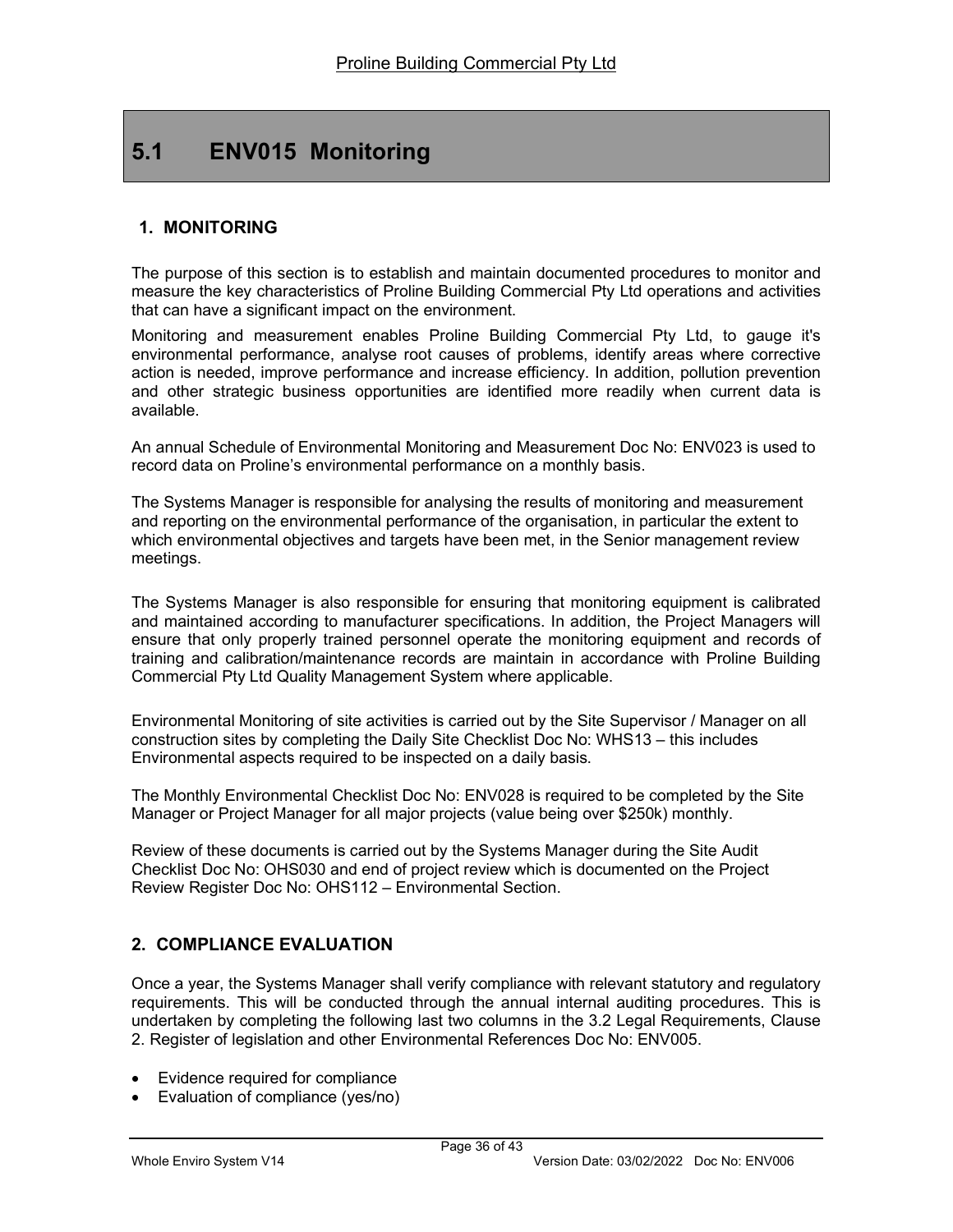The register that is completed in this review or compliance audit becomes a record of the evaluation of compliance. Where non-compliance is detected, this is followed up with corrective action refer to 5.2 Corrective and Preventative Action Doc No: ENV016.

# 5.2 ENV016 Corrective & Preventative Action

### 1. CORRECTIVE & PREVENATIVE ACTION

Any corrective or preventive action taken to eliminate the causes of actual and potential nonconformances shall be appropriate to the magnitude of the problems and commensurate with the environmental impact encountered.

The findings, conclusions and recommendations reached as a result of measuring, monitoring, audits and other reviews of the environmental management system will be documented, and the necessary corrective and preventive actions identified. The Systems Manager should ensure that these corrective and preventive actions have been implemented and that there is a systematic follow-up to verify their effectiveness.

#### **Procedure**

- It is the responsibility of all Proline Building Commercial Pty Ltd employees involved with the implementation of the Environmental Management System to utilise the "Non-conformance and Corrective and Preventive Action" procedures to report any Environmental problems or improvement opportunities.
- Knowledge of various problems or improvement opportunities could come about through:
	- Internal audit
	- External audit
	- Site inspections
	- Feedback from external parties
	- Complaints from customers or other stakeholders
	- Suggestions for improvement from staff and contractors
	- Occurrence of environmental emergencies and accidents
	- Testing of emergency preparedness and response
	- Management review

The process is initiated by filling out the Occupational Health & Safety Hazard Report Form Doc No: WHS032 from Proline WHS Management System.

 The form can be filled out directly by employees at Proline Building Commercial Pty Ltd for corrective or preventive actions that come to their attention. If a person from outside Proline Building Commercial Pty Ltd would like to report a corrective or preventive action, they can do so by contacting Proline's Systems Manager who will fill out a Hazard Report Form for them.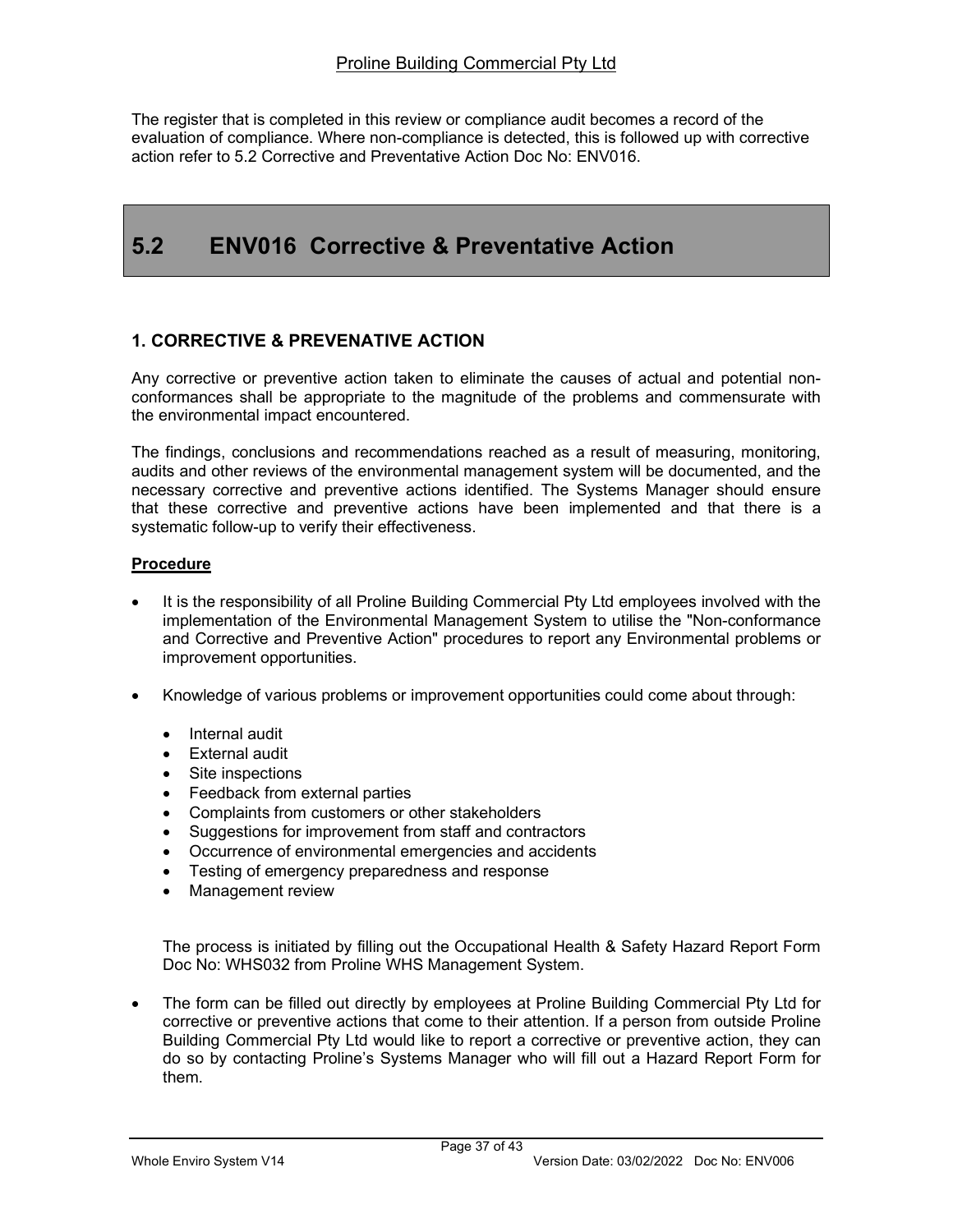- Once a Hazard Report Form is received by the Project Manager or Systems Manager, which has identified a problem or an improvement opportunity, he/she will assign investigation responsibility for each significant corrective/preventive action. It is not a requirement that every Hazard Report Form request, be acted upon immediately it is dependent on the severity. The Managing Director shall ensure that the allocation of staffing resources is appropriate to the magnitude of the problems (or improvement opportunities) and commensurate with the environmental impact encountered.
- The staff member who has been given the responsibility for the investigation into the Hazard Report Form will work to determine the significance and the root cause of the problem or improvement opportunity. Once the root cause has been determined, recommendations will be made. It is a goal of Proline to work to treat the causes of problems and not to treat only the symptoms.
- Based on the results of the investigation the Systems Manager and/or Project Managers will determine if the problem or improvement opportunity requires corrective or preventive action to be taken. If he/she determines that action is needed, then the Project Manager will have the ultimate responsibility for ensuring effective development and implementation of an action plan for that corrective or preventive action.
- Once the plan has been implemented, the Project Managers have the ultimate responsibility to verify that the proposed action was taken and to assess the effectiveness of that action. If the action is determined to be ineffective, then the action plan is to be reviewed, and any changes or modifications should be made in order to increase the chances of successfully resolving the original problem. If the action is determined to be effective, then the Hazard Report Form is closed and kept on record for future reference.
- The Hazard Report form is a multi-part form that requires the reporting of information at each step in the corrective/preventive action process. It is the responsibility of the staff member in charge of each step of the process to ensure that the required correct and detailed information is recorded on the form. In addition, it is the responsible staff member's obligation to guarantee that the form is routed to the appropriate people in a timely manner to ensure close out of the corrective or preventative action.

The Systems Manager is responsible for maintaining a Corrective Action / Issues / Improvements Register Doc No: QA010 by where the Environmental issue will be documented. Each record in this register is given a Corrective and Preventive Action Number for easy identification. Corrective and preventive action often requires changes to environmental system documentation. In such cases, this process feeds into the process for control of documents.

The Systems manager is then responsible for reporting on the status of corrective and preventive action in Senior management review meetings.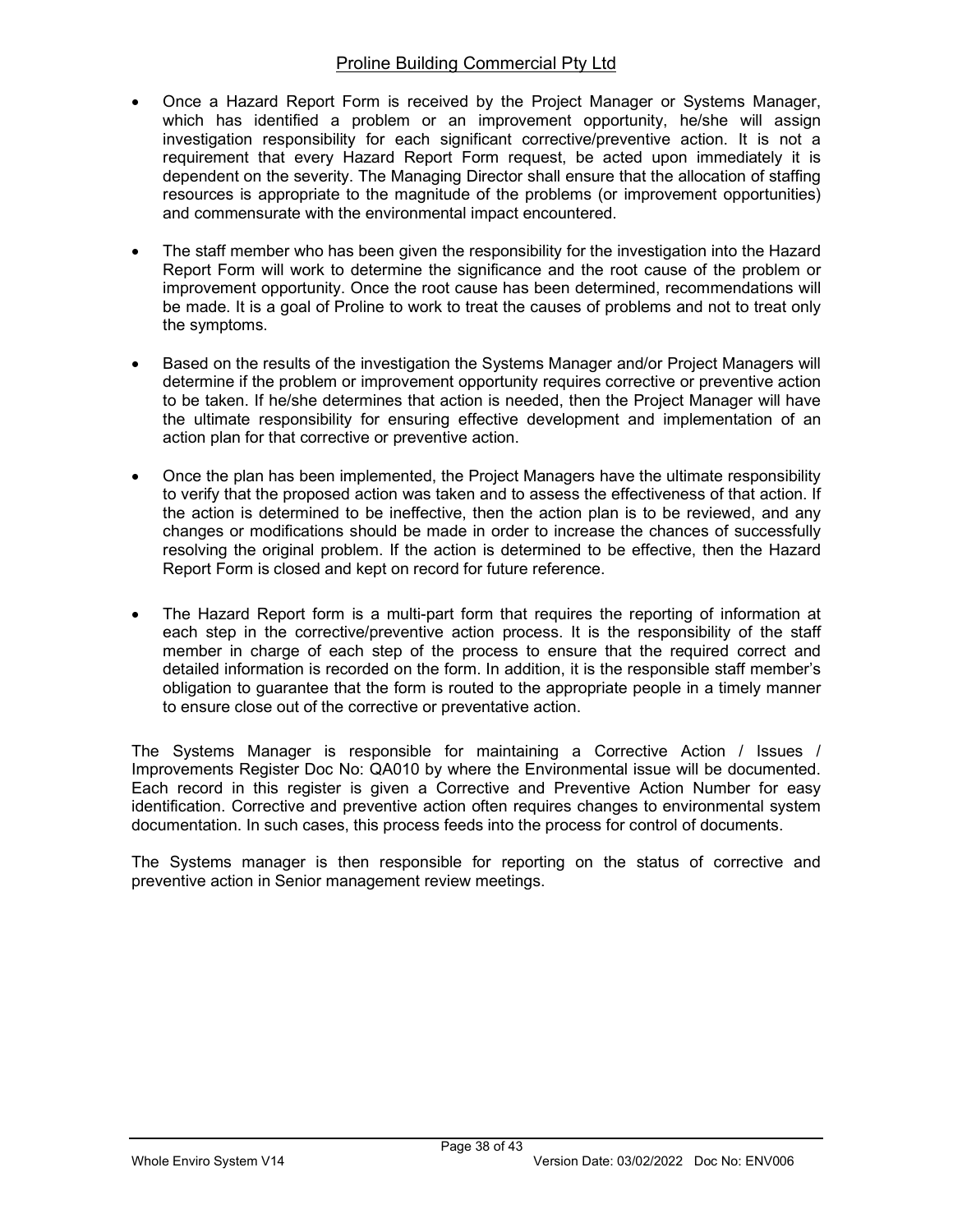# 5.3 ENV017 Control of Records

### 1. CONTROL OF RECORDS

Records pertaining to a particular project or job may be provided to the customer for observation to show that their specified requirements have been achieved. For further information refer to Section 1.0 Quality 1.4 Control of Records of Proline Building Commercial Management System.

#### 1.1 Controlled Documents (Records)

All Proline Environmental Documents are controlled. A "controlled" document for which distribution and status must be kept current by the issuer, to ensure that authorised users have available the most up to date version.

The Managing Director prior to issue will approve all documents controlled by Proline Building Commercial. All controlled documents are to be marked with the version date and listed on the Environmental Management System Document Control Register Doc No: ENV021.

#### 2. Environmental Records Requirements

Environmental Records must be kept to monitor the effectiveness of the EMS. Records provide evidence that personnel are complying with the requirements of the system, standards, regulations and laws that apply. Project Managers will ensure at least the following records are kept:

- **Training Records**
- Site Induction Registers including skills, competency & license records
- Emergency Procedures
- Hazard Identification and risk assessments
- Incident investigation reports/statistics
- Plant and equipment records including servicing, maintenance testing records
- Work Permits / Approvals & General Environmental Checklists
- Performance targets and measurements
- Safety Data Sheets
- Hazardous Substances Records
- Inspections, Testing and Servicing Records
- Details of qualifications, held by individuals
- Internal review reports
- External Reports
- Minutes of workplace Environmental meetings/toolbox
- Consultation records
- Environmental design reviews
- Audit Reports
- Environmental Management System
- Site Specific Environmental Plans
- Safe Work Method Statements
- Site Safety Rules
- Corrective Actions Records
- Non conformances
- Management Site Environmental Inspections & sign off's
- Sign off of Non conformances / corrective actions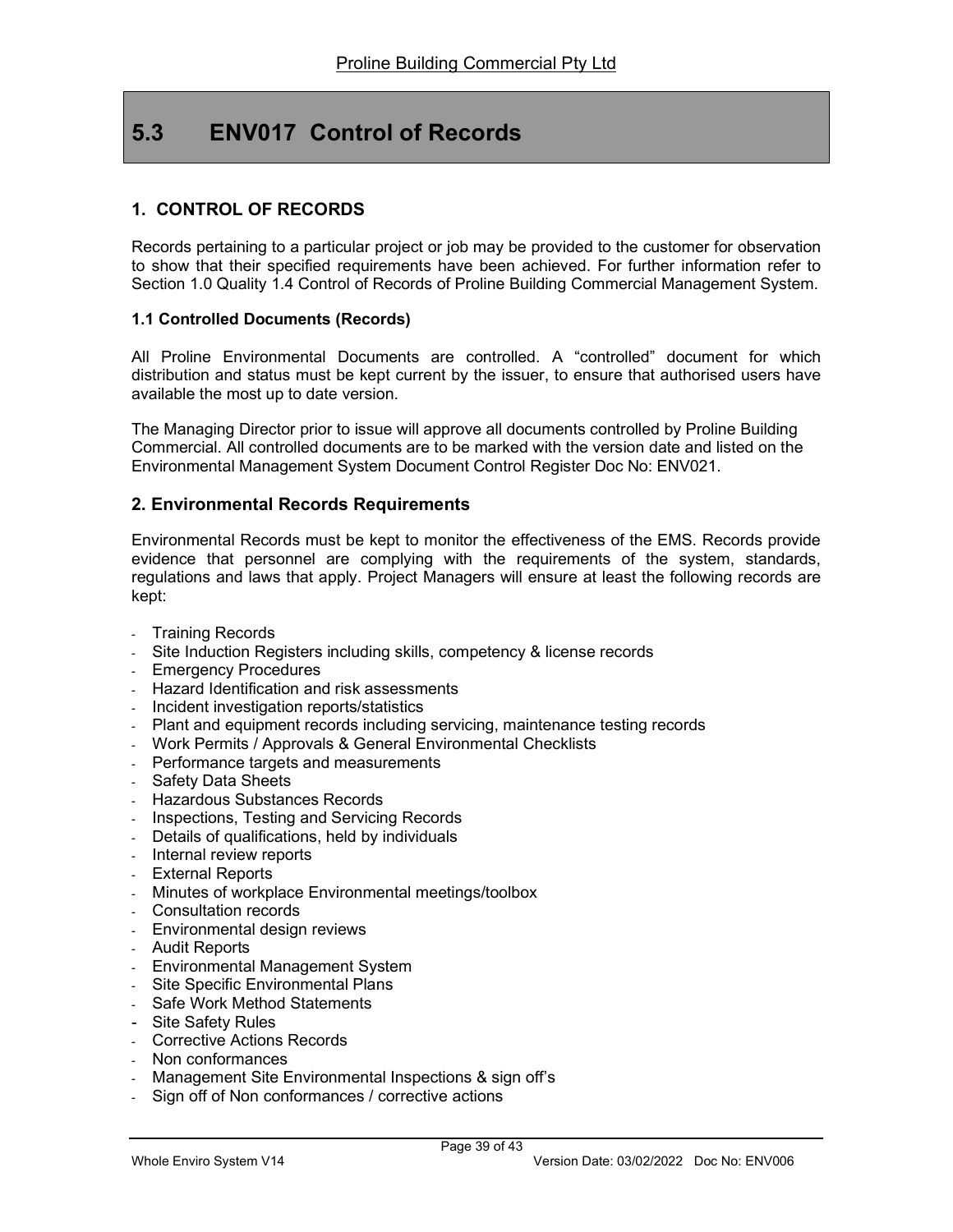#### Table 1 Stored Record Requirement Register

| <b>Type of Record</b>                               | <b>Archive Time</b>                           |
|-----------------------------------------------------|-----------------------------------------------|
| <b>Training Records</b>                             | $\overline{3}$ years after the person/s cease |
|                                                     | employment                                    |
| Site Induction Registers & Training                 | 5 years                                       |
| <b>Emergency Procedures</b>                         | 5 years                                       |
| Hazard Identification and risk assessments          | 5 years                                       |
| Incident reports/statistics                         | 5 years                                       |
| Plant and equipment records                         | Operating life of the plant                   |
| <b>Risk Assessments</b>                             | 5-30years                                     |
| Work Permits / Approvals & General Environmental    | 5 years                                       |
| Checklists                                          |                                               |
| Performance targets and measurements                | 7 years                                       |
| <b>Material Safety Data Sheets</b>                  | 30 years if hazardous                         |
| <b>Hazardous Substances Records</b>                 | 30 years                                      |
| Inspections, Testing and Servicing Records          | 7 years                                       |
| Details of qualifications, held by individuals      | 3 years after the person/s cease              |
|                                                     | employment                                    |
| Internal review reports                             | $\overline{7}$ years                          |
| <b>External Reports</b>                             | 7 years                                       |
| Minutes of workplace Environmental meetings/toolbox | 7 years                                       |
| Safety equipment records                            | Operating life of the plant                   |
| Environmental design reviews                        | 7 years                                       |
| <b>Audit Reports</b>                                | 7 years                                       |
| Injury and workers compensation management records  | 30 years                                      |
| <b>Environmental Management System</b>              | Ongoing                                       |
| Site Specific Environmental Management Plans        | 5 years                                       |
| Safe Work Method Statements                         | 5 years                                       |
| <b>Site Safety Rules</b>                            | 5 years                                       |
| Corrective Actions Records / Register               | 5 years                                       |
| <b>Job Files</b>                                    | 5 years                                       |
| Any Worksafe notifications                          | 30 years                                      |
| <b>Health Surveillance Records</b>                  | 30 years                                      |
| Results of any air monitoring                       | 30 years                                      |

### 3. Storing of Records

It is the Project Manager/Supervisors responsibility to ensure all records have been clearly labeled, filed and forwarded to the Systems Manager. Filing should occur within the Project File under a section clearly marked i.e. Site Induction Forms. Upon completion of the projects defects liability period, Project Managers/Supervisors should transfer all job files into an archive box, in turn clearly labeling, then store within the archive room, for a period of no less than 7 years. Project Managers/Supervisors should inform the Systems Manager, as to what they have archived, so this may be listed on the Archive Register Doc No: WHS084. It should be noted, that certain records are required to be kept for longer periods (up to 30 years as noted in Table 1 Stored Record Requirement Register), please refer to Hazardous Substances for further information.

### 3.1 Storing of Electronic Records

Electronic records are records, which are communicated and maintained by means of electronic equipment ie PC's. These records are backed up automatically by the Proline Server. The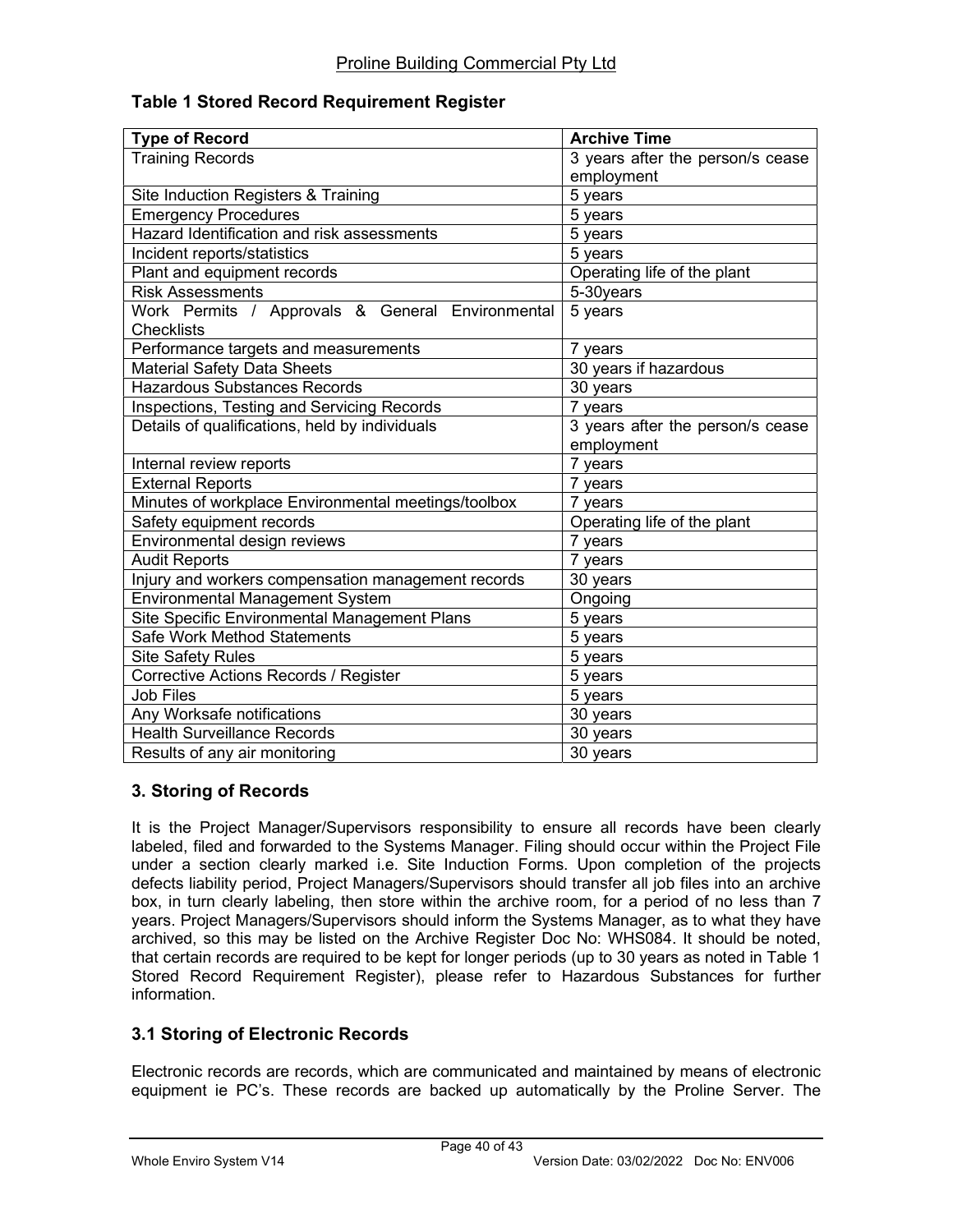Systems Manager changes the backup drives daily and removes the current version off site. Files for specific projects are allocated to individual folders for easy retrieval.

Electronic records should be kept as long as required in accordance with the relevant legislation, regulations, business needs and archival purposes. Although, various Environmental Records are required to be kept for periods ranging from 5 to 30 years as noted in Table 1 Stored Record Requirement Register.

It should be noted that the electronic record keeping system operating on Proline Building Commercial Pty Ltd computers and related telecommunications systems are protected by criminal law provisions in computer crime laws and telecommunications interception laws.

### 3.2 Archiving & Review

Archiving of Records is the responsibility of the Systems Manager. Access to the records is restricted to those with a need to know and their confidentiality and security should be maintained at all times.

Various types of records are required to be kept for a period of up to 30 years. It is the Systems Manager duty to check legislation, regulations and statutory requirements in accordance with 3.2 Legal Requirements Procedure Doc No: ENV005 records, which have been archived, need to be clearly indexed, so they can be successfully retrieved if recall is needed for example in the case of court action. The Archive Register Doc No: WHS084 is maintained for all Proline Records and audits of this register are carried out yearly.

### 3.3 Disposal

Disposal of Records should be carried out in accordance with regulatory requirements, so personal data (information) is not carelessly disregarded. Proline disposes of records through a secured recycling organisation – Wanless Enviro Services Pty Ltd.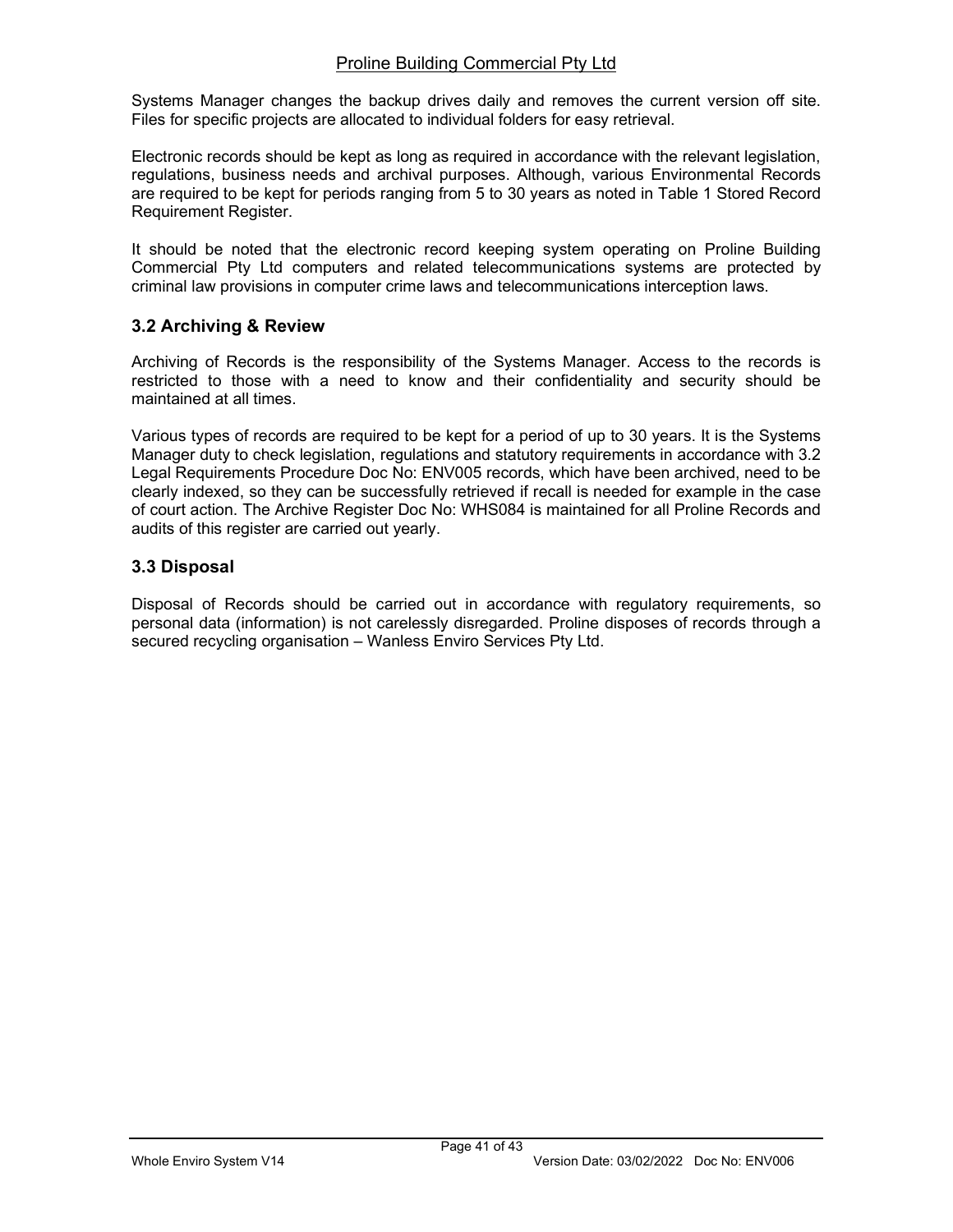## 6. ENV018 Review

## 6.1 ENV019 Internal & Management Review

### 1. INTERNAL & MANAGEMENT REVIEW

#### 1.1 Internal Audit

The purpose of auditing is to:

- Ensure conformance with Proline Building Commercial Pty Ltd policies, systems and procedures,
- Ensure compliance with the international standard ISO14001 and other regulatory requirements;
- Assess the effectiveness of environmental activities;
- Evaluate the effectiveness of the Environmental Management System implementation,
- Promote understanding among employees, sub-contractors, clients, and
- Communicate information to Proline's Senior Management.

In order to achieve maximum improvement, the audit must be planned, establish facts, be based on objective evidence, be executed competently, and be reported constructively. The Systems Manager shall maintain records for a period of no less than 7 years.

The Systems Manager will prepare an internal audit schedule Doc No: WHS040. This schedule will be based on the importance of the environmental activities and the results from previous audits. Those activities that have higher importance or more impacts on the environment, and those activities that have had non-conformance problems in previous audits will be priorities in the scheduling of audits. Each area within the Environmental Management Plan will be audited at least once a year. The auditor should be proficient in both written and verbal communication skills and shall ensure objectivity and the impartiality of the audit process.

Audit criteria in the program include the requirements of AS/NZS ISO 14001 for environmental management systems, the requirements of this EMS manual, the requirements of work instructions listed in this manual to control operational activities associated with significant environmental aspects, and legal and other requirements.

An Internal Audit Checklist Doc No: ENV024 is used to record evidence for audits of the requirements of AS/NZS ISO 14001 and this EMS manual. Findings of such audits are reported using an Internal Audit Report Form Doc No: ENV025.

Non conformances raised in internal audits are entered into the Corrective Action / Issues / Improvements Log Doc No: QA10 and subject to appropriate corrective and preventive action.